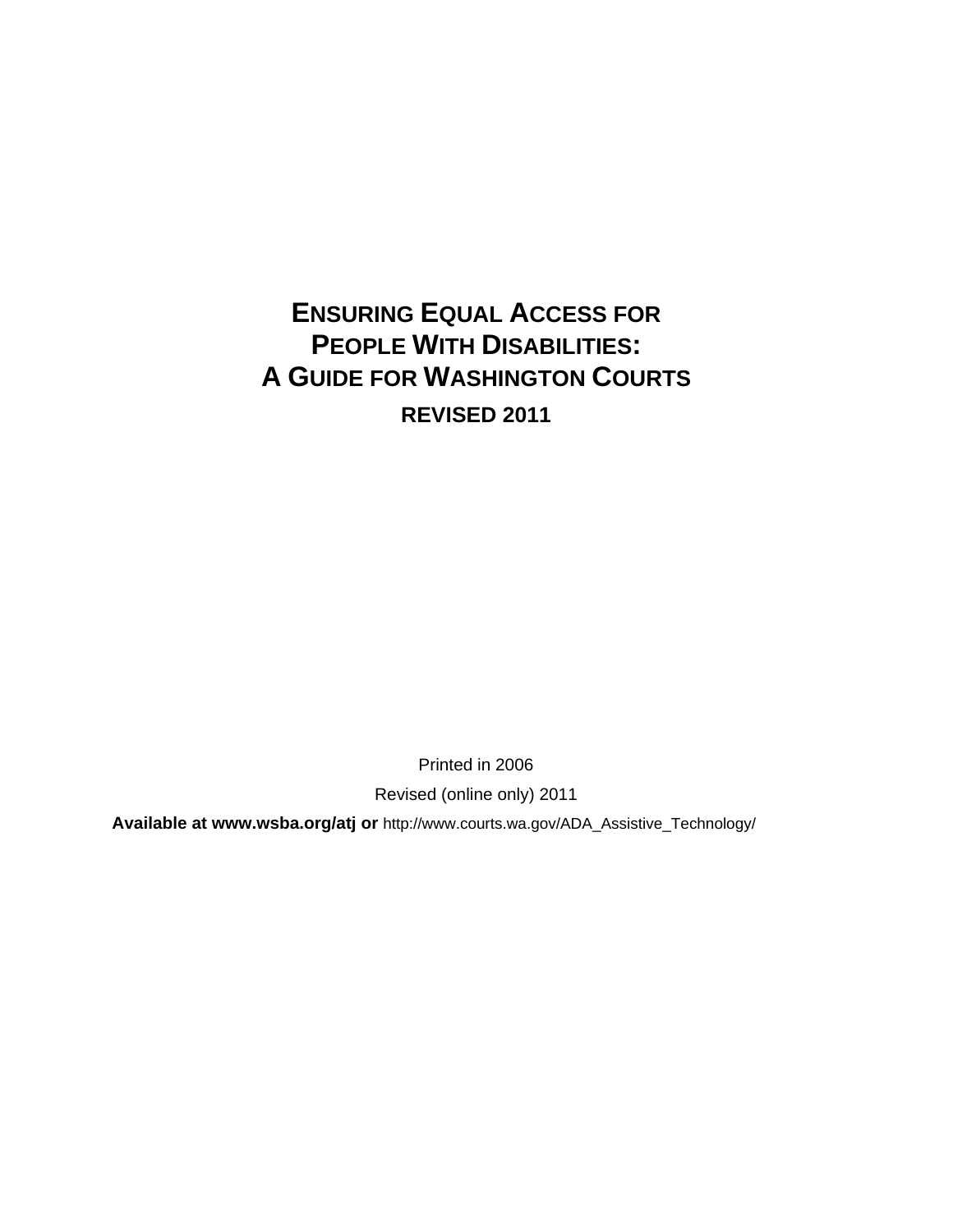Prepared by the Washington State Access to Justice Board Impediments Committee.

The Committee is co-chaired by Hon. Catherine Shaffer of the King County Superior Court and former Washington State Bar Board of Governors member Howard Graham of Tacoma. Members: Hon. Anne Ellington, Hon. Donald J Horowitz (ret.), Lisa Brodoff, Lonnie Davis, Ann Glynn, David Lord, Ken S. Nakata, Deborah Perluss, and Justice Programs Manager Joan Fairbanks.

Chiefly responsible for the content of this Guide were Lonnie Davis, staff attorney, Alliance of People with disAbilities; David Lord, staff attorney, Disability Rights Washington and Ann Glynn, Esq., of the Eastern Washington Center for the Deaf and Hard of Hearing. Hon. Anne Ellington of the Court of Appeals served as editor. Significant contributions in editing assistance were provided by Randi Wells, legal extern to Judge Shaffer; Rose Landberg, judicial assistant to Judge Ellington; and Helen Sunderland, legal extern to Judge Ellington.

The Committee owes much to the work of the Superior Court Judges' Association, whose excellent Benchbook ("Quick Reference to Disabilities in the Courtroom," 2000, 2002) has been a major source of inspiration and material. Able commentary was provided by many, including Ken Nakata, former Department of Justice attorney and drafter of many of the Access Board regulations.

The Committee extends sincerest thanks to all who made this possible — and particular thanks to Allison Durazzi of the Washington State Bar Association, who gave many hours and much expertise in publication formatting, and made it look good!

This Guide has been endorsed by the Access to Justice Board, the Board for Judicial Administration, and the Washington State Bar Association Board of Governors.

Funding for publication and distribution of this Guide was provided by the Washington State Bar Association.

#### **2011 REVISIONS**:

Updated: Washington statute defining disability (RCW 49.60.040(25)(b)); Appendices (Washington court rule on accommodations (GR 33); Resources). \*

Added: New section on Cognitive and Other Related Disabilities; examples of possible accommodations

\*It is not possible to maintain a truly current list of resources. Please note the last date of access and/or the publication date.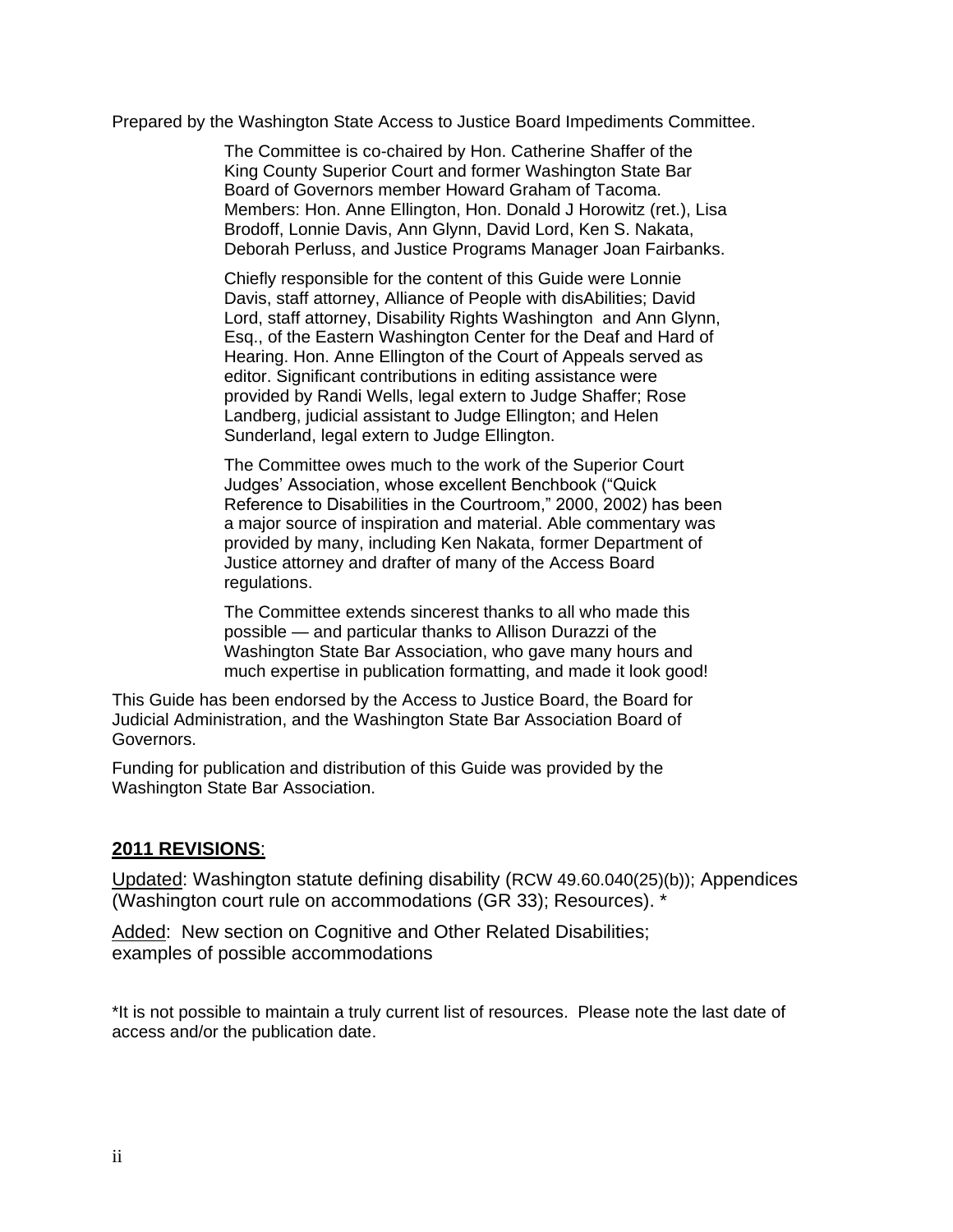# **PREFACE**

≡∫≡

<span id="page-2-0"></span>STATE AND FEDERAL LAWS require that government programs be accessible to persons with disabilities (RCW 49.60.010 et seq; Americans with Disabilities Act, 42 U.S.C. § 12131 et. seq. (ADA)).

**In 2004, the United States Supreme Court made the following observations in upholding application of the ADA to courts and court services**:

> *The unequal treatment of disabled persons in the administration of judicial services has a long history,* and has persisted despite several legislative efforts to remedy the problem....Faced with considerable evidence of the shortcomings of previous legislative responses, Congress was justified in concluding that this 'difficult and intractable problem' warranted [the enactment of Title II]…. *Recognizing that failure to accommodate persons with disabilities will often have the same practical effect as outright exclusion, Congress required the States to take reasonable measures to remove architectural and other barriers to accessibility….* [A]s it applies to the class of cases implicating the fundamental right of access to the courts, [Title II] constitutes a valid exercise of Congress'…authority to enforce the guarantees of the Fourteenth Amendment.

*Tennessee v. Lane*, 124 S. Ct. 1978, 1993-4 (2004).

## **Washington courthouses and court services must be accessible to persons with disabilities. This Guide is intended to help.**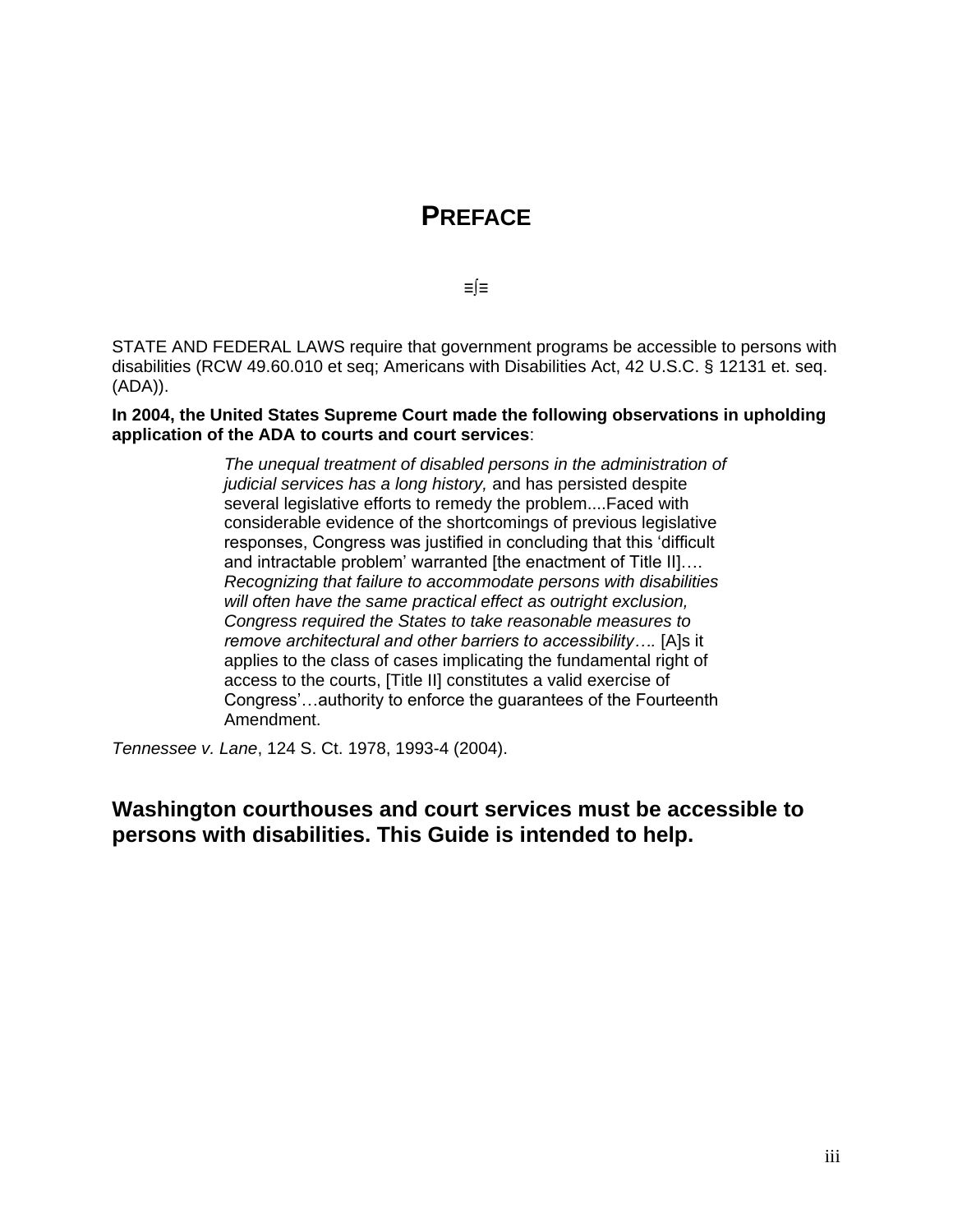# **Table of Contents**

| GUIDE TO ETIQUETTE AND BEHAVIOR FOR WORKING WITH PEOPLE WITH DISABILITIES41 |  |
|-----------------------------------------------------------------------------|--|
|                                                                             |  |
|                                                                             |  |
|                                                                             |  |
|                                                                             |  |
| PRETRIAL JURY INSTRUCTION: ACCOMMODATING JURORS WITH DISABILITIES 53        |  |
|                                                                             |  |
|                                                                             |  |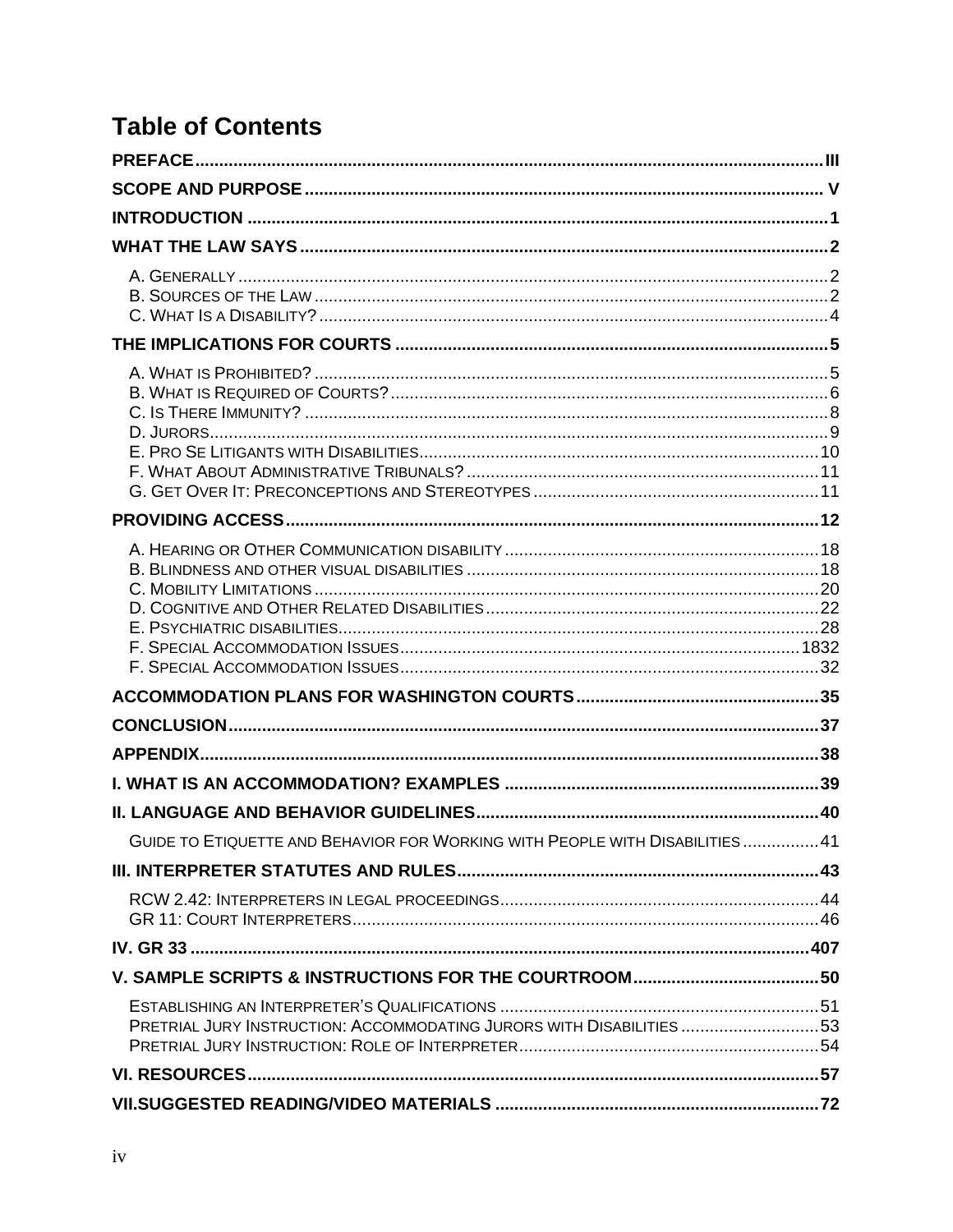# **SCOPE AND PURPOSE**

<span id="page-4-0"></span>This Guide is intended as a resource for Washington judges, administrative law judges and hearing officers, court administrators, and court staff as we work to eliminate barriers presented by our buildings and our practices.

The Guide focuses on visual, hearing/communication, mobility, and cognitive disabilities, $<sup>1</sup>$  and</sup> aims to 1) give a basic understanding of the access issues encountered by people with these disabilities, 2) clarify what the law requires of courts, and 3) help courts provide effective access. The Guide identifies common barriers for people with disabilities, discusses our obligations as judges and court personnel, identifies some approaches to solving common problems, and recommends steps for compliance.

Useful information, resources and bibliography may be found in the Appendix.

The Committee emphasizes that the Guide is a guide — within the constraints of the law, judges have wide discretion in this area. Our intent is to assist judges with information for exercising their discretion, and to assist court managers and staff with information and resources.

 $1$  This Guide addresses only access to public programs. It does not address issues relating to employment or privately-operated places of public accommodation.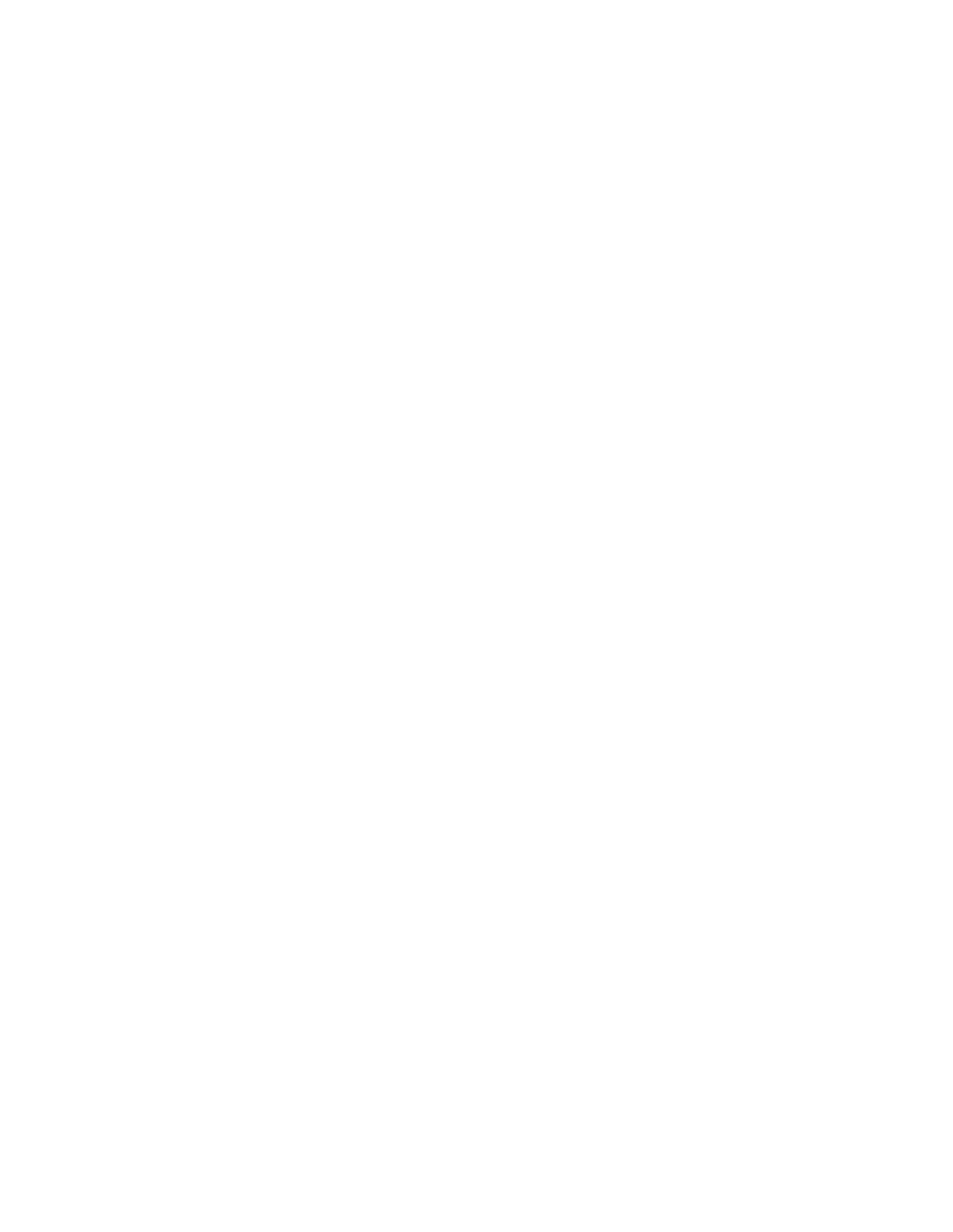# **INTRODUCTION**

<span id="page-6-0"></span>THREE recent Washington sources have confirmed that persons with disabilities have great difficulty achieving access to facilities and services in Washington courts.

In 1999, the Civil and Legal Rights Subcommittee of the Governors' Committee on Disability Issues and Employment reviewed the accessibility of the Washington State's district, municipal and superior courts, using an ADA self-assessment tool. The following year, the Court Improvement Committee of the Washington State Bar Association and the Access to Justice Board's Systems Impediments Committee conducted a survey of court officers, attorneys and users of courthouses throughout the state. In 2003, the Supreme Court conducted a civil legal needs study.<sup>2</sup> All these reviews confirmed what we already knew: our courts and court programs are not accessible.

More than 900,000 people in Washington have disabilities. $3$  This is a substantial proportion of our state population of 6.6 million. <sup>4</sup> The Civil Needs Study shows that people with disabilities experience legal problems with a discrimination component at a significantly higher rate than many other lowincome groups, and that low-income persons with disabilities are among the least likely to secure legal help from an attorney.

## *When justice is inaccessible, the simple result is injustice. The need to eliminate barriers preventing access to our courts is real and immediate.*

*Access to the legal system is both a fundamental right and a practical necessity. Yet achieving access to our courts is a significant problem for people with disabilities.*

*The need to eliminate barriers preventing access to our courts is both real and immediate.*

<sup>&</sup>lt;sup>2</sup> Washington State Supreme Court, 2003 Washington State Civil Legal Needs Study. *Available at*

<http://www.courts.wa.gov/newsinfo/content/taskforce/CivilLegalNeeds.pdf> (accessed July 8, 2010.).

 $^3$  http://www.cdc.gov/ncbddd/dh/chartbook/washington.htm

<sup>4</sup> Estimated population in 2009. Statistics *available at* <http://quickfacts.census.gov/qfd/states/53000.html> (accessed July 8, 2010).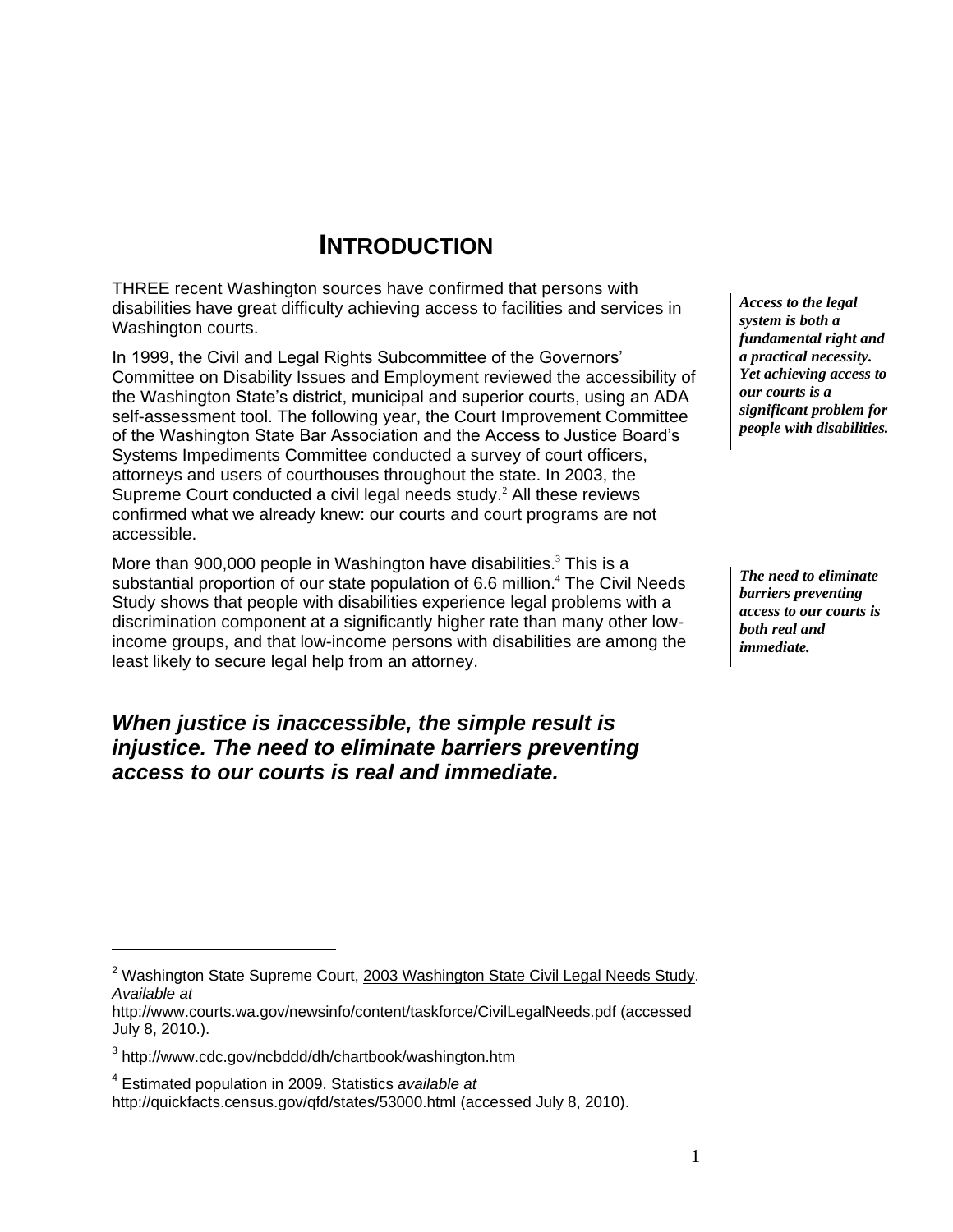

# **WHAT THE LAW SAYS**

# <span id="page-7-1"></span><span id="page-7-0"></span>**A. Generally**

*Access to the courts is a fundamental right, preservative of all other rights.*

**Access to the courts is a fundamental right** under the state and federal constitutions. State and federal statutes require that people with disabilities be afforded equal access to courthouses, courtrooms, and court services. Their access must be just as effective as the access provided to other members of the public.

## <span id="page-7-2"></span>**B. Sources of the Law**

1. **The Americans with Disabilities Act**. Congress enacted the ADA after finding that people with disabilities encounter discrimination in access to public services, have a history of unequal treatment, and have been relegated to political powerlessness based on stereotypes that do not reflect their true ability to participate and contribute in society. 42 U.S.C. § 12101(a)(7). The ADA is intended to eliminate discrimination against individuals with disabilities, to provide clear, strong, consistent, enforceable standards, to ensure access for those individuals with disabilities, to ensure enforcement of those standards by the federal government, and to provide remedies. 42 U.S.C. § 12101(b); 42 U.S.C. § 12133.

In Title II, the  $ADA<sup>5</sup>$  prohibits discrimination in public services, including courts, and mandates that persons eligible for receipt of services not, because of disability, be excluded from participation or from the benefits, services or activities of a public entity.

Administrators of public programs must take steps to accommodate persons with disabilities, unless the accommodation fundamentally alters the nature of an activity or program or constitutes an undue administrative or financial burden. 42 U.S.C. § 12182(b)(2)(A). This obligation may be enforceable by a suit for declaratory or injunctive relief, or money damages. 42 U.S.C. § 12133 (incorporating Rehabilitation Act remedies, 29 U.S.C. § 794(a)); 28 C.F.R. §§ 35.150(a)(3), 164.

2. **The Washington Law Against Discrimination**. <sup>6</sup> Long before the ADA, the Washington State Legislature enacted the Washington State Law Against Discrimination (WLAD):

 $5$  A Department of Justice publication, Title II Highlights, provides an excellent summary of the Act. A list of useful DOJ publications may be found in the Appendix.

 $6$  Many county and city ordinances also prohibit discrimination on the basis of disability.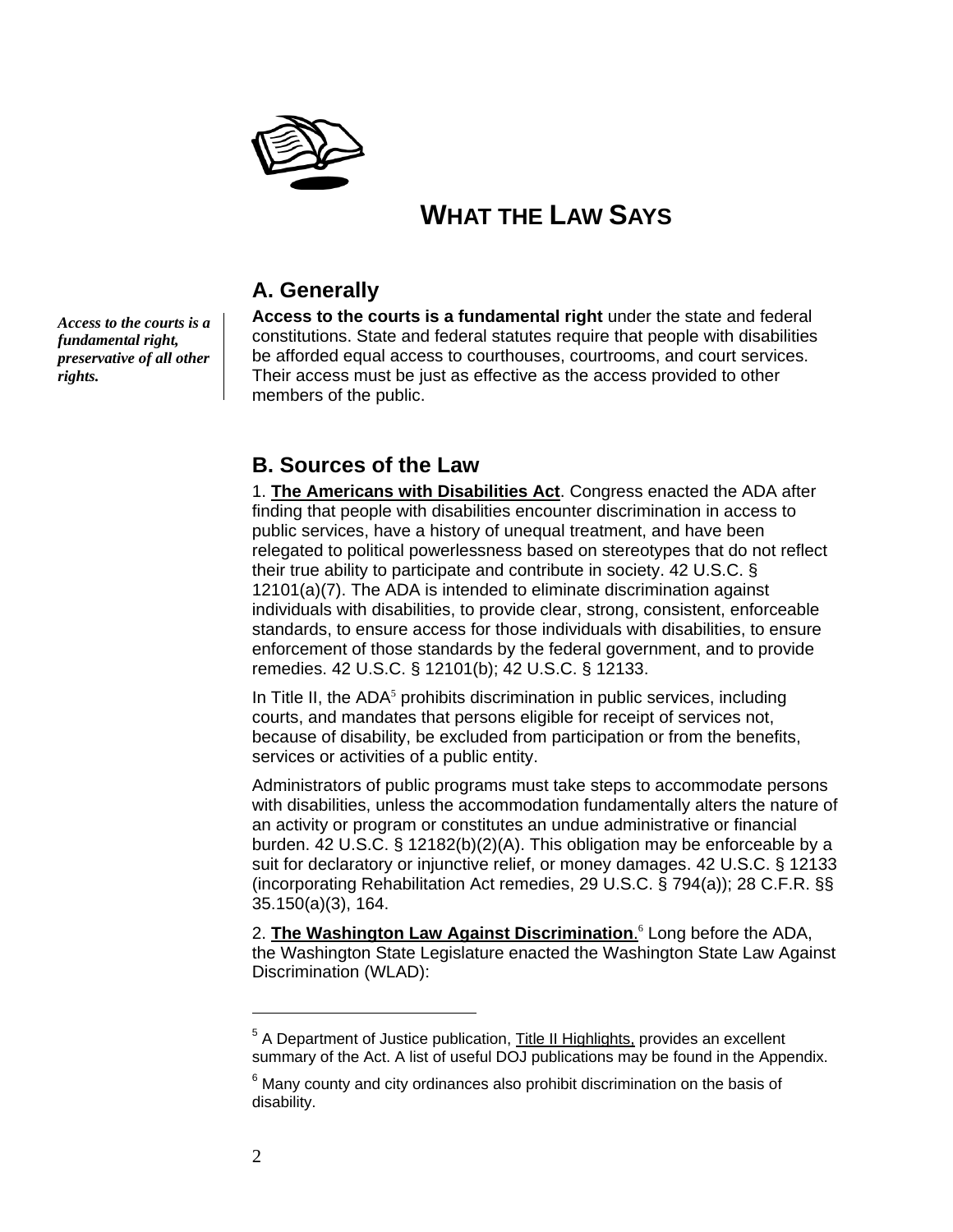The legislature hereby finds and declares that practices of discrimination against any of its inhabitants because of race, creed, color, national origin, families with children, sex, marital status, age, or the presence of any sensory, mental, or physical disability or the use of a trained dog guide or service animal by a disabled person are a matter of state concern, that such discrimination threatens not only the rights and proper privileges of its inhabitants but menaces the institutions and foundation of a free democratic state. RCW 49.60.010.

The WLAD declares that "full enjoyment of any of the accommodations, advantages, facilities, or privileges of any place of public resort, accommodation, assemblage, or amusement," free from discrimination because of disability or the use of a trained dog guide or service animal, "is recognized as and declared to be a civil right," enforceable by an administrative complaint or a civil action for damages. RCW 49.60.030 et seq. Places of public accommodation are broadly defined. RCW 49.60.040(10).

3. **The United States Constitution**. Because access to the courts is a fundamental right, the United States Supreme Court has held that Title II of the ADA is constitutionally valid. In *Tennessee v. Lane*, 124 S. Ct. 1978 (2004), the Court held that "Title II unquestionably is valid...as it applies to *the class of cases implicating the accessibility of judicial services*[.]‖ *Id.* at 1993. The Court observed that the "duty to accommodate is perfectly consistent with the well-established due process principle that ‗**within the limits of practicability, a State must afford to all individuals a meaningful opportunity to be heard' in its courts**.‖ *Id.* at 1994 (quoting *Boddie v. Connecticut*, 401 U.S. 371, 379 (1971)).

4. **Washington State Constitution**. The Washington State Supreme Court has held that the right of access to the courts is fundamental and preservative of all other rights, and that denial of access on the basis of poverty violates the Washington State Constitution. *Carter v. University of Washington*, 85 Wn.2d 391, 536 P.2d 618 (1975).<sup>7</sup>

5. **GR 33**. In 2007 the Washington State Supreme Court adopted a general administrative rule for accommodation of disability (see appendix). The rule was amended in 2011. GR 33 creates a formal procedure and encourages courts to adopt parallel informal procedures.

6. **Washington State Supreme Court Access to Justice Technology Principles**. Recognizing that technology can affect access to justice, our

 $\overline{a}$ 

*―[W]ithin the limits of practicability, a State must afford to all individuals a meaningful opportunity to be heard in its courts.‖* 

*— U.S. Supreme Court, 2004*

*Technologies in the justice system must protect and advance the fundamental right of equal access to justice.*

*–Washington State Supreme Court, December, 2004*

<sup>7</sup> The following year, in *Housing Authority of King County v. Saylors*, 87 Wn.2d 732, 557 P.2d 321 (1976), the court overruled *Carter* insofar as *Carter* located the source of the right of access to the courts in Art. 1 § 4. The *Saylors* court held Art. 1 § 4 is protective of political rights, not access to courts. But the court observed (at 742) that ―[a]ccess to the courts is amply and expressly protected by other provisions‖ of the State Constitution.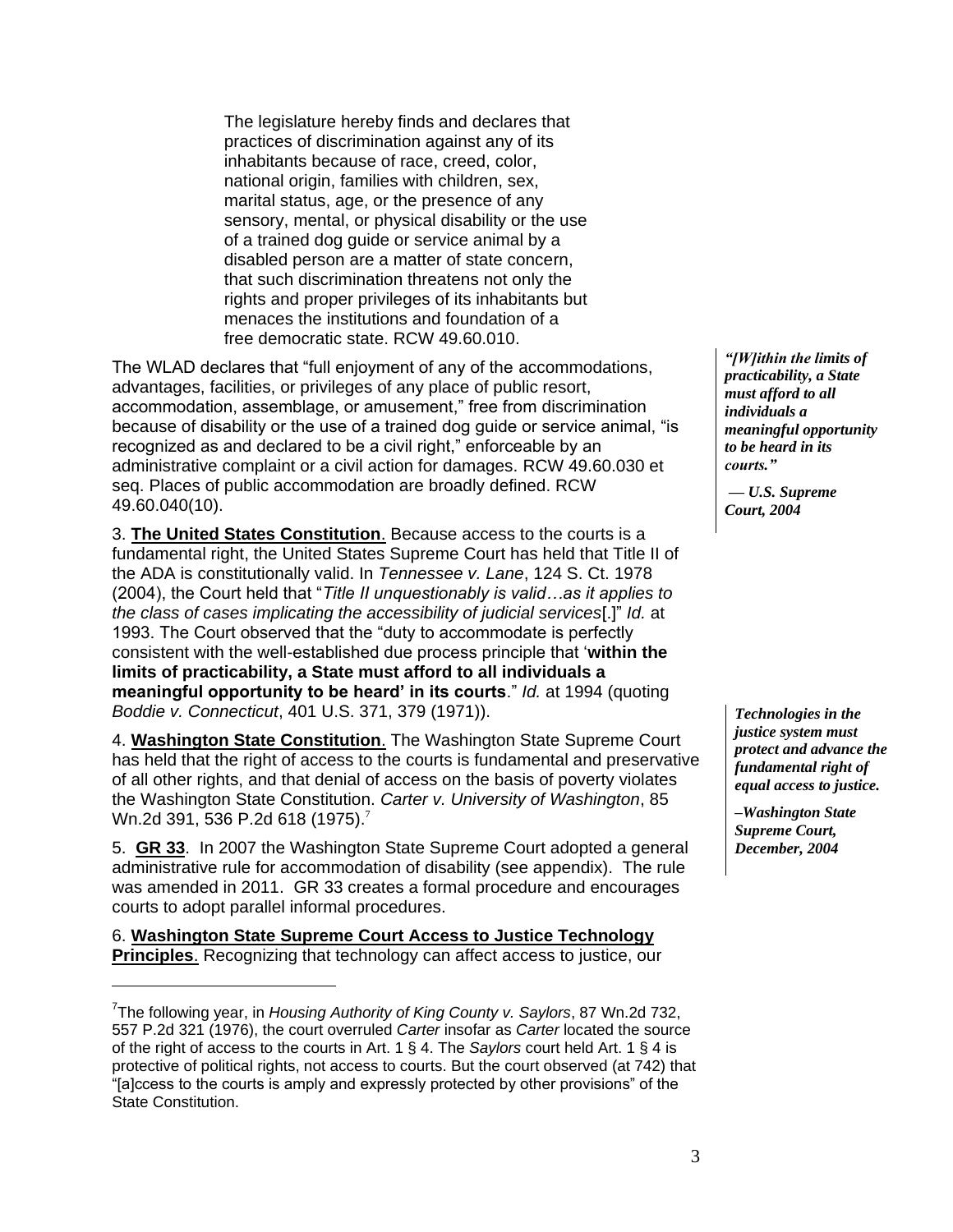supreme court adopted the Access to Justice Technology Principles. The Preamble to the Principles begins by stating that:

> The use of technologies in the Washington State justice system must protect and advance the fundamental right of equal access to justice…[The objective of the Principles is to] avoid creating or increasing barriers to access and to remove existing barriers for those who are or may be excluded or underserved[.]

The Principles are broad in scope and govern the use of technology in all state and local courts in Washington.<sup>8</sup>

## <span id="page-9-0"></span>**C. What Is a Disability?**

The definitions of "disability" are broad, particularly under Washington state law.

Under the federal ADA, a "disability" is a physical or mental impairment that substantially limits one or more major life activities. 42 U.S.C. § 12102(2). A person is also considered disabled for purposes of the ADA if she has a record of such an impairment, or is perceived as having such an impairment. Subsequent to the enactment of the ADA, the United States Supreme Court interpreted the definition of disability very narrowly. Congress responded with the ADA Restoration Act, which specifically rejected the limitations put on the definition of disability by the Court. 42 U.S.C. § 12102(2)(B).<sup>9</sup>

Washington statutes originally contained no definition of disability, and in July 2006 the Washington State Supreme Court adopted the ADA definition.<sup>10</sup> The 2007 Legislature rejected this definition for Washington and enacted a definition that does not require substantial limitation of major life activities and includes a broad range of impairments.

RCW 49.60.040 (25) provides in part:<sup>11</sup>

(a): "Disability" means the presence of a sensory, mental, or physical impairment that: (i) Is medically cognizable or diagnosable; or (ii) Exists as a record or history; or (iii) Is perceived to exist whether or not it exists in fact.

 $\overline{a}$ 

 $8$  The Principles are available at www.wsba.org/public/atjtechnologyprinciples.pdf (accessed July 8, 2010).

 $9$  In 2008 the ADA was amended to emphasize that Congress intended for the ADA to be construed broadly. PL 110-325, September 25, 2008.

 $10$  "To provide for a single definition of 'disability' that can be applied consistently throughout the WLAD, we adopt the definition of disability as set forth in the federal Americans with Disabilities Act of 1990 (ADA), 42 U.S.C. §§ 12101-12209.‖ *McClarty v. Totem Elec.*, 157 Wn.2d 214, 137 P.3d 844 (2006).

<sup>&</sup>lt;sup>11</sup> Sections specific to employment omitted.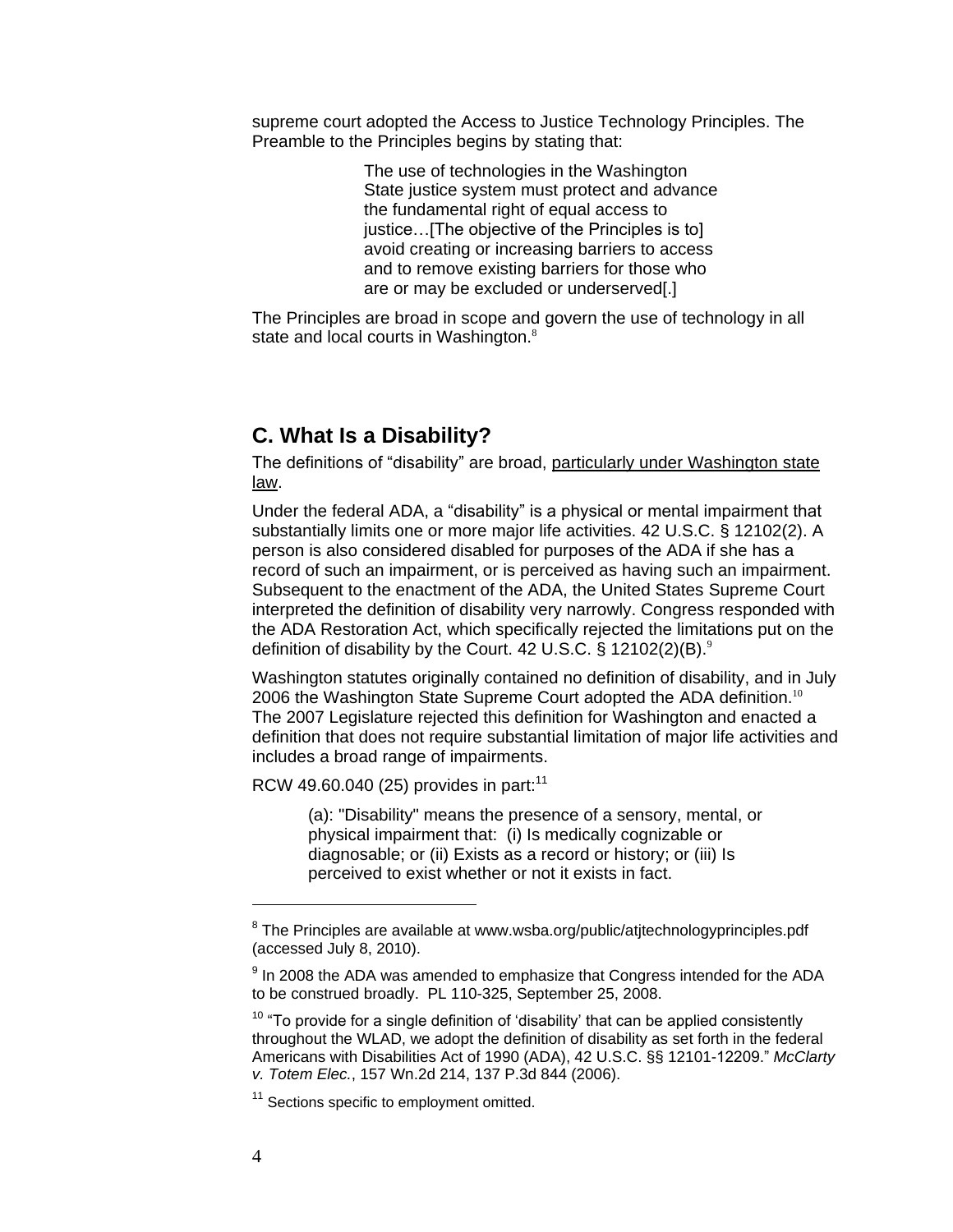(b) A disability exists whether it is temporary or permanent, common or uncommon, mitigated or unmitigated, or whether or not it limits the ability to work generally or work at a particular job or whether or not it limits any other activity within the scope of this chapter.

(c) For purposes of this definition, "impairment" includes, but is not limited to:

 (i) Any physiological disorder, or condition, cosmetic disfigurement, or anatomical loss affecting one or more of the following body systems: Neurological, musculoskeletal, special sense organs, respiratory, including speech organs, cardiovascular, reproductive, digestive, genitor-urinary, hemic and lymphatic, skin, and endocrine; or …

 (ii) Any mental, developmental, traumatic, or psychological disorder, including but not limited to cognitive limitation, organic brain syndrome, emotional or mental illness, and specific learning disabilities.



 $\overline{a}$ 

# **THE IMPLICATIONS FOR COURTS**

## <span id="page-10-1"></span><span id="page-10-0"></span>**A. What is Prohibited?**

Title II of the ADA prohibits exclusion or unequal treatment of qualified individuals in any program, service, or activity of state or local government. 42 U.S.C. § 12132. A qualified individual is anyone who, with or without reasonable regulatory modifications, removal of barriers or auxiliary aids and services, is eligible for public services. 42 U.S.C. § 12131(2). In the arena of the court system, this is virtually everyone with a disability.

The WLAD prohibits discrimination on the basis of disability, and requires reasonable accommodation of disabilities. RCW 49.60.010, 49.60.030, 49.60.215. State implementing regulations in WAC 162-26-060, set forth prohibitions and requirements similar to those under the ADA. There are additional provisions scattered throughout Washington statutes, which protect, *inter alia,* the constitutional rights of persons with hearing or speech impairments (RCW 2.42.010)<sup>12</sup> and the equal right of the "physically disabled"

 $12$  RCW 2.42 governs and mandates the use of interpreters in legal proceedings for persons who are deaf. RCW 2 43 governs and mandates interpreters for those who do not speak English.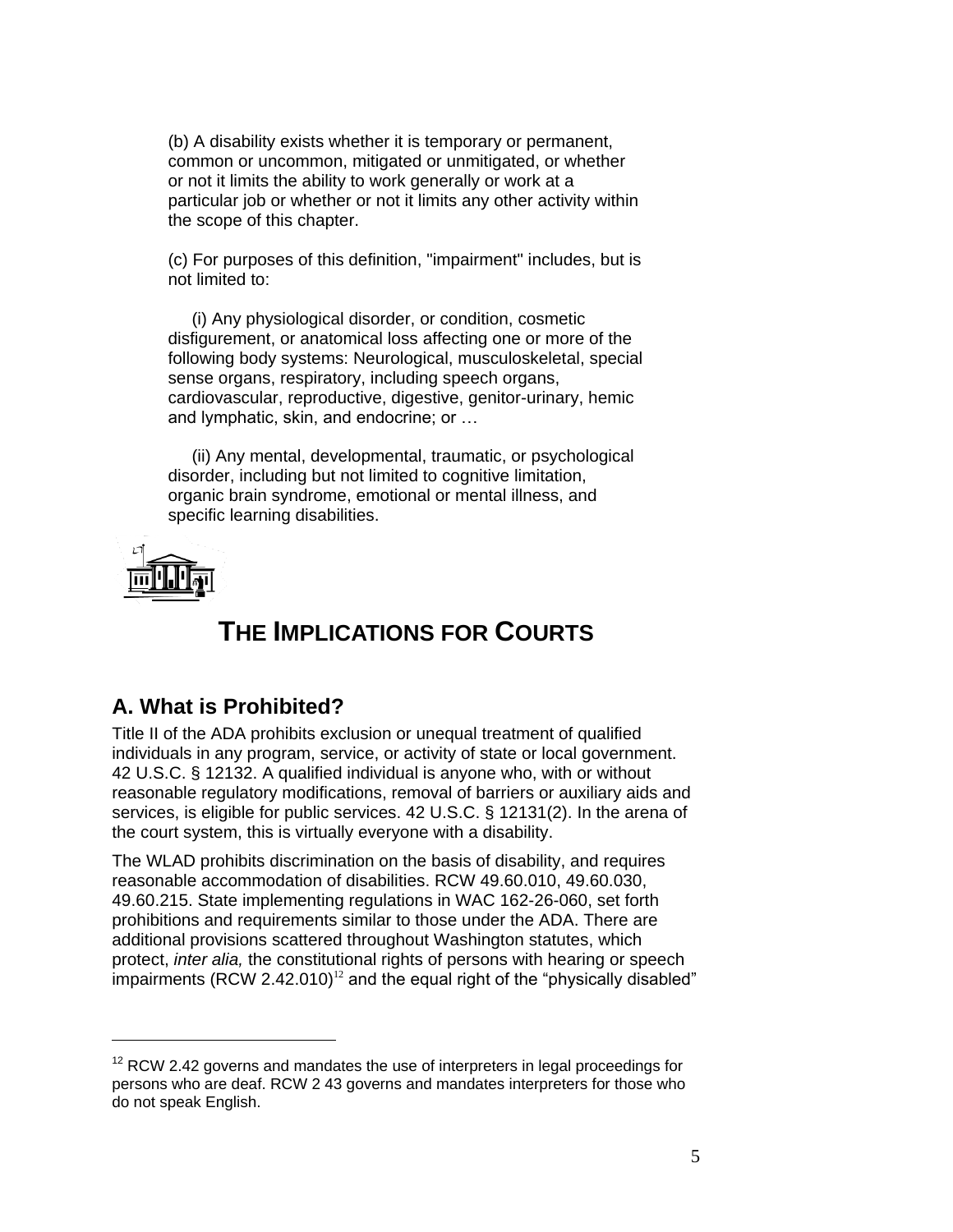to "full and free use of... public buildings, public facilities, and other public places.‖ (RCW 70.84.010).

## <span id="page-11-0"></span>**B. What is Required of Courts?**

*What must courts do?*

*Courts must be ―readily accessible to*  and usable by" *individuals with disabilities.*

These laws apply to courts and to administrative agencies conducting adjudicative hearings. Both courts and agencies are public entities and places of public accommodation,<sup>13</sup> fully subject to the ADA and the WLAD. Indeed, Congress intended to make it *difficult* for government to avoid compliance with the ADA.<sup>14</sup> State and local government services, programs and activities — including those of administrative and judicial courts — must be "readily accessible to and usable by" individuals with disabilities. 28 C.F.R. § 35.150(a). Access must be provided at all stages of a court proceeding, and for all court services. **In short, the ADA applies to all judicial proceedings, programs and services, and to all participants: jurors, lawyers, parties, witnesses, and observers**.

The law does not require courts to make fundamental alterations to their programs or make changes that would result in undue financial or administrative burdens,  $15$  and no action is required that would threaten the significance of a historic site.<sup>16</sup> But the law requires reasonable efforts to remove barriers to courthouses and court services, and affirmative steps to ensure that participation in public programs is equally available to people with disabilities. This means identifying and removing barriers, or identifying and implementing accommodations. These requirements apply to court services, viewed in their entirety.

• For example, "auxiliary aids and services" must be furnished where necessary to afford an individual with a disability an equal opportunity to participate in, and enjoy the benefits of, a service, program, or activity conducted by a public entity. 28 C.F.R. § 35.160(b)(1). These might include an assistive listening device, a magnifying glass, a sign language interpreter or a legal advocate.

Courts must make "reasonable modifications" to rules, practices and **policies** if changes are necessary to avoid discrimination on the basis of disability. 28 C.F.R. 35.130(b)(7). These might include continuances, relocating hearings, considering telephone or videophone appearances. .

And courts must **assure that communication is as effective** for people with disabilities as it is for others. 28 C.F.R. § 35.160(a). Examples: Permitting the presence of support persons or animals; rephrasing to use short, clear

 $15$  28 C.F.R. § 35.150(a)(3)

<sup>16</sup> 28 C.F.R. § 35.150(a)(2)

<sup>13</sup> *See* RCW 49.60.040(2); *Duvall v. County of Kitsap*, 260 F.3d 1124, 1135-1136 (9th Cir. 2001) (implicitly holding courts are places of public accommodation under Washington statutes).

 $14$  Gould. And Equal Protection for All... The Americans with Disabilities Act in the Courtroom, J. Law & Health, 123, 138 (1993-94).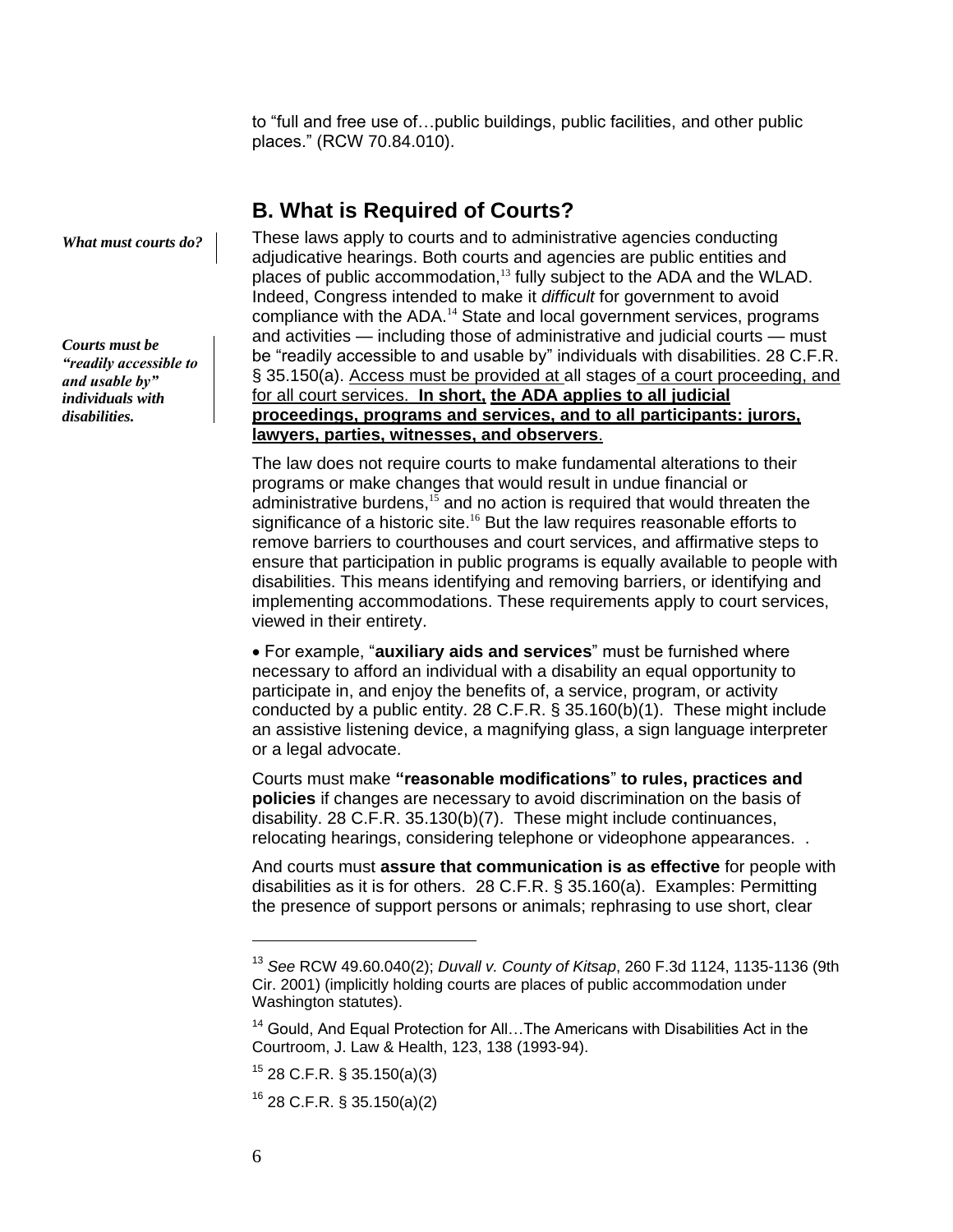questions; or allowing a "cognitive interpreter" to help ensure the words used are understood by the person with a cognitive disability.

 Courts must create a **procedure by which an accommodation can be requested**, and must then investigate and ascertain what accommodation is reasonable:

> A public entity's duty on receiving a request for accommodation is well settled by our case law and by the applicable regulations. It is required to undertake a fact-specific investigation to determine what constitutes a reasonable accommodation[.]…. [T]he Acts create a duty to gather sufficient information from the [disabled individual] and qualified experts as needed to determine what accommodations are necessary.

> *Duvall v. Kitsap*, 260 F.3d at 1139 (quoting *Wong v. Regents of the University of California*, 192 F.3d 807, 818 (9th Cir. 1999)).

**GR 33** establishes the formal procedure to be used for accommodation requests and decisions. GR 33 also encourages courts to utilize parallel informal procedures. The rule is set forth in full in the Appendix.

 **Costs must be borne by the court**, and may not be passed on as a surcharge to the individuals accommodated.<sup>17</sup>

 Entities (including courts) that employ 50 or more people must **designate an employee** to receive ADA complaints and must **publish procedures** for handling those complaints. 28 C.F.R. § 35.107.<sup>18</sup>

 To ensure compliance where structural changes are undertaken to achieve accessibility to a program, places of public accommodation (if they employ 50 or more persons) must **develop transition plans** setting forth the steps needed to complete those changes. Plans must, at a minimum, identify physical barriers limiting access to facilities, detail the methods to be used to make the facilities accessible, set a timetable for the changes, and identify the official responsible for the plan's implementation. 28 C.F.R. § 35.150(d). The deadline for formulating transition plans was the end of June 1992; structural changes should have been completed by the end of January 1995

 $17$  28 C.F.R. § 35.130(f).

 $18$  The Rehabilitation Act of 1973 has long required recipients of federal funding to undertake many of the same responsibilities as public entities under Title II of the ADA. 29 U.S.C. § 794.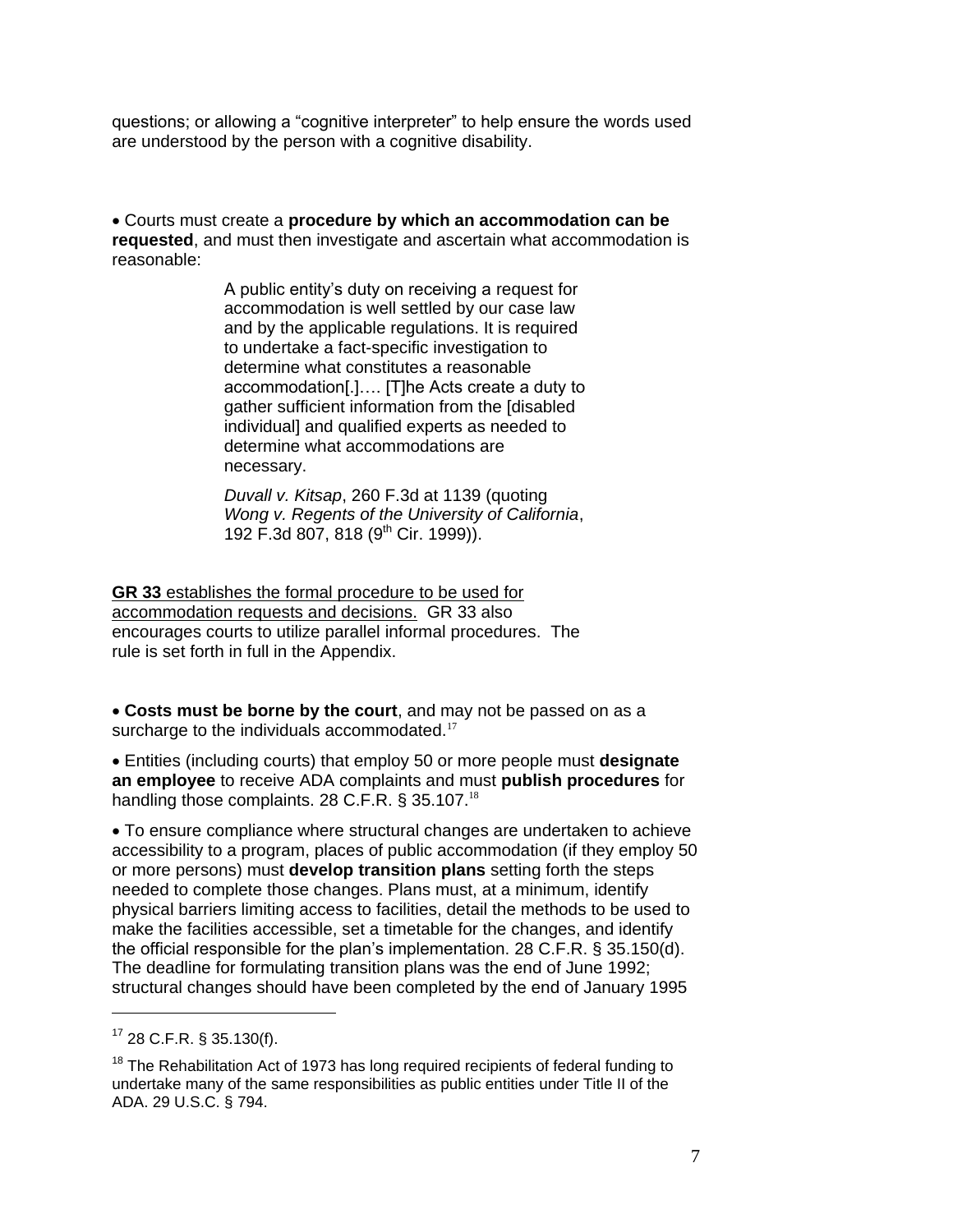or "in any event as expeditiously as possible." 28 C.F.R. §§ 35.150(c), (d). Once made accessible, facilities must be maintained as such. 29 C.F.R. § 35.133.

Notwithstanding these deadlines, some courts still have not acted to remove barriers in their facilities. For example, the problems at issue in *Tennessee v. Lane* arose in 1998, three years after the deadline. The case involved two complainants who were paraplegic. One had to crawl up two flights of stairs to reach a courtroom for an appearance in a criminal case. The other, a court reporter, was unable to access "several" county courthouses. The Supreme Court noted that, with respect to access to court services,

> [a] report before Congress showed that some 76% of state-owned buildings were inaccessible to and unusable by persons with disabilities, even taking into account the possibility that the services or programs might be restructured or relocated to other parts of the buildings.

*Tennessee v. Lane*, 124 S. Ct. 1978 at 1990- 1991.

<span id="page-13-0"></span>Some Washington courthouses are similarly inaccessible.

## **C. Is There Immunity?**

The ADA expressly abrogates state sovereign immunity.<sup>19</sup> In *Tennessee v. Lane*, the U.S. Supreme Court upheld this abrogation, at least insofar as it applies to the accessibility of judicial services.<sup>20</sup> Under both the WLAD and Title II, public entities — including courts — are subject to suits for declaratory relief, injunctive relief, and damages.

Judges performing judicial functions have generally been held absolutely  $immune<sub>1</sub><sup>21</sup>$  although their immunity will not protect others. In one local case, a judge who denied a motion for real-time transcription as an ADA accommodation was held absolutely immune. *Duvall v. Kitsap County,* 260 F.3d 1124, 1133, 1138 ( $9<sup>th</sup>$  Cir. 2001) ("Ruling on a motion is a normal judicial function, as is exercising control over the courtroom while court is in session."). A question of fact existed, however, as to whether the court administrator who denied the accommodation request was acting in an

*Is there immunity? Perhaps…*

<sup>19</sup> 42 U.S.C. § 12202.

<sup>20</sup> *Tennessee v. Lane*, *supra*, at 1993. See *Board of Trustees of Univ. of Ala. v. Garrett*, 531 U.S. 356, 374 (2001) (Eleventh Amendment bars private suits for money damages under Title I of the ADA governing employment).

 $21$  At least one federal circuit has held there is no judicial immunity from prospective and injunctive relief when a judge violates the ADA. *See Livingston v. Guice*, 68 F.3d 460 (4th Cir. 1995) (unpublished; *see* Westlaw WL 610355). (*Note*: Facts are reported in *Livingston v. Guice*, 855 F. Supp 834 (W.D.N.C. 1994).)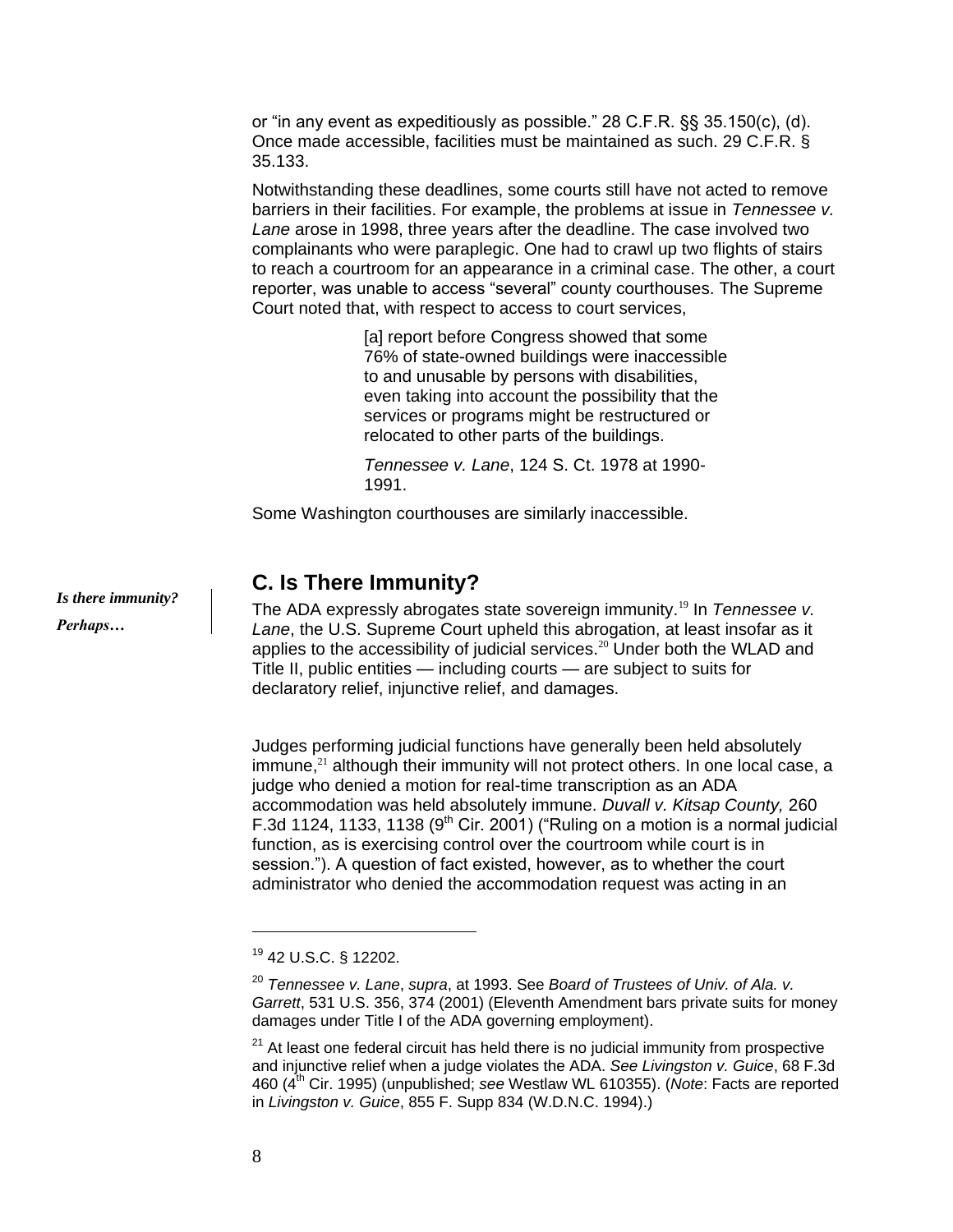administrative capacity (providing no immunity) or a quasi-judicial capacity (immune). *Id.* at 1135.<sup>22</sup>

Whether immunity protects a judge who wrongly denies accommodation as an administrative act is doubtful. "Absolute judicial immunity does not apply to non-judicial acts, i.e. the administrative … and executive functions that judges may on occasion be assigned to perform." *Id.* at 1133. See also Memmer v. *Marin County Courts*, 169 F.3d 630, 634-5 (9<sup>th</sup> Cir, 1999) (litigant had visual disability; state court provided a reader, but refused to provide specific individual requested; federal district judge held judges immune; circuit court held plaintiff failed to show accommodation was unreasonable, and did not address immunity).

## <span id="page-14-0"></span>**D. Jurors**

**Jury service is an important civic right, and jurors are protected by the ADA.** A jury summons should solicit information about any need for accommodations, and should provide contact information so the juror can work with the court before reporting for jury duty. When empanelling a jury, the judge should ask about any need for accommodations. (A sample *voir dire* script appears in the Appendix.) A useful resource on jury issues is the ABA publication by Kristi Bleyer et al., *Into the Jury Box: Disability Accommodation Guide for State Courts* (1994).<sup>23</sup>

There is some tension between the right to serve and the ability to perform a juror's duties. Under RCW 4.44.160(2), jurors may be challenged for cause on the basis of:

> unsoundness of mind, or such defect in the faculties of the mind, or organs of the body, as renders him or her incapable of performing the duties of a juror in any action.

Under RCW 4.44.170(3), jurors may be challenged for particular cause (cause specific to the case to be tried) on the basis of:

> the existence of a defect in the functions or organs of the body which satisfies the court that the challenged person is incapable of performing the duties of a juror in the particular action without prejudice to the substantial rights of the party challenging.

*Jurors are protected by the ADA.*



<sup>&</sup>lt;sup>22</sup> Duvall contains a useful discussion of the interplay between the federal and state statutes, and sets forth the tests to be applied in  $9<sup>th</sup>$  Circuit cases analyzing Title II claims, including the test for proof of intentional discrimination to support claims for money damages (the deliberate indifference standard).

 $23$  This publication is available from the Administrative Office for the Courts, 1206 Quince Street SE, P.O. Box 41170, Olympia, WA 98504-1170; (360) 753-3365; Fax (360) 586-8869.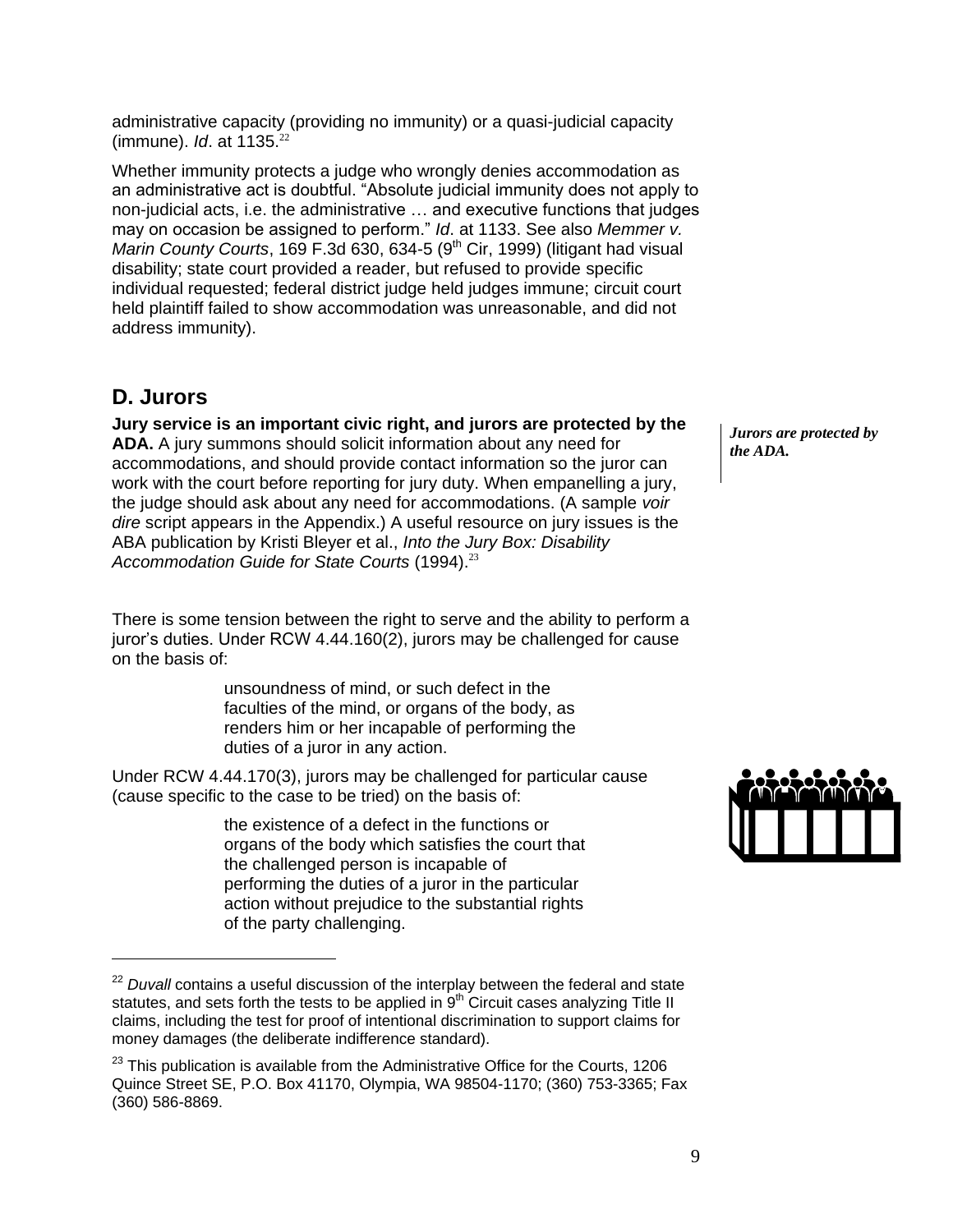Whether to disqualify a juror because of a disability is a matter of judicial discretion, which should be exercised in light of the juror's right to serve if otherwise qualified. It will usually be possible to fashion an accommodation so that the juror may perform his or her duties.

Application of these principles is somewhat complicated by cases holding that non-jurors may not be physically present in the room with a deliberating jury. In *State v. Cuzick*, 85 Wn.2d 146, 530 P.2d 288 (1975), the Supreme Court held that the presence and observation of the jury's deliberations by alternate jurors, "even by one sworn to secrecy and silence, violates the cardinal requirement that juries must deliberate in private." *Cuzick*, 85 Wn.2d at 149.

*Jones v. Sisters of Providence,* 140 Wn.2d 112, 994 P.2d 838 (2000,) involved the presence *and participation in deliberations* of a non-voting alternate juror. The Court reiterated its concerns about "the sanctity of the jury room and the participation of an unauthorized individual" in the deliberations. *Jones*, 140 Wn.2d at 118.

These cases involved alternate jurors, and their focus is the potential impact, upon deliberating jurors, of the presence of others. Where a juror must communicate through an interpreter, however, the only acting presence is that of the juror, and the concerns in *Cuzick* and *Jones* can likely be fully addressed by instructions to the interpreter and jury. In *Into the Jury Box*, the authors state at page 37: "Courts should...permit interpreters, real-time reporters, readers or personal assistants in the deliberations room[.]" Many Washington judges have proceeded exactly this way with jurors whose disabilities cannot be otherwise accommodated. But *Cuzick* and *Jones* serve as a useful reminder of the importance of:

- 1. creating a full record,
- 2. instructing the jury and the interpreter or reader on the limitations of his or her role, and
- 3. swearing the interpreter or reader to maintain secrecy and to abstain from any participation in deliberations.

Note: Sample instructions may be found in the Scripts and Instructions section of the Appendix.

## <span id="page-15-0"></span>**E. Pro Se Litigants with Disabilities**

When a person with a disability represents him- or herself, there may be no intermediary between the court and the litigant on the subject of necessary accommodations. It is acutely important that judicial officers, clerk's staff, and courtroom staff be alert, communicate effectively and respectfully, and determine appropriate accommodation if needed. The recently adopted court rule on accommodation, GR 33, provides that counsel may be appointed where necessary to ensure access to the court process by a person with a disability. GR 33 (a) (1) (C).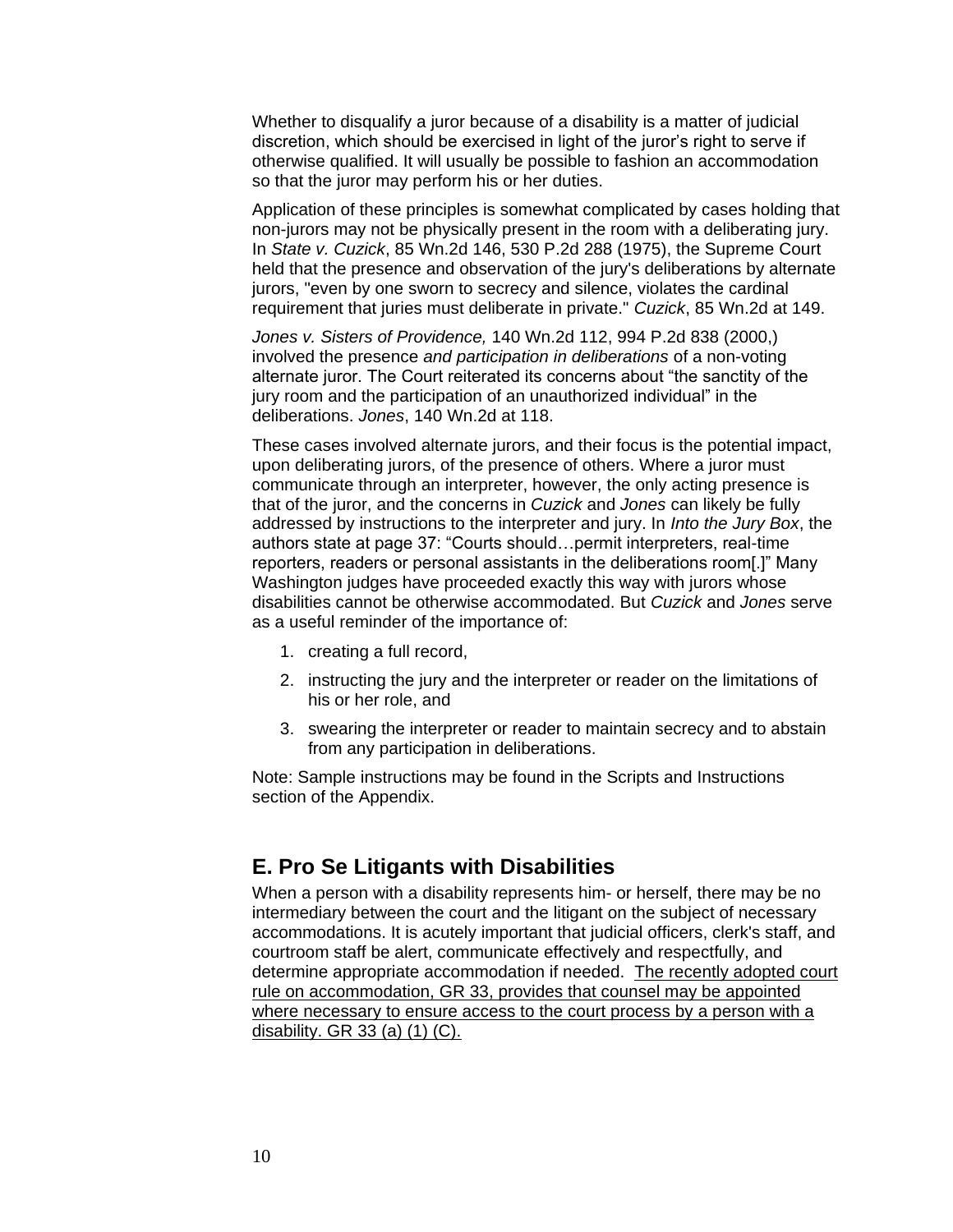# <span id="page-16-0"></span>**F. What About Administrative Tribunals?**

Administrative agencies are public entities and places of public accommodation, and both the ADA and the WLAD apply to administrative agencies conducting adjudicative hearings. State and local government services, programs and activities — including those of administrative and judicial courts — must be "readily accessible to and usable by" individuals with disabilities. 28 C.F.R. § 35.150(a).

Administrative access issues are addressed in a new publication. "Ensuring Equal Access for People with Disabilities: A Guide for Administrative Hearings.<sup>"24</sup> Appendix F of the Guide for Administrative Hearings contains specific recommendations for how to assess the need to appoint counsel as an accommodation in administrative hearings. These recommendations may also be useful in assessing the need to appoint counsel in court.

# <span id="page-16-1"></span>**G. Get Over It: Preconceptions and Stereotypes**

When most of us think about disabilities, we may imagine a person who uses a wheelchair, or who is blind. We may assume that all people with disabilities have roughly identical needs. But when we stop to imagine how a disability would affect our day-to-day activities, we realize that each disability creates different challenges and different needs.

Unfortunately, our initial responses to people with disabilities often are formed by stereotypes and myths. It takes training to recognize and reject such responses. Very often, the first step is to learn a new vocabulary that conveys respect and avoids offense. (Examples may be found in the communication tips in the section on cognitive disabilities, and in the Language and Behavior section of the Appendix.)

Ensuring equal access to justice chiefly depends on understanding that **people with disabilities are people.** They are not medical diagnoses like cerebral palsy; they are not devices like wheelchairs. They adapt to their disabilities and live their lives — go to school, work, get married, have families, shop for groceries, laugh, cry, vote, pay taxes, come to court — just like everyone else. Most people with disabilities prefer to be responsible for themselves. If we believe people have a right to equal justice, and if we remember that all of us can contribute to change, things will work out.

*Treating everyone exactly the same way does not ensure fairness. Truly equal treatment of people with disabilities often means treating them differently.*<sup>25</sup>

 $\overline{a}$ 

*Equal access to justice depends on understanding that people with disabilities are people.*

<sup>&</sup>lt;sup>24</sup> [http://www.wsba.org/Legal-Community/Committees-Boards-and-Other-](http://www.wsba.org/Legal-Community/Committees-Boards-and-Other-Groups/Access-to-Justice-Board/Access-to-Justice-Board-Key-Documents)[Groups/Access-to-Justice-Board/Access-to-Justice-Board-Key-Documents](http://www.wsba.org/Legal-Community/Committees-Boards-and-Other-Groups/Access-to-Justice-Board/Access-to-Justice-Board-Key-Documents)

 $25$  See WAC 162-26-060(2).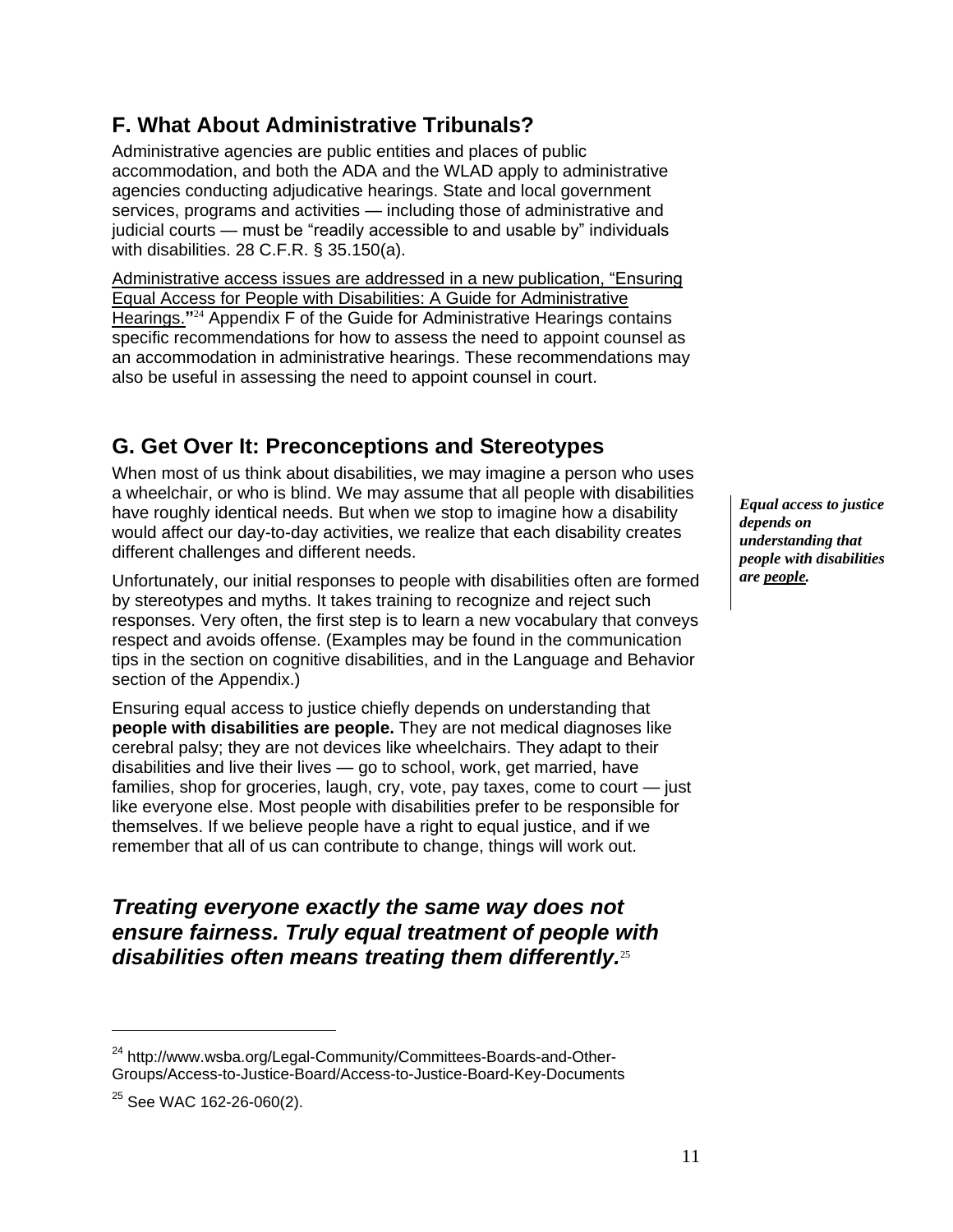

# **PROVIDING ACCESS**

<span id="page-17-0"></span>What constitutes a reasonable accommodation depends upon the particular circumstances. Here follows an introduction to four common kinds of disabilities, and information about some effective accommodations.

# **A. Hearing or Other Communication Disabilities**

Hearing loss varies greatly. A person with mild hearing loss may not be greatly affected in the activities of daily living. Once hearing loss is at a moderate level, however, it is likely that a person will misunderstand speech. Assistive technology can bridge the communication gap. Those with profound hearing loss will likely need interpreters.

Communication disabilities may have many causes, including medical, developmental or other conditions. A stroke or accident can affect speech or hearing, illness can alter speech patterns, and some conditions such as autism can prevent voiced communication.

People with hearing loss or other communication disabilities may feel especially intimidated by court proceedings. They may be distrustful and reluctant to acknowledge confusion or uncertainty. Patience and flexibility are vital.

The key to providing solutions: never assume that one solution will accommodate every person with a communication disability. In choosing among different alternatives, courts must try to abide by the preference of the person needing the accommodation. The ADA requires public entities to give "primary consideration to the requests of the individual" in deciding what auxiliary aid or service is necessary to ensure that communications with persons with disabilities are as effective as with other persons. 35 C.F.R. § 35.160(b)(2).

Most people with hearing loss or communication disorders use some type of gestural sign language or assistive technology in order to communicate effectively. Courts must provide a qualified interpreter or other effective assistive technology at every stage of a proceeding for persons who are deaf, deaf/blind or hard of hearing, and should make this capacity known to the public.<sup>26</sup> RCW 2.42.180 gives the court discretionary authority to order visual

*People with hearing loss or other communication disabilities may feel especially intimidated by court proceedings.* 

*―The law requires courts to remove barriers and/or provide reasonable accommodations. What constitutes a reasonable accommodation depends upon the particular circumstances.‖*

*The majority of people with hearing disabilities or communication disorders need some type of gestural sign language or assistive technology.* 

<sup>&</sup>lt;sup>26</sup> See 28 C.F.R. § 35.160(b)(1); RCW 2.42.130, 140 (delineating between "qualified" and "intermediary" interpreters, and stating when and from what sources they are to be appointed); GR 11.1 (setting forth a code of conduct for court interpreters in Washington). *See also*: RCW 26.50.055 (interpreters to be appointed as necessary in domestic violence proceedings).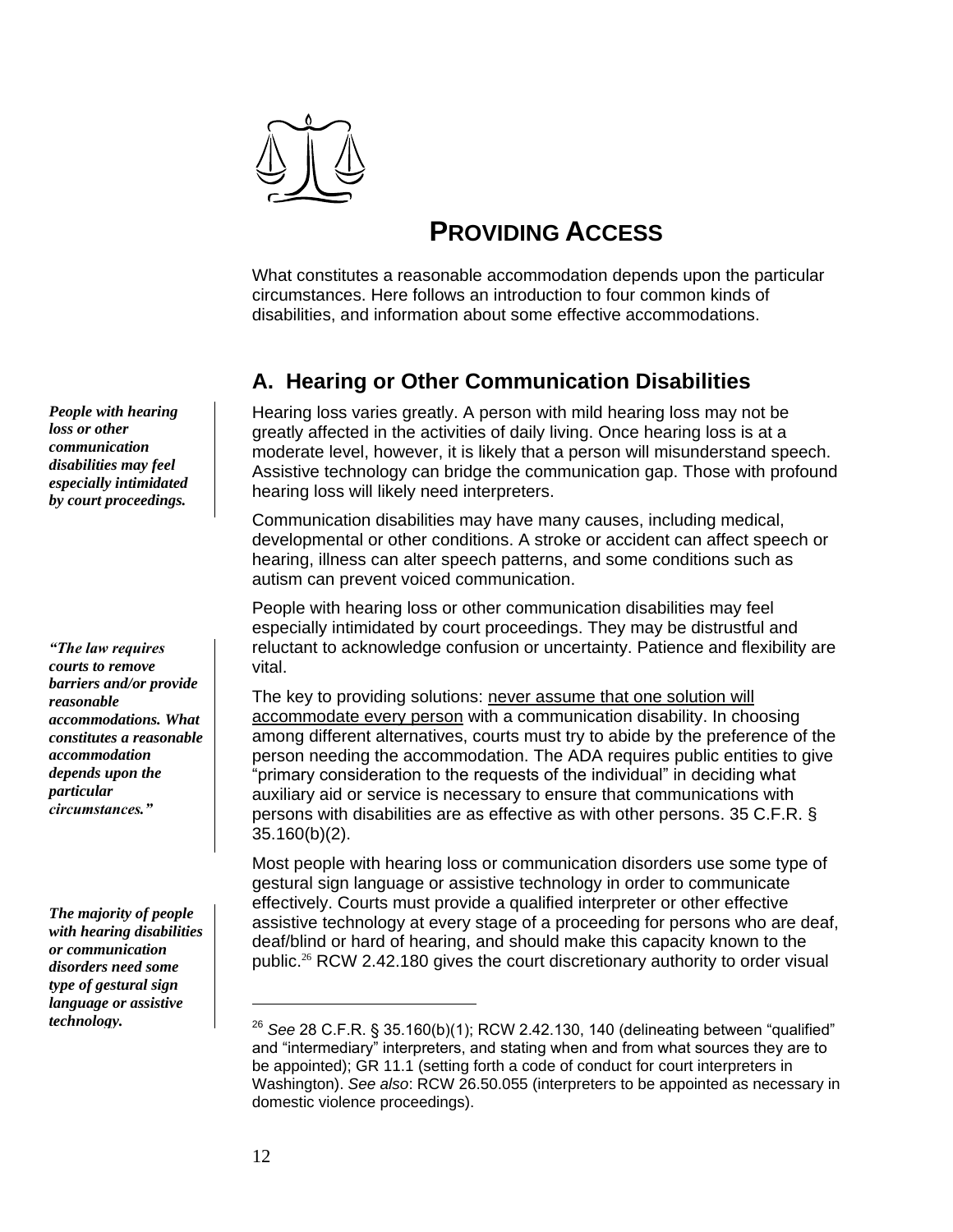recording of a proceeding involving a person with a hearing loss, and makes visual recording mandatory in capital cases.

## **1. Sign Language Interpreters**

Washington law requires courts to provide qualified interpreters for a party or a witness "who because of a hearing or speech impairment cannot readily understand or communicate in spoken language[.]" RCW 2.42.120(1) (which also details the appointment and pay of interpreters). An "impaired person" is defined as someone who cannot readily understand or communicate in spoken language because of a hearing or speech impairment. RCW 2.42.110(1). (Note that many persons who are deaf would consider the term ―impairment‖ offensive.)

There are four common methods of interpreting:

- 1. American Sign Language (ASL). American Sign Language is a language distinct from English. Its grammatical structure and syntax is different, sometimes requiring the interpreter to hear and understand the complete spoken sentence before interpreting its meaning.<sup>27</sup> An ASL interpreter also utilizes bodily gestures and facial expressions.
- 2. Signed Exact English (SEE). This method involves a virtually verbatim translation of English words and phrases by signs, including the use of finger signs for letters to fingerspell words for which there are no signs.
- 3. Relay Interpreting. When a person is not able to communicate fully by use of ASL or signed English, a specially trained relay interpreter may be able to assist by "relaying" signs from an ASL interpreter to the deaf person. Relay interpreters are specially classified by the Registry of Interpreters for the Deaf as Certified Deaf Interpreters (CDI).
- 4. Oral Interpreting. This method involves the use of a combination of lip reading, interpreting body language, signs, and gestures to convey meaning, and is not literal. This is generally considered to provide the least accurate or comprehensive understanding to the deaf person.

Note on lip reading: Only 5%-26% of what is spoken can be lip-read. Lip reading should not be considered an accommodation option unless specifically requested *after* other options have been offered. Lip reading is ineffective as an accommodation in all but specific situations when requested by the person with the disability.

## **2. Sign Language Considerations**

Scheduling is often critical; interpreters usually have multiple obligations that cannot be rescheduled if a court session runs longer than expected. If interpretation is needed for more than 60 minutes, it will usually be necessary to have a team of two interpreters who can alternate with each other every 30 minutes, to avoid the fatigue that accompanies sign language interpreting. An

 $27$  Only 5%-26% of what is spoken can be lip-read. Lip reading should not be considered an accommodation option unless specifically requested *after* other options have been offered. Lip reading is ineffective as an accommodation in all but specific situations when requested by the person with the disability.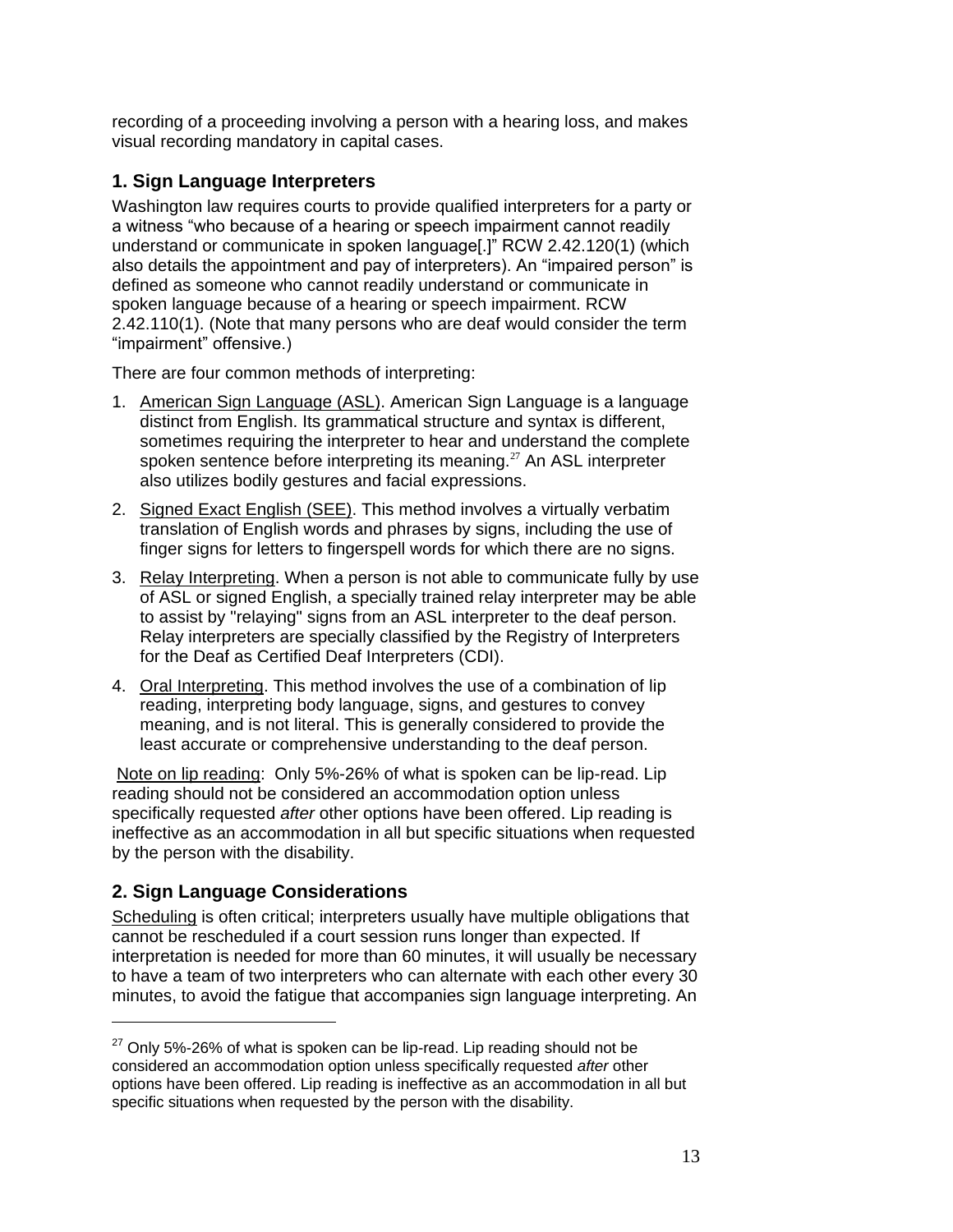additional interpreter may be necessary for confidential communication with counsel during a witness's testimony, or when there are multiple deaf parties in the room.

The physical layout of the room should consider sightlines and lighting, and the interpreter should be located so that the person who is deaf can see both the speaker and the interpreter. Seating arrangements should allow for private interpreted communication between lawyer and client, and private bench conferences. An attorney who is deaf needs an interpreter placed so the attorney can approach the witness, approach the bench, and face the jury. The court should give standardized instructions from the bench regarding the interpreter's role, and should identify safe, private places for interpreters when court is not in session, so as to avoid inappropriate interactions during recess.

Sign Language Certification. Sign language interpreters are not regulated in Washington, and their skills vary. This makes it more difficult for courts to identify qualified interpreters.<sup>28</sup> There is, however, a professional certification system, through the Registry of Interpreters for the Deaf (RID). The RID certifies skill levels and competence for particular venues, including court, and requires continuing education and compliance with ethical standards. RID certification is granted in levels based upon experience. There is a toplevel certification for legal interpreting, but to date there has been little incentive for interpreters to acquire it. Courts in Washington must use either interpreters with some level of RID certification, or an interpreter who can ―readily translate statements of speech impaired persons into spoken language." RCW 2.42.110, -.050.

Hearing-loss specialist organizations can provide technical assistance in the selection process, and can assist in understanding how to hire and use interpreters, effective courtroom layout for trial, uses of technology, and can provide one-on-one communication assistance.

Ethics. It is inappropriate to have a family member, friend, student or volunteer act as a qualified interpreter in a court proceeding.<sup>29</sup> See GR 11.1; RCW 2.42.130. Sign language interpreters are never a source of information, and it is a violation of their ethical canons $30$  to disclose information gained as a result of an interpreting assignment.

Interpreter Referral Service Agencies. In many communities there are local interpreter referral services, and local service agencies may offer suggestions for effective communication. The law requires certain entities to maintain

*Hearing-loss specialist organizations are important sources of technical assistance.*

*It is not appropriate for family or friends to act as interpreters.*

 $\overline{a}$ 

 $28$  A sample script for establishing interpreter qualifications may be found in the Appendix.

<sup>&</sup>lt;sup>29</sup> There may be exceptions to this rule. For example, Judge Patricia Aitken presided over a murder case involving a Hmong defendant who could not hear, speak or read. Only one person, a family member, was able to communicate with him. A relay of interpreters was needed.

<sup>30</sup> For information on the Code of Ethics for sign language interpreters, *see*  [www.rid.org/ethics/code/index.cfm](http://www.rid.org/ethics/code/index.cfm) (accessed July 8, 2010). *See also* GR 11.1 (reproduced in Appendix).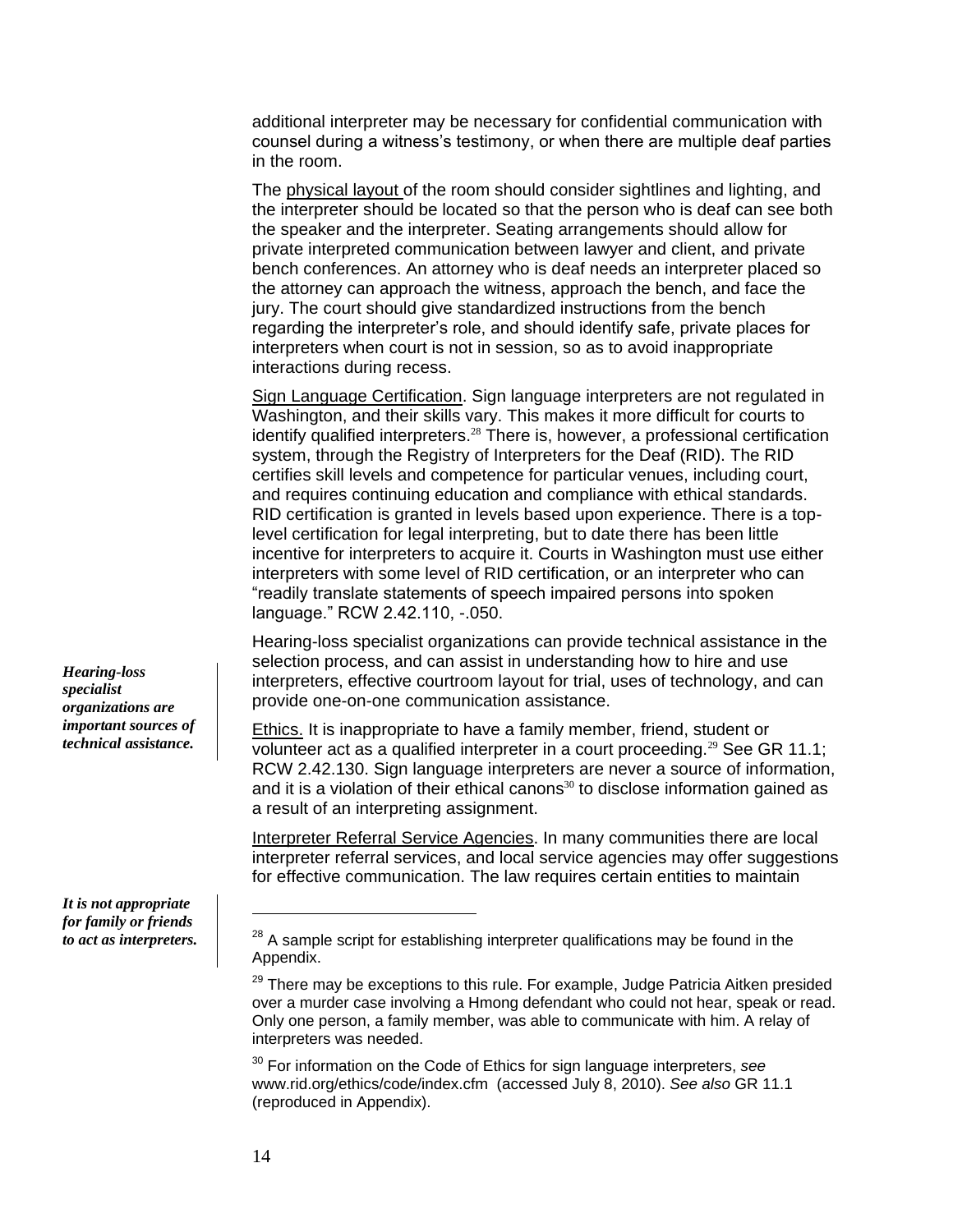current lists of certified interpreters. RCW 2.42.130(1). The state has a registry of interpreters, and courts receive a discounted rate from vendors who contract with the state. The Washington State Office of Deaf and Hard of Hearing maintains this list and contracts with referral organizations statewide to provide interpreters from the list. Maintaining an accurate and current list is challenging; courts should use the Resources section of the Appendix to obtain additional information. It is best to use a vendor familiar with providing interpreters for courts.

Steps for the Court. As with any interpreter, the court and its personnel should know the appropriate role of the sign language interpreter, including the interpreter's ethical constraints and the procedures set forth in RCW 2.42.010, *et seq.* This process is facilitated if each court identifies appropriate personnel to work with sign language interpreter referral agencies and other service providers (such as assistive technology experts and ADA resource centers) to assure that appropriately screened and monitored professionals are providing services and that proper equipment is available.

Continuing education for judges and court staff regarding use of sign language interpreters is strongly encouraged.

### **3. Assistive Listening Systems**

Many people use assistive listening devices (ALDs) to facilitate effective communication in public settings. Note that the microphones used in many assistive listening systems are very sensitive. They may pick up the rustle of papers at the clerk's station. Users of infrared (wireless) systems should consider that objects or people may inadvertently block signal transmission. Care must be taken at sidebar conferences to avoid inadvertent transmission to others!

#### **FM Broadcast**

These devices utilize an FM transmitter, which can be worn by the speaker, and pocket-size receivers with earphones or neck loops connecting to personal hearing aids equipped to receive the signal. These systems can be highly portable. However, the signal is not confined to the room in which the system is located and can be picked up outside the room. Also, signals from nearby radio sources using the same or similar frequencies may cause interference in the signal transmission.

#### **Infrared Light**

The transmitter in these systems utilizes infrared light waves traveling by line of sight, broadcasting to individual pendant-type receivers connected to earphones or to neck loops connected to personal hearing aids. These systems are also available in portable form. In large rooms, the sound system must have an output port that can be connected to a portable infrared transmitter, which can then be placed in a location that permits transmission to the receiving units. For jury rooms and other small rooms, an omnidirectional microphone connects to the portable transmitter. This system does not transmit through walls or solid surfaces and thus does not broadcast beyond the room in which the transmitter is located. The two principal potential disadvantages are that the system requires a direct line of sight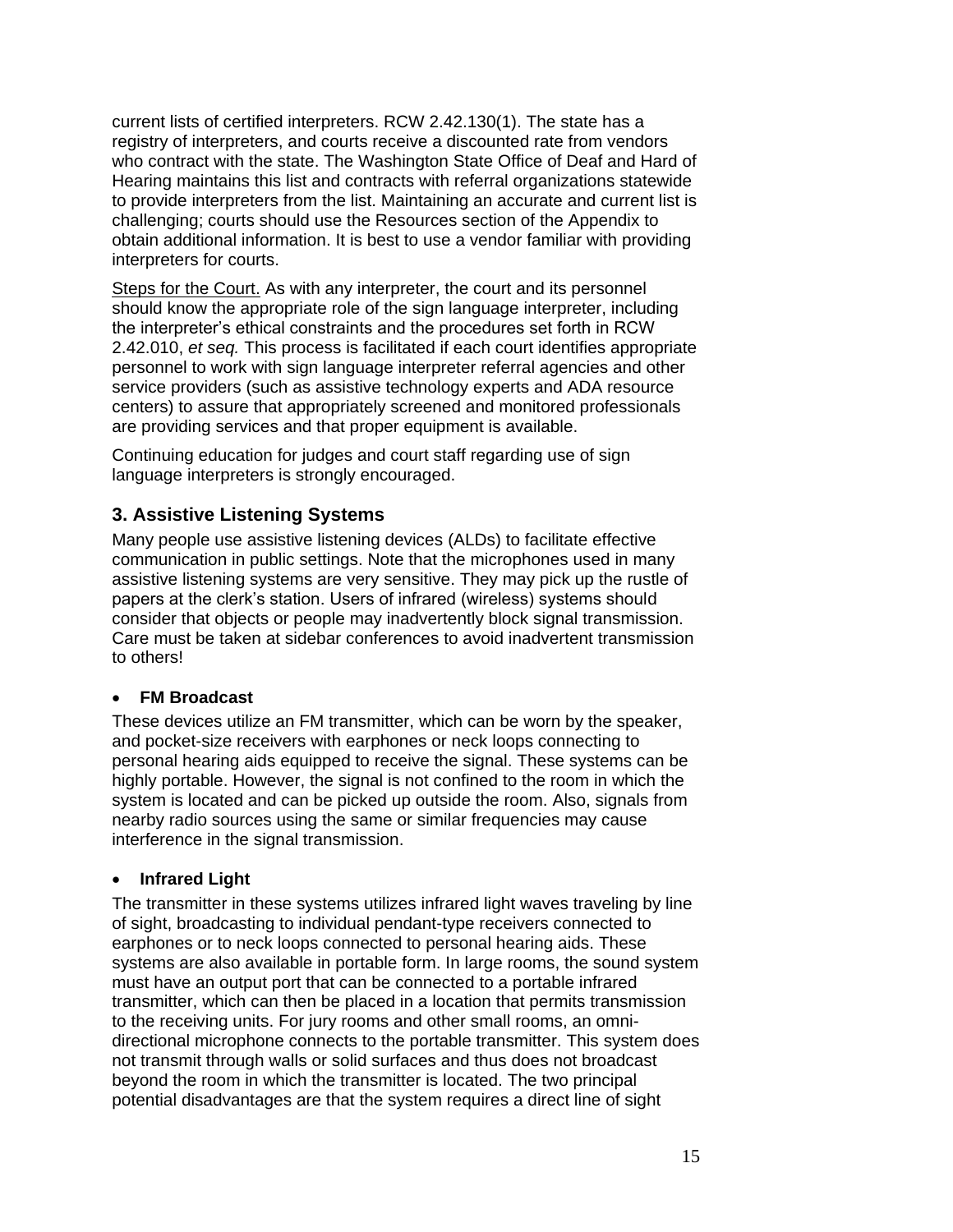between the transmitter and the receiver, and it is ineffective in direct sunlight.

#### **Audio Induction Loop**

In these systems, the transmitter sends an electromagnetic signal directly to personal hearing aids equipped with telecoils or to pocket size receivers connected to earphones. Portable systems are available. This technology requires installation of a loop in the ceiling or floor of the room, and the receiving units must be within the loop to receive the signal. Adjacent rooms next to or directly above or below the loop system cannot use the same system because there is some "spill over" of the signal into those rooms.

#### **CART: Computer-Assisted Real-Time Transcription; Note-Takers**

For deaf persons who do not use sign language, those who are hard of hearing, and others with a communication disorder who can read printed English words moving on a screen, CART is the most effective aid. A CART transcriber in the courtroom, or a remote transcriber using an internet connection, types a record of the activity in the room in real-time, which is then displayed on a large screen visible to everyone in the room. It is not an official transcript, nor is it usually retained for further use.<sup>31</sup> The literacy level of the user may require regular pauses to clarify the language on the screen. The court will also need a dedicated high-speed Internet access line, as most CART service providers operate from a remote location through the Internet. Two screens may be needed if the court is also using electronic presentation materials such as Power Point. CART transcribers' charges are similar to those for court reporter services but may have longer minimums and may not accommodate short proceedings. (Some Internet based providers do onehour proceedings.) Additionally, professional note takers may sit next to a person with a communication disorder and provide individual written support using specialized software and equipment.

#### **Other Communication Options**

Teletypewriters (TTYs — also known as TDDs). These small keyboard devices enable the parties to a telephonic "conversation" to communicate by typing out the words rather than speaking them. A TTY user types a message that either appears on the screen of a TTY at the other end of the line or is received by a relay service (see below) in which a relay operator reads the typed message to the other party. Current technology allows outgoing TTY calls to be made over the Internet, through various providers such as Sprint and AT&T. Each court should have a TTY, and all court personnel who make or receive phone calls as part of their work should be trained in recognizing TTY calls, using a TTY, and in the etiquette of using TTYs. *The court should advertise this capability in appropriate venues*.

Telecommunications Relay Service. This is a 24-hour, free service that provides relay operators to facilitate telephone communication between two

*Dial 711 for a relay operator.*

 $\overline{a}$ 

 $31$  The official court reporter ordinarily cannot undertake this dual role because of conflict of interest concerns, the use of different software, and/or lack of CART training.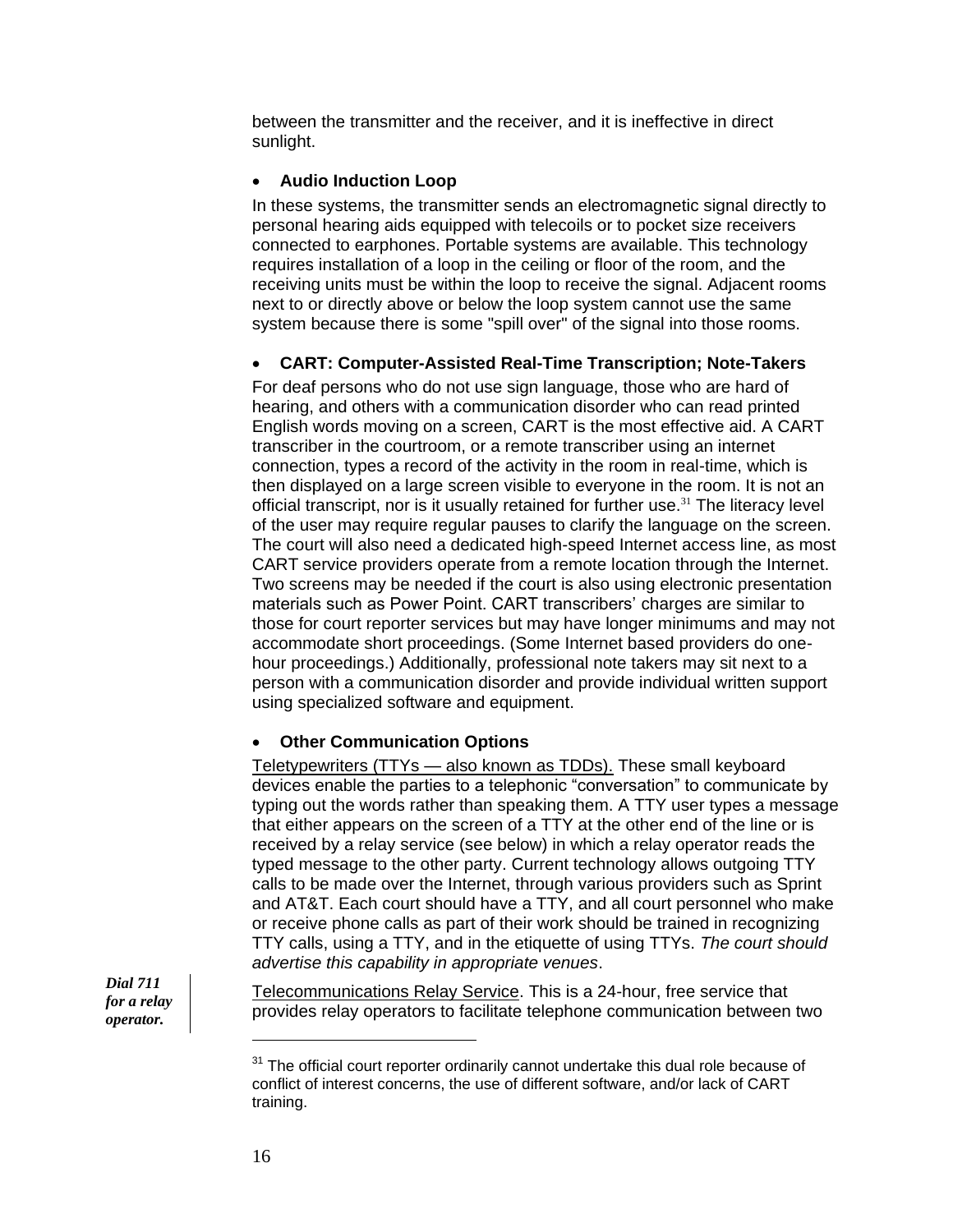parties, only one of whom has a TTY. The operators translate written text received from a TTY into speech or vice versa. Toll free numbers for this service are provided in local phone directories. Dialing 711 (not 911!) will reach an operator nationwide. Court staff should know how to use the relay service.

Videophones. Courthouses are beginning to install the latest and best technology: Videophones. Videophones offer the ability to connect either point-to-point with another Videophone user, or by video relay to a remote sign language interpreter who can see the sign language and voice it to a hearing person (and vice versa) using the Videophone. This self-contained and portable technology allows faster and more accurate communication, and may be a resource to court systems in remote areas. Interpreter services are available for assignment through Internet-based providers, and can be contracted to perform interpreting through the Videophone. Internet based interpreting may be an option in rural areas or for short proceedings, but is less useful in a courtroom setting with limited high-speed Internet capacity, or in complex proceedings involving multiple parties or many documents.

The ADAAG has a specific section devoted to judicial facilities.<sup>32</sup> Both TTY telephone numbers and Videophone addresses should appear on all official court communications, including jury summonses, along with instructions for requesting communication accommodation.

#### **Hearing Aids**

Use of personal hearing aids may be sufficient for some persons with hearing loss (there may be a need to change batteries in extended proceedings).

#### **Training for Court Staff**

Court personnel should be trained in the use of commonly-used assistive aids, and should know how to offer assistive technology in an effective way. A good approach is to have a laminated card showing pictures of various technology options, together with a "Resources to Contact" sheet, available in each courtroom and at all public court offices. This allows easy identification of the accommodation needed, and permits staff to learn what has worked for the person in the past.

#### **4. Writing**

Written communication should be used sparingly as a form of accommodation. Information that would be conveyed orally is often left out of written notes, and there are significant differences in grammar and syntax between English and other languages such as ASL. Written notes should be

*Court personnel should be trained in the use of assistive aids, and to know how to offer assistive technology in an effective way.*

 $32$ This section has yet to be adopted by the Department of Justice, however, and is not currently enforceable. *See* the main heading of the provisions, as published in the Federal Register on January 13, 1998. Cites to ADAAG may be found in the Appendix. In July 2004, the U.S. Access Board amended ADAAG to include new provisions, some of which directly pertain to courtrooms. These guidelines can be found at http://www.access-board.gov. As of July 2010, these amendments have not been incorporated by the Department of Justice into the ADA regulations. Thus, courts are advised to consult this resource before making architectural changes.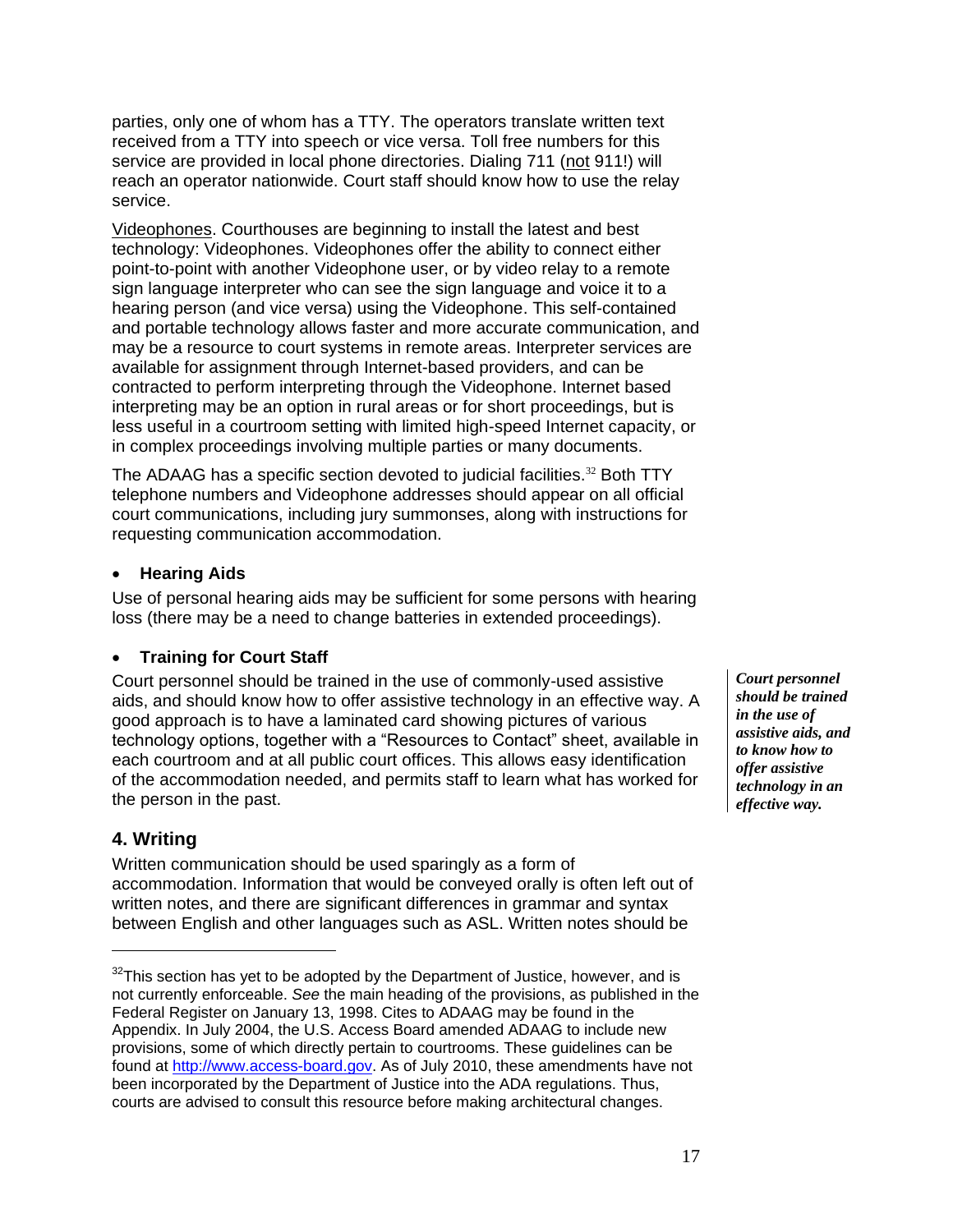used only for simple communications such as requesting or giving a telephone number or address.

#### **5. Direct Communication**

When communicating with a person with a hearing loss, it is vital to interact directly with the person, not with the interpreter. Keep your face within view, and do not cover your mouth while speaking. Many deaf or hard of hearing people use visual lip and facial cues even when an interpreter is present; objects in or near the mouth of the speaker may interfere with understanding. A person may need to sit close to the speaker and interpreter to receive the visual cues. A person with a hearing disability may be reluctant to interrupt to say that he or she cannot hear, so frequent but respectful checks should be made, and some signal should be established to indicate a need to slow down or have something repeated or explained.

#### **6. Voice Volume**

A person who is hard of hearing may not realize how loudly he or she is talking. Speech volume should not be taken for anger, nor trigger an angry reaction, until it is ascertained whether the speaker is hard of hearing. Conversely, it is not necessary to raise your voice to a hard of hearing or deaf person. Speak slowly and distinctly.

#### **7. Other Considerations**

Confidential communications. It is important to ensure that attorney-client discussions and sidebar conferences remain confidential.

Extended time. Bridging communication barriers will likely increase the total time of a proceeding by a third to half.

## <span id="page-23-0"></span>**B. Blindness and other visual disabilities**

Vision limitations also vary greatly, and may range from mild to moderate losses of visual acuity to tunnel vision, night blindness or color blindness, to total lack of sight. Appropriate accommodations will be similarly varied, depending upon the specific nature and level of impairment. Only 10 to 15 percent ‗see' total darkness. The majority can distinguish light, color, and/or form.<sup>33</sup> "It is worth noting that there is no correlation between the amount of "residual" vision a person retains and the severity of disability. For example, a blind person who is adept at navigating with a cane or service animal may be more independent than a person with a visual impairment who has not learned these mobility skills.

*Vision Impairments range from mild to moderate losses of visual acuity to tunnel vision, night blindness or color blindness, to total lack of vision.*

*Interact directly and slow down.*

<sup>&</sup>lt;sup>33</sup> Washington State Dept. of Services for the Blind,<http://www.dsb.wa.gov/> (accessed July 8, 2010).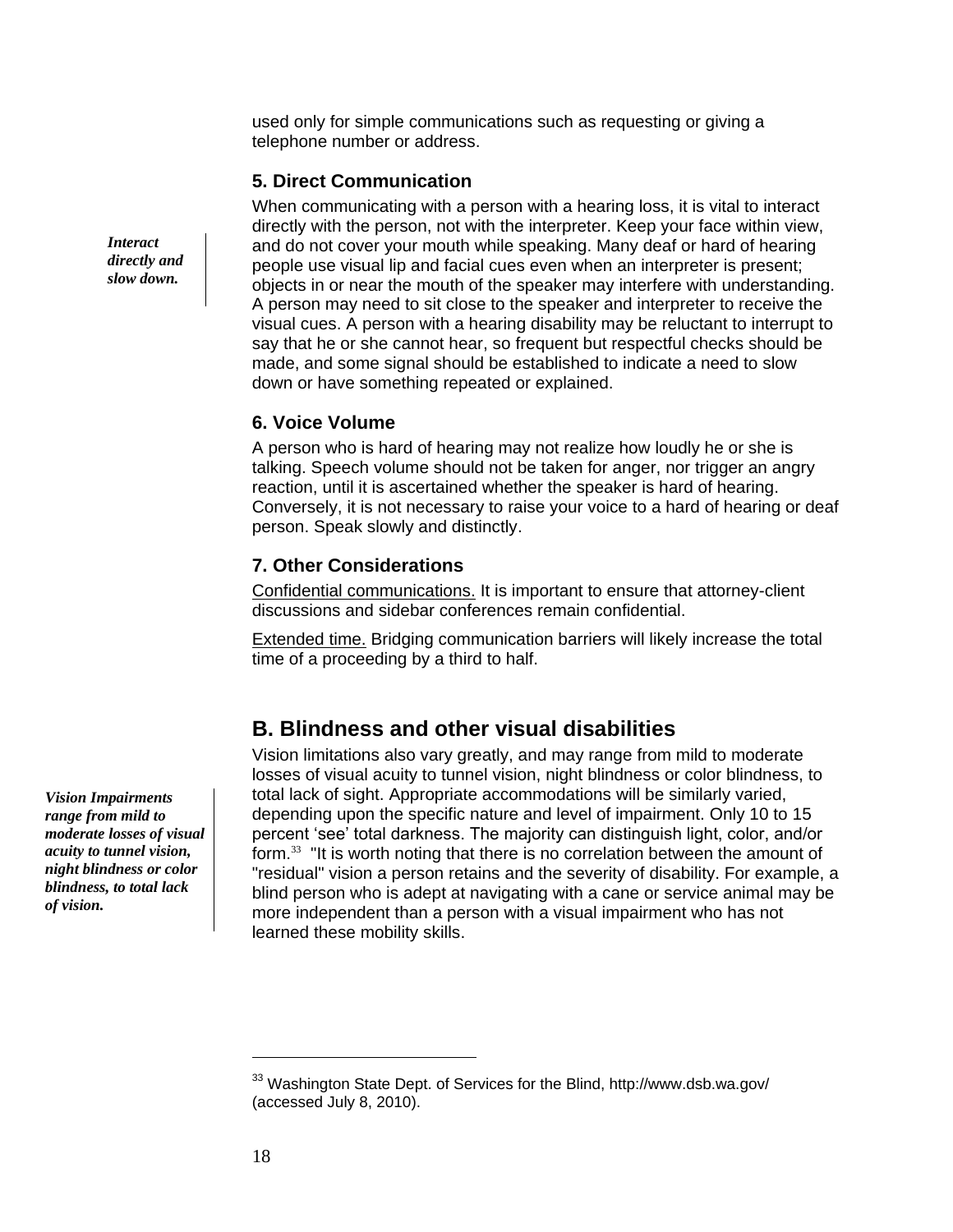Enabling access for those with visual disabilities requires consideration of both communication and physical barriers.<sup>34</sup>

### **1. Assistive Devices and Websites**

For those who have some vision but have significant losses of visual acuity, assistive devices such as screen-reading software, specialized magnifying glasses or overhead projectors may be necessary for viewing documents and other exhibits. Such limitations may also require seating accommodations that place the person closer to witnesses or other evidence. For those with more substantial disabilities, accommodations may include providing documents in Braille or on audio tape, removing barriers to movement, or readers to read documents aloud. Useful new technology includes screenreading software, which allows a blind person to "read" computer text by hearing it, and software that enlarges screen text. These programs are now inexpensive, and all websites should be made compatible.

The Washington Assistive Technology Alliance can provide technical assistance in ensuring that websites are accessible, that appropriate assistive devices are available, and that staff are trained in their use. See Appendix VI, Resources, "Technology Website."

### **2. Navigation**

People must be able to navigate safely, locate offices and courtrooms, and obtain public information in a format they can use. They may need assistance traveling through crowded hallways or unfamiliar courthouses. Court personnel should be prepared to offer help, because the person with a vision disability will not likely know help is at hand. Not everyone will want assistance, so it is important to ask first.

Common types of navigation assistance include walking beside the person, offering your arm (it is not appropriate to take the arm of a person with a visual disability without permission), and giving verbal guidance, such as ―There is a chair to your left.‖ Unless there is imminent danger, never push or pull a person with a vision loss. In settings where more than one person is present, it is good practice for each speaker to identify herself at the beginning of each statement. If you leave a blind person alone, let him or her know you are leaving. Respect boundaries, including those of guide dogs.

## **3. Noise**

 $\overline{a}$ 

People with visual disabilities may depend upon auditory cues to identify nearby barriers, particularly when relying on the assistance of a sighted guide. Noisy environments or excessive background noise may make these important signals less effective.

*Enabling access for those with visual disabilities requires consideration of both communication and physical barriers.*

<sup>&</sup>lt;sup>34</sup>The ADA Accessibility Guidelines for Buildings and Facilities (ADAAG) provide standards for assuring that corridors and public areas can be used safely by people with visual disabilities. ADAAG 4.4 addresses objects that protrude into walkways. ADAAG 4.30.4 deals with raised and Brailed characters and pictorial symbol signs (pictograms). ADAAG 4.30.5 deals with the finish and contrast for word signs. Location and mounting of signs is covered by ADAAG 4.30.6.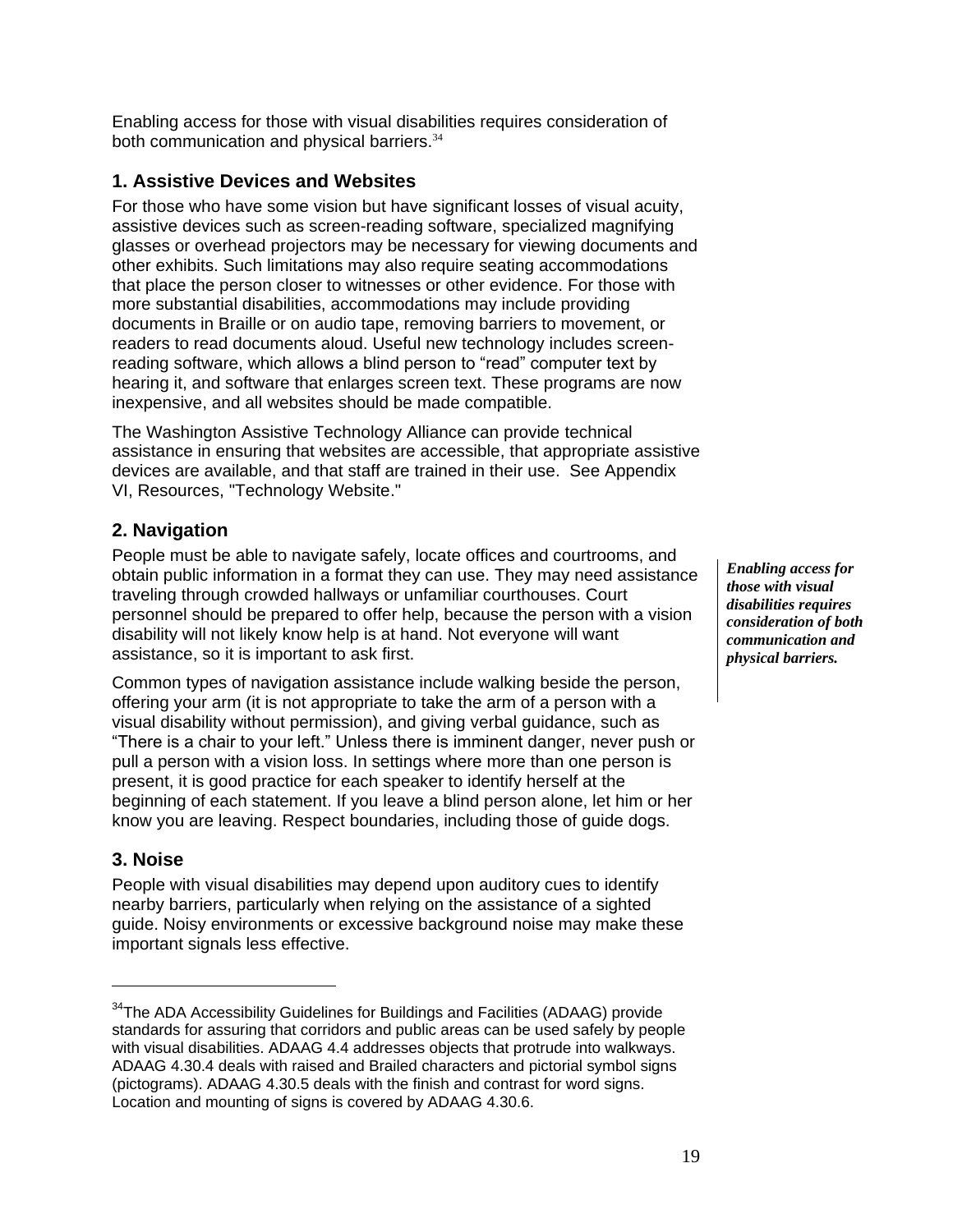#### **4. Documents and Forms**

People with visual disabilities often need help reading documents. Options include readers, taped texts, audio recordings, Braille, large print, or other methods of making visually delivered materials available to individuals with visual impairments. See 28 C.F.R. 35.104(2). Braille is read by only a minority of people, but offers tremendous ease of use. Electronic media are likely to accommodate a broad group, because most people with visual loss will benefit from software that voices the written word or enlarges printed text (see "Assistive Devices" above).

Bold printing on white paper helps some people focus and read faster with less effort, while colored paper may benefit others. There is no single format for printing, because each individual has unique needs. Avoid background images, wrapping text, or shading. Use sans-serif fonts like Arial or Tahoma. Good color contrast is important, and a matte or dull paper finish is preferred.<sup>35</sup>

Alternate formats for standard forms and notices should be available on request. For individually prepared documents such as court orders, alternate formats should be made timely available. Court staff should be able to provide appropriate auxiliary aids and services, such as using a larger font, reading a document aloud, or completing forms for people who cannot see the blank spaces.

## <span id="page-25-0"></span>**C. Mobility Limitations**

People with mobility limitations may encounter obstacles getting to and entering the courthouse, or getting around once inside. The ADA mandates the "readily achievable" removal of architectural and structural barriers unless programs can be made accessible in some other way. 42 U.S.C. §§ 12182(2)(A)(iv), (v). Whether or not barriers exist, courts should ensure a continuous, unobstructed route from accessible public transportation and parking through an accessible public entrance into the areas where court services are conducted. See 76 Judicature 250, 252.<sup>36</sup>

The ADA does not necessarily require that each courtroom, office, or restroom be barrier-free. Rather, the services and accommodations of the courthouse, *viewed as a whole,* must be readily accessible and usable by people with disabilities. 28 C.F.R. §§ 35.130(a), 35.150(a).

<sup>35</sup> King County Office of Civil Rights, *See*  [www.kingcounty.gov/exec/CivilRights/DA/WACourtsAccessResources.aspx](http://www.kingcounty.gov/exec/CivilRights/DA/WACourtsAccessResources.aspx) (July 8, 2010). *See also* ADAAG 40.3.5.

<sup>&</sup>lt;sup>36</sup>Structural changes to make facilities accessible must follow either the Uniform Federal Accessibility Standards (UFAS) or the Americans with Disabilities Act Accessibility Guidelines for Buildings and Facilities (ADAAG). *See* Common Questions About Title II of the ADA, published by the Department of Justice and *available at* http://www.usdoj.gov/crt/ada/pubs/t2qa.txt (accessed July 8, 2010).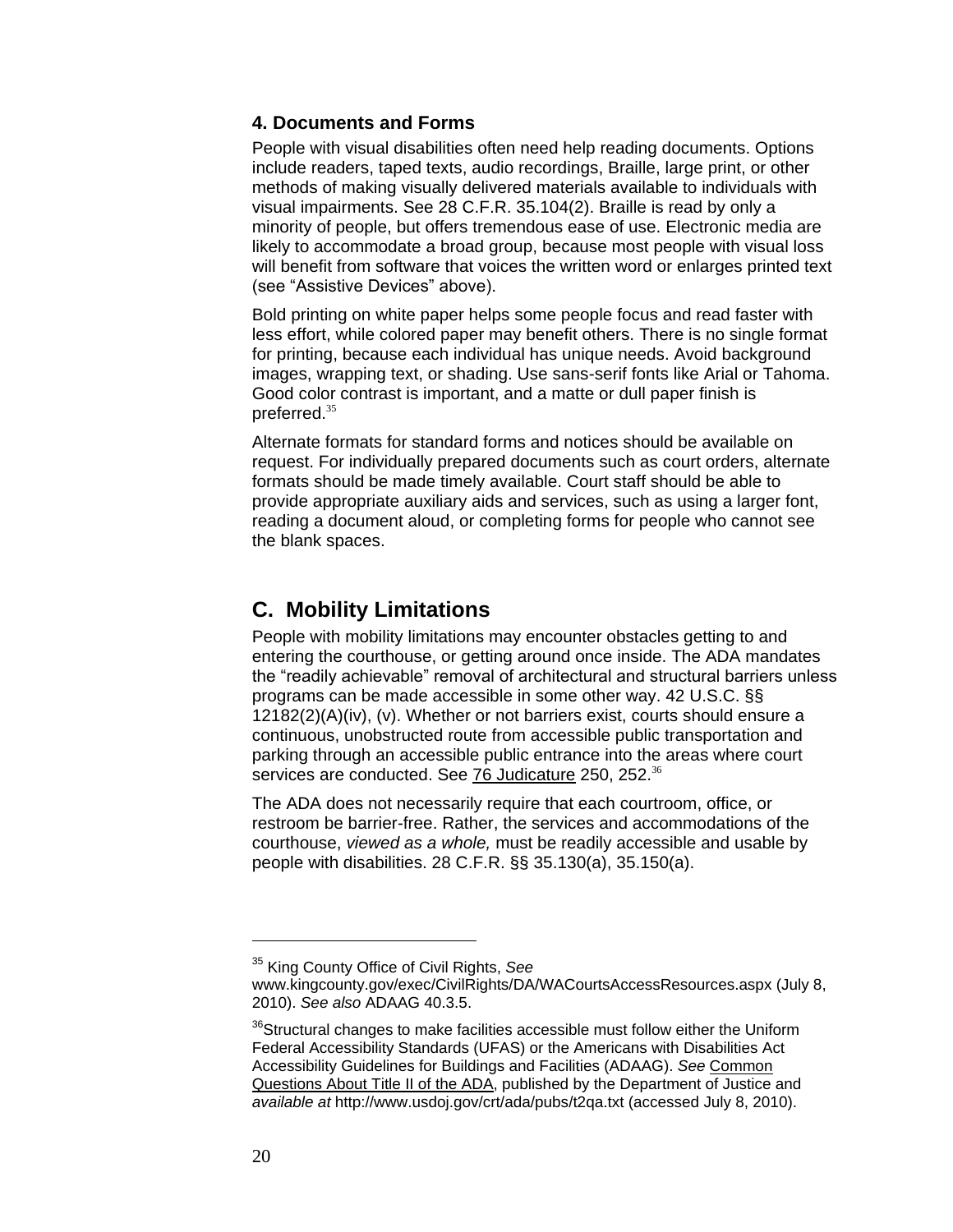#### **1. Navigation**

Identifying physical barriers is fairly easy using the ADAAG standards. Of particular concern are well-marked elevators, counter heights, the width of doorways, the force needed to open doors, the height of chairs and podiums, and clearance under tables. In courtrooms there must be a clear, accessible route of travel to all areas, including the jury box, witness stand, bench, and counsel tables. Jury boxes and restrooms should be accessible. Courtroom officials must know the location of accessible restrooms!

#### **2. Removing Barriers**

There are many ways to remove barriers. Blocks can be used to raise the height of tables. Litigants or attorneys may be permitted to address the court without standing. Attorneys using wheelchairs may participate in sidebar conferences by means of a ramp, or conferences may be moved to an accessible location. Jury boxes may be equipped with removable seats or ramps, or an open space beside the jury box may be provided for a juror in a wheelchair. Whenever possible, changes should be made when court is not in session, to avoid calling undue attention to a disability.

#### **3. Extending time**

When persons move slowly, need assistance, or must travel to an accessible restroom, time for recesses should be extended, and more recesses may be necessary. People with mobility limitations may tire easily and may need more frequent breaks.

#### **4. Wheelchairs**

Just as one would not suddenly or without permission touch another's body, one should not touch a wheelchair without permission, and one should never push a wheelchair without permission. Ask if the person wants help, offer to push, and then go carefully, minding your passenger's feet and the chair's turning radius, and keeping a safe distance from the vulnerable ankles ahead. Do not lean on a wheelchair.

Whenever possible, sit at the same level as a person using a wheelchair, and never loom over people using wheelchairs. Turning takes time in a wheelchair; do not suddenly or unexpectedly "appear" from behind.

#### **5. Other Assistance**

Wheelchair users vary in flexibility and strength. Doors can be a nightmare for anyone with a mobility limitation. Persons who are walking may need time to pass through crowded points, and may need the physical support of a railing or a cane. Carrying loose papers may be impossible. The key is to be watchful and offer help.

*There are many ways to remove barriers.*

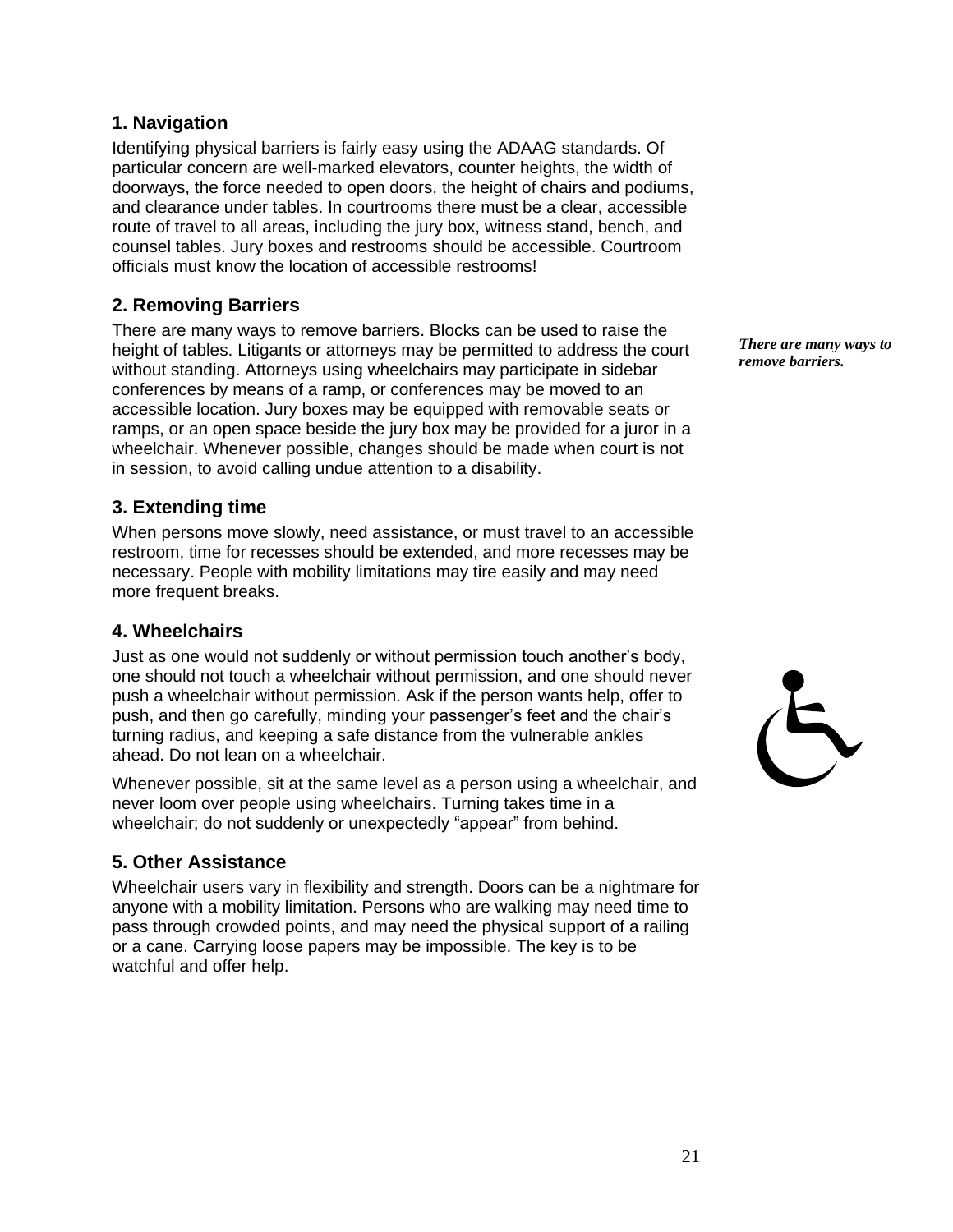#### **6. Planning for Emergencies: Do You Have an Exit Strategy for Everyone?**

Courts must plan for disasters or other emergencies. Remember to plan for evacuation of people with disabilities. Access to justice should include surviving the experience.<sup>37</sup>

# <span id="page-27-0"></span>**D.** Cognitive and Other Related Disabilities<sup>38</sup>

People with cognitive and other related disabilities often encounter paternalistic attitudes and condescending responses. They may therefore be unwilling to acknowledge a need for help, and may be suspicious or skeptical about offers of help. At other times, the presence of a mental disability may go unrecognized, and behavior may be misinterpreted.

Many conditions can affect learning and decision-making: cerebral palsy, autism and Down's syndrome; traumatic brain injuries; epilepsy or other seizure disorders; or mental illness, to name just a few. Individuals with these disabilities may be of normal intelligence or may have cognitive limitations.

The major barriers to access for persons with cognitive disabilities are unnecessary complexity and ineffective communication.

#### a. Terminology and the Structure of This Section

Attempting to divide mental disorders into categories risks over-generalization and arbitrary distinctions. Even the diagnosis of particular disorders is an inexact science. The Diagnostic and Statistical Manual of Mental Disorders (DSM-IV) states the following:

> [T]here is no assumption that each category of mental disorder is a completely discrete entity with absolute boundaries dividing it from other mental disorders or from no mental disorder.

However, some categorization is necessary to organize information effectively. This chapter addresses accommodation of cognitive disabilities, and the following chapter is about psychiatric disabilities. It is important to distinguish these two categories:

**Cognitive disabilities** are characterized by impairments to attention, orientation, memory, problem solving, judgment, information processing, or

*A history of paternalistic attitudes, or condescending responses…*

*The major barriers are unnecessary complexity and ineffective communication.*

 $\overline{a}$ 

 $37$  For more information about emergency and evacuation planning for people with disabilities, see<http://www.dol.gov/odep/programs/emergency.htm> (accessed July 8, 2010)

 $38$  Much of this section is taken with permission from the 2010 publication "Ensuring" Equal Access for People with Disabilities: A Guide for Washington Administrative Proceedings."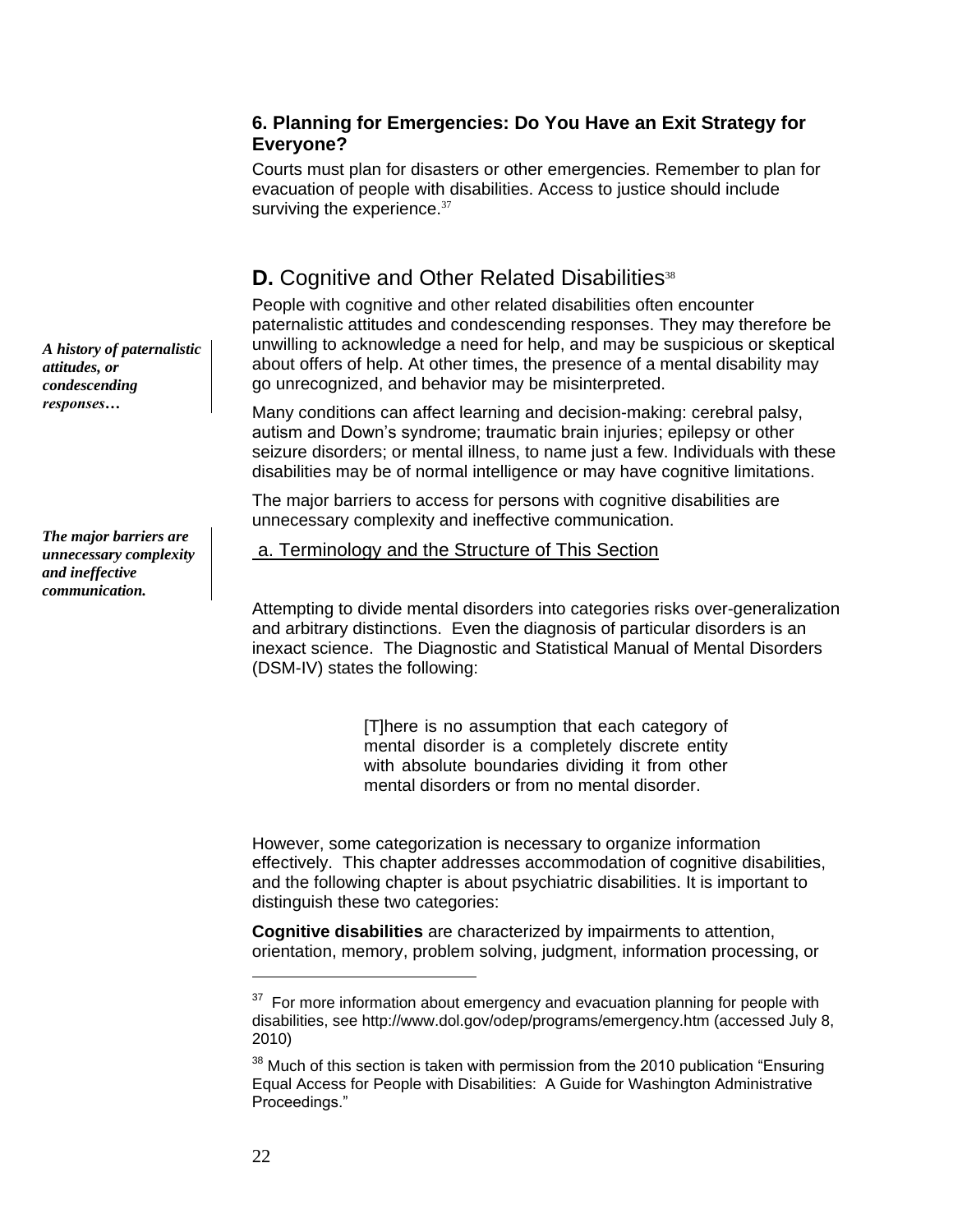behavior. Cognitive disabilities include intellectual disabilities (a type of developmental disability formerly known as "mental retardation") and certain learning disabilities (such as dyslexia), and can also stem from organic brain syndrome, Alzheimer's Disease and other dementias, and stroke.

**Psychiatric disabilities** are sometimes referred to as "mental illness." The most common diagnoses are anxiety disorders (such as panic disorder or post-traumatic stress disorder), mood disorders (such as depression or bipolar disorder), and schizophrenia disorders. Many individuals with psychiatric disabilities fall in the same range of intelligence and cognitive function as individuals without any mental impairments.

While psychiatric and cognitive disabilities share some common impairments, it is important not to conflate all mental impairments into one broad generalization. A person with depression may be offended if someone assumed she had a low IQ, just as a person with an intellectual disability may be offended if someone assumed she had a mental illness.

It is also important to remember that it is the *impairment* that is being accommodated, not the diagnosis. This chapter provides information on disorders to help hearing officers and agency staff identify potential impairments and suggest accommodations.

## b. Considerations in Responding to Cognitive and Related Disabilities

#### **1. Recognizing the Presence of a Disability**

The clues indicating cognitive limitations may be subtle, and persons with this disability are often very good at masking it because of the stigma that comes with such disabilities. Be sensitive to behavior, and don't make assumptions. Respond to indications that assistance is needed, ask before intervening, and respect a "no" response.

#### **2. Independence**

Most persons with cognitive disabilities are capable of making (and are entitled to make) their own choices and decisions. Very few have guardians who act for them. A person who has a guardian will still have preferences and want to make choices, and often the authority of a guardian is limited.

Family members, friends and service providers may play a major supportive role. Court personnel can look to these individuals for help, so long as care is taken to preserve confidentiality and avoid conflicts of interest between the person with the disability and his or her helpers. Court staff should consult the person with the disability before asking others for information or decisions.

## **3. The Importance of Respectful Language**

Many people with cognitive disabilities have been teased and exploited throughout their lives. Court staff should be careful about language. The term ―retarded‖ persists in legal documents and medical practice, but it is a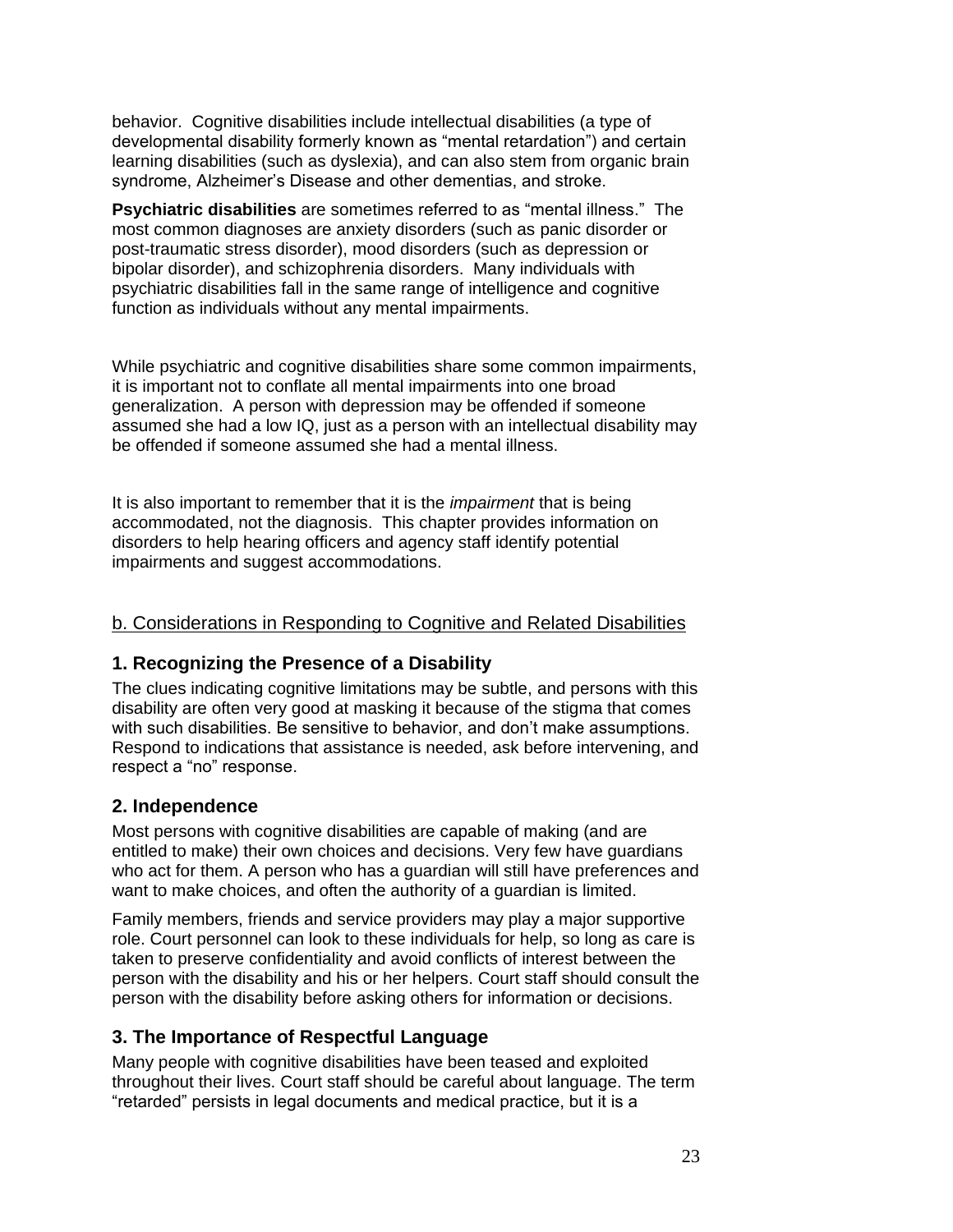common taunt and is often a slur. Labels can usually be avoided. Where a descriptive term is necessary, "developmental disability," "cognitive disability," "intellectual disability," or "learning disability" are fine. Staff may ask for and use the term the person uses when referring to his or her disability. (Further discussion of communication issues follows below.)

## **4. Navigating**

Courthouse interiors are confusing to anyone who is unfamiliar with the justice system, and for those with cognitive disabilities, these mysterious places may be wholly intimidating.

The key is to eliminate complexity wherever possible and to communicate clearly in signs and other materials.

If possible, court services should be located in close proximity to public transportation, and court personnel who have contact with the public should have bus schedules available. Clear signage should identify the courthouse, and indicate entrances.

Provide simple and understandable directions. The courthouse directory should be clear, should use symbols where possible, and should use consistent language (i.e., the words in the directory should match those on the wall signs). Signs with well-known symbols are preferable to signs with words only. Signs should be clear and uncluttered, and should use simple, common language or obvious symbols. Signs for the clerk's office, for example, could include a graphic symbol of a paper file or a cash register; signs for courtrooms could show a gavel and the judge's name.

#### **5. Documents and Forms**

For those with cognitive disabilities, legal language is a particular challenge. A few steps will make a big difference:

Content: Again, eliminate unnecessary complexity. Most laypeople have trouble understanding court notices, or completing court forms those who have disabilities are truly at a disadvantage. Get rid of unnecessary jargon and legalese.

Simplicity: Shorten forms — ask only for information that is needed.

- Font: Small print (less than 12 point) is especially hard for slow readers to follow.
- Assistance: Assistance with the completion of documents can make all the difference to a person with limited literacy who is trying to navigate an unfamiliar system. Information is always appropriate ("this form is for people who have children."). Remember to avoid giving advice as to what the person should choose when there are options.<sup>39</sup> In such cases, have referrals to legal services or the local bar association available.

*Courthouse interiors are just plain confusing.* 

*Assistance with the completion of documents can make all the difference.*

<sup>&</sup>lt;sup>39</sup> The Committee consulted with the Practice of Law Board in drafting this section.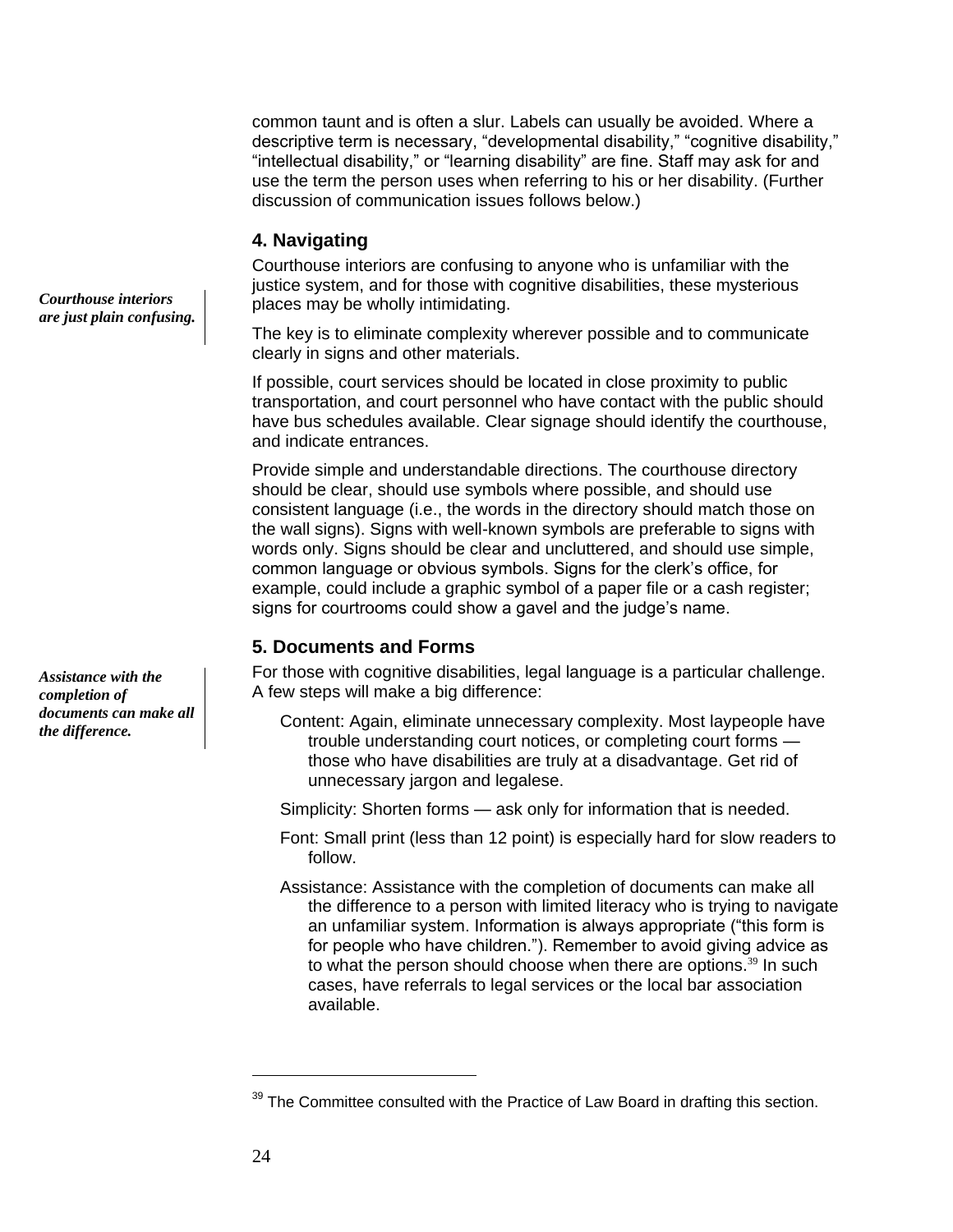## **6. The Role of Court Staff**

The single most important means of ensuring access for people with cognitive disabilities is to educate and motivate court staff so they can provide effective assistance. Local advocacy organizations can be a resource for training in effective communication. Completing a program for all staff may take time, but the first and most important step is to include such training in the court's ADA compliance plan.

#### **Training** should include the following:

Recognizing cognitive disabilities. Some people have physical characteristics associated with a well-known cognitive disability. Usually, however, you cannot tell by looking. Recognizing the presence of these disabilities is particularly challenging because many people try to conceal difficulties with writing, reading, or other skills. Staff should learn to look for signs of decreased ability to reason and/or think independently, and how to offer help.

Communicating. Courthouses are busy places, and staff is often rushed. When assisting a person with a cognitive disability, however, it is imperative to be calm, speak slowly and clearly, and use concrete, simple language. Staff should be taught how to show respect and patience while using their time well, how to communicate effectively in non-technical and jargon-free language, how to notice signs of frustration or loss of focus that may indicate a need for a break, and how to get other assistance when it is needed.

#### **Some suggestions about what to do:**

Use short sentences and basic, concrete vocabulary. Speak slowly. Break it down. Use pictures or actions to convey meaning.

Speak directly to the person, in a neutral manner.

Recognize "false positive" answers. Many people with cognitive disabilities have learned that it is easiest to just say yes, and so may indicate they understand or agree when really they are completely lost or confused. A question like, "Do you understand?" often will get a false "yes" response, whereas "Would you like me to show you the way" may produce a truly grateful response.

Open-ended questions are usually better.

Repeat instructions or questions using different phrasing.

Be discreet. A person who is confused and lost may try to hide the fact, or be too embarrassed to say she cannot read the form she must fill out. Usually, however, there are signs of difficulty for those who are alert. Staff should not wait to be asked, but should offer help if it appears to be needed.

Assist the person in making a formal request for accommodation. This may include help with reading the forms, filling them out, and completing the request for accommodation pursuant to GR 33 (See Appendix)

Be alert to the possibility that an unrepresented person with a cognitive or other mental disability may need to have counsel appointed as an accommodation. See GR 33 (a) (1) (C).

*Training is* crucial*.*

*Tips for Communicating.*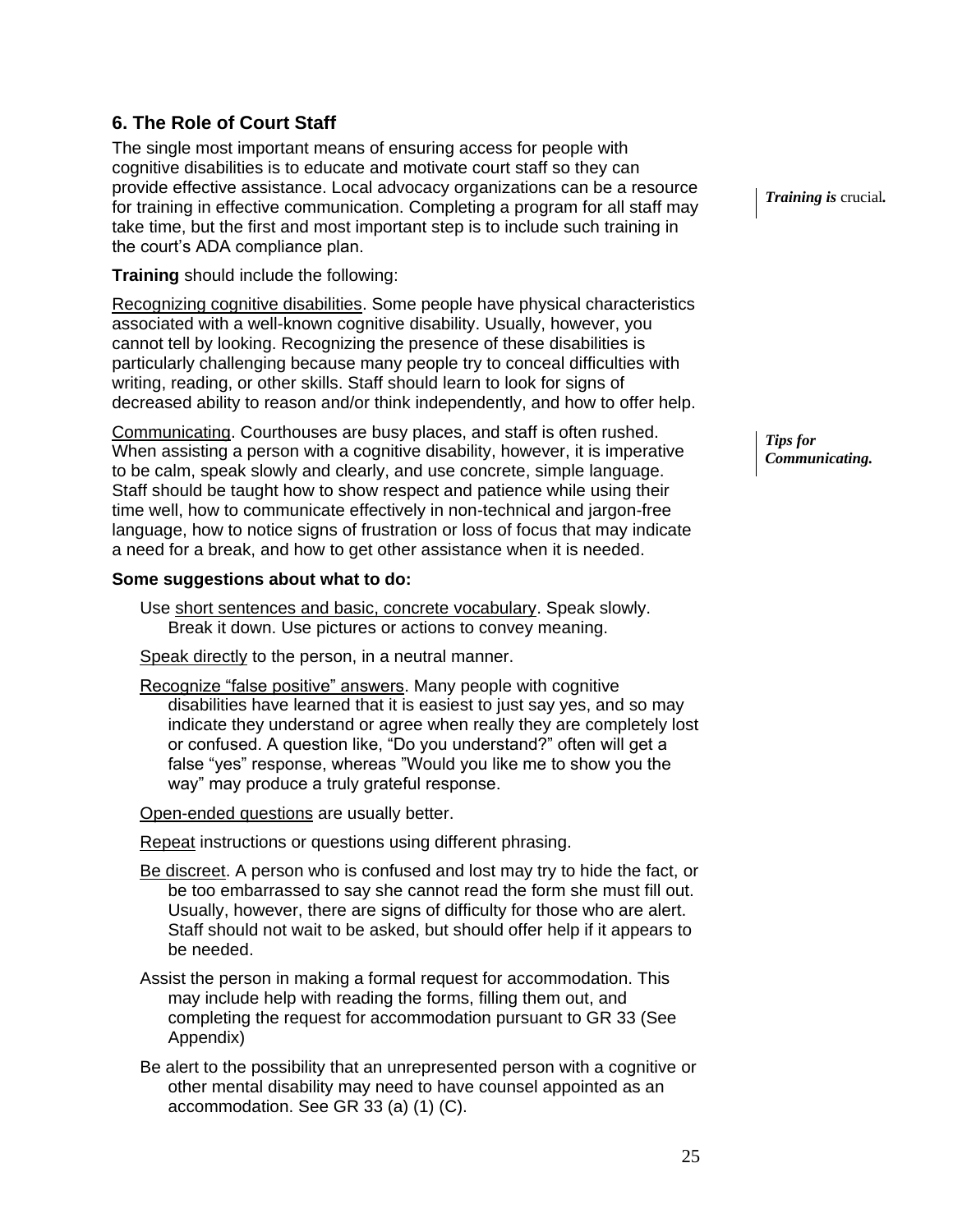*Well-intentioned people can sometimes make things worse…* 

**What not to do**. Some responses encountered by people with cognitive disabilities are ineffective or counter-productive.

Don't ignore the person with the disability and instead address a personal assistant, family member, or other accompanying person. This can be offensive and demeaning. Respond to the person involved. If a question is asked by an assistant on behalf of another, both individuals should be addressed.

Don't use labels such as "retarded."

Don't be indiscreet. For many people it is profoundly humiliating to admit illiteracy.

Education and guidance for court personnel may be available from groups such as The Arc of Washington State and People First. The National Arc offers numerous publications, including a brochure titled "When People with Mental Retardation Go to Court."40 *Training is available!*

> The Language and Behavior section of the Appendix contains further tips for effective communication.

#### c. Common Cognitive Disabilities

Many diagnoses can lead to cognitive impairments, including multiple sclerosis, depression, alcoholism, Alzheimer disease, Parkinson disease, traumatic brain injury, chronic fatigue syndrome, stroke, and many others. Three examples are given below to illustrate how some impairments may be accommodated.

#### **1. Intellectual Disabilities**

A person's level of Intellectual Disability is defined by intelligence quotient (IQ), and by the types/amount of support needed. Intellectual impairments are characterized by a significantly below-average IQ and by limitations in adaptive skills such as communication, self-care, and getting along in social situations and school or work activities. There are different degrees of impairment, ranging from mild to profound. Ten to forty percent of people with intellectual disabilities have a dual diagnosis. Examples of coexisting conditions include: cerebral palsy, seizure disorders, vision impairment, hearing loss, and attention-deficit/hyperactivity disorder.

 $40$  These may be found at [www.arcwa.org/publications.htm](http://www.arcwa.org/publications.htm) (accessed July 8, 2010).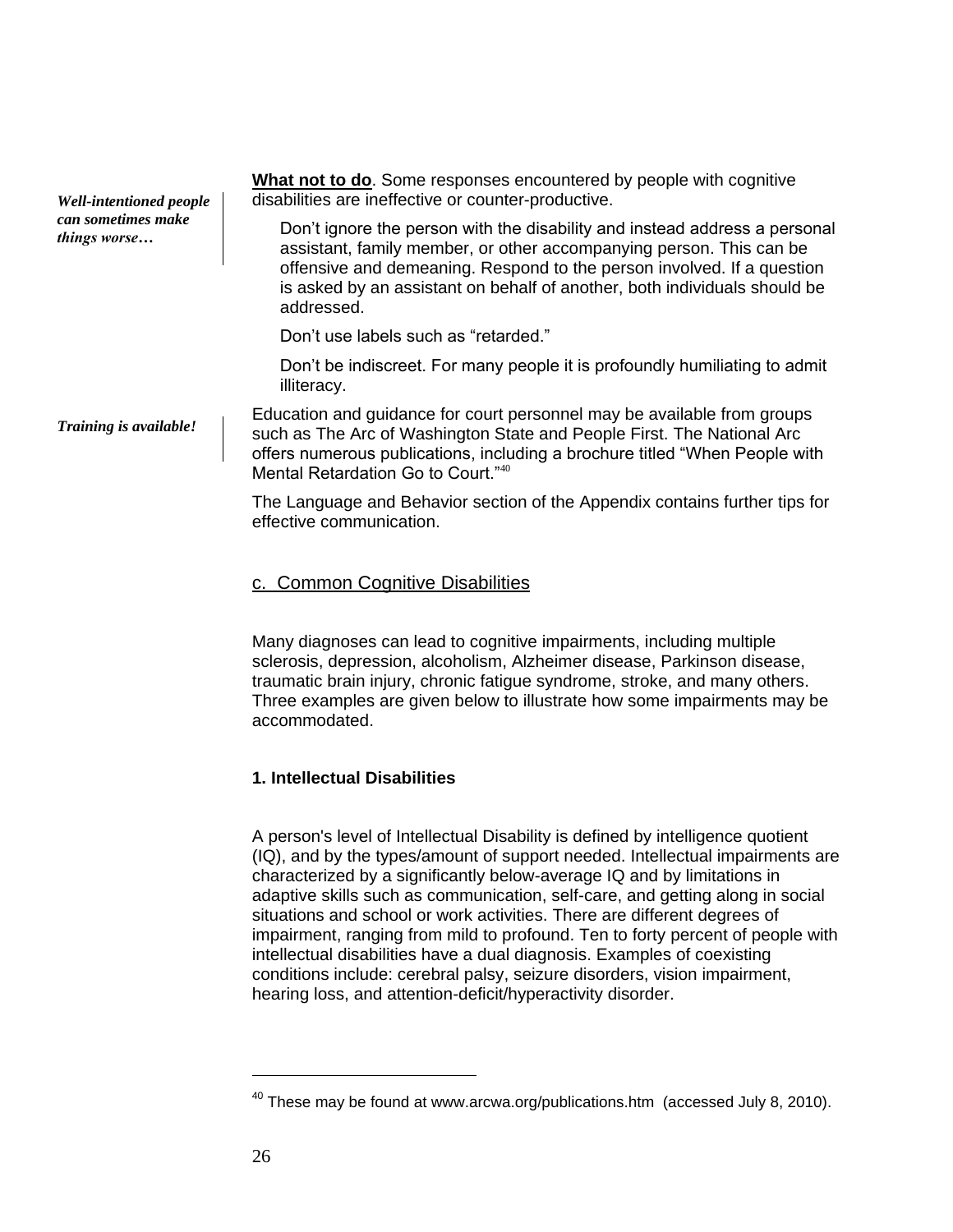Common impairments: disorganization, memory deficits, physical limitations, reading, and writing.

Special accommodation issues: With people with intellectual disabilities, it is important to provide emotional support with positive feedback. See suggestions in "Considerations in Responding to Cognitive Disabilities", at page---.

#### **2. Learning Disabilities**

Learning disabilities can affect the ability to understand or use spoken or written language, do mathematical calculations, coordinate movements, or direct attention. Although learning disabilities occur in very young children, the disorders are usually not recognized until the child reaches school age.

Learning disabilities are a lifelong condition; many people develop coping techniques through special education, tutoring, medication, therapy, personal development, or adaptation of learning skills. Approximately 15 million people have learning disabilities in the United States.

Common impairments: completing paperwork, disorganization, memory deficits, reading, and writing. See suggestions for Attention Deficit-Hyperactivity Disorder, below, and suggestions in "Considerations in Responding to Cognitive Disabilities", at page---.

#### **3. Attention Deficit-Hyperactivity Disorder**

People with AD/HD may develop some of the limitations listed below, but seldom develop all of them. Also, the degree of limitation will vary among individuals. Be aware that not all people with AD/HD will need accommodations; others may only need a few accommodations.

Common impairments: completing paperwork, disorganization, hyperactivity/impulsivity, maintaining concentration, and memory deficits.

#### Special accommodation issues:

**Social Skills**: Individuals with AD/HD may have limitations in adaptive skills, such as communicating with others, or exhibiting appropriate social skills. This might manifest itself as interrupting others or talking,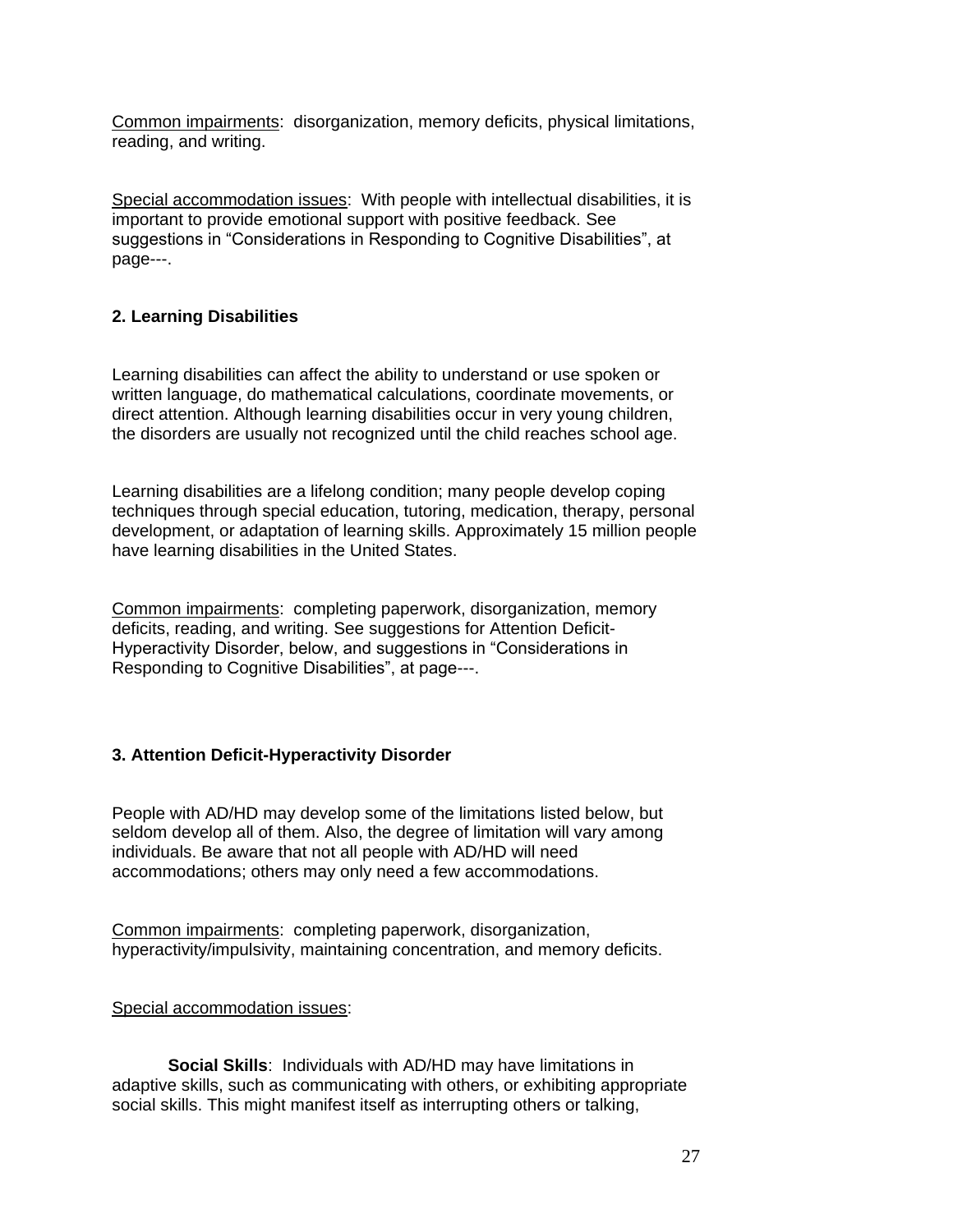demonstrating poor listening skills, not making eye contact when communicating, or inability to correctly read body language or understand innuendo.

- Use training videos to demonstrate appropriate behavior in administrative hearings
- Provide sensitivity training (disability awareness) to agency staff,
- Allow the person to provide taped testimony
- Adjust method of communication to best suit the needs of the individual
- Use role-play scenarios to demonstrate appropriate behavior.

**Time Management**: Individuals with AD/HD may experience difficulty managing time, which can affect their ability to mark time as it passes incrementally by minutes and hours.

- Divide long questions into shorter ones
- Provide a checklist for the points you need covered

#### **4. Traumatic Brain Injury (TBI)**

People with TBIs may develop some of the limitations discussed below, but seldom develop all of them; it depends greatly on the nature of the injury. Also, the degree of limitation will vary among individuals.

Common impairments: completing paperwork, coping with stress and emotions, disorganization, maintaining concentration, maintaining stamina, memory deficits, physical limitations, reading, visual problems, and writing.

#### **E. Psychiatric disabilities**

Psychiatric disability – also known as mental illness – is not the same as cognitive or intellectual disability. Mental illness can in some cases affect learning, judgment, and communication, but many people with mental illness have no cognitive limitations, and, when they are not experiencing symptoms, are fully capable of understanding the court system.

People with mental illness are often wrongly stigmatized as dangerous, and behaviors associated with their symptoms may lead to misunderstanding and prejudice. In fact, the causes and symptoms of mental illness vary greatly, and there are effective treatments for most mental illnesses. Many people experience symptoms episodically, and are able to work and actively participate in the community most of the time. Other individuals experience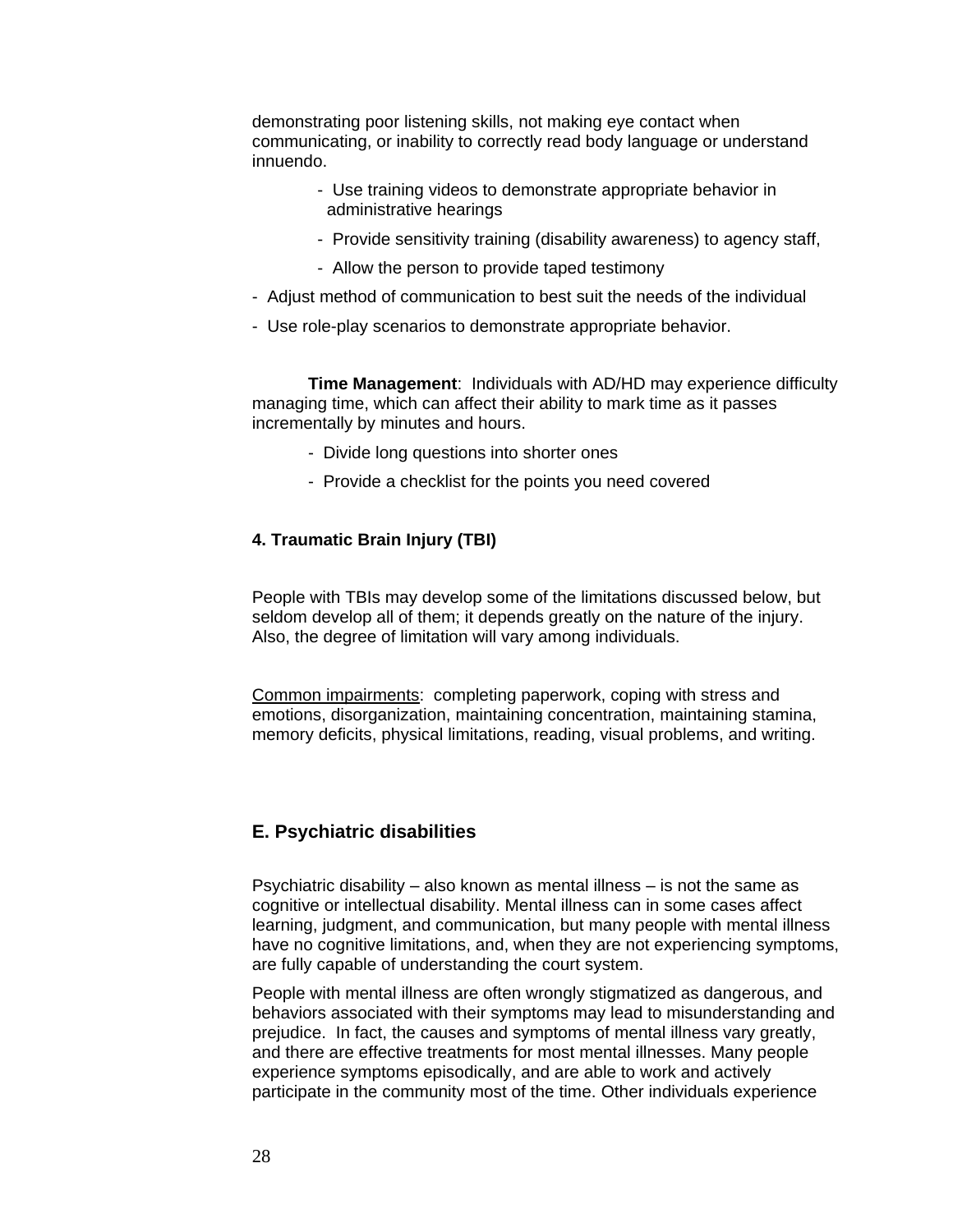profound and lasting effects. Many people with psychiatric disabilities come in contact with the justice system while symptomatic. Indeed, people with mental illness are commonly incarcerated for long periods, and cycle in and out of jails without access to therapeutic or support services and housing. The recent development of mental health courts and other avenues to recovery and rehabilitation rather than incarceration are important steps toward full access for those with mental illness.

Court staff will benefit from learning how to recognize and respond to individuals exhibiting the symptoms or effects of a mental illness, including techniques for de-escalation of volatile situations.

#### a. Assessing Credibility

Sometimes when a person with a psychiatric disability offers testimony, the traditional non-verbal markers of credibility may not be present. For example, she may not answer questions directly, or may talk rapidly and stray off topic. But while a disability or medication may cause someone to speak or behave in a way that is atypical for their culture, in most cases it should not affect an assessment of credibility.

Even the testimony of a person who is experiencing delusions should not be wholly dismissed as lacking credibility. For example, someone may testify about a government conspiracy against her and that she was called by a government employee. The testimony about the phone call may be true, even if the interpretation of a conspiracy is not.

#### b. Accommodating the Side Effects of Medication

There are effective treatments for most psychiatric disorders, but the side effects of medications can cause impairments on their own. For example, some anti-psychotic medications (used to treat schizophrenia disorders) can cause anxiety, insomnia, motor restlessness, and involuntary muscle contractions.

Anti-depressant medications (used to treat depression and sometimes bipolar disorder) can cause nausea, diarrhea, agitation, dry mouth, blurred vision, drowsiness, and dizziness. Benzodiazepines (used for treating anxiety disorders, epilepsy, and alcohol withdrawal) can cause drowsiness, dizziness, and decreased concentration.

#### c. Common Psychiatric Disabilities and Impairments

#### **1. Anxiety**

According to National Institute of Mental Health (NIMH) "more than 19 million adult Americans ages 18 to 54 have anxiety disorders.‖ Symptoms can range from mild discomfort to anxiety attacks. The anxiety could be a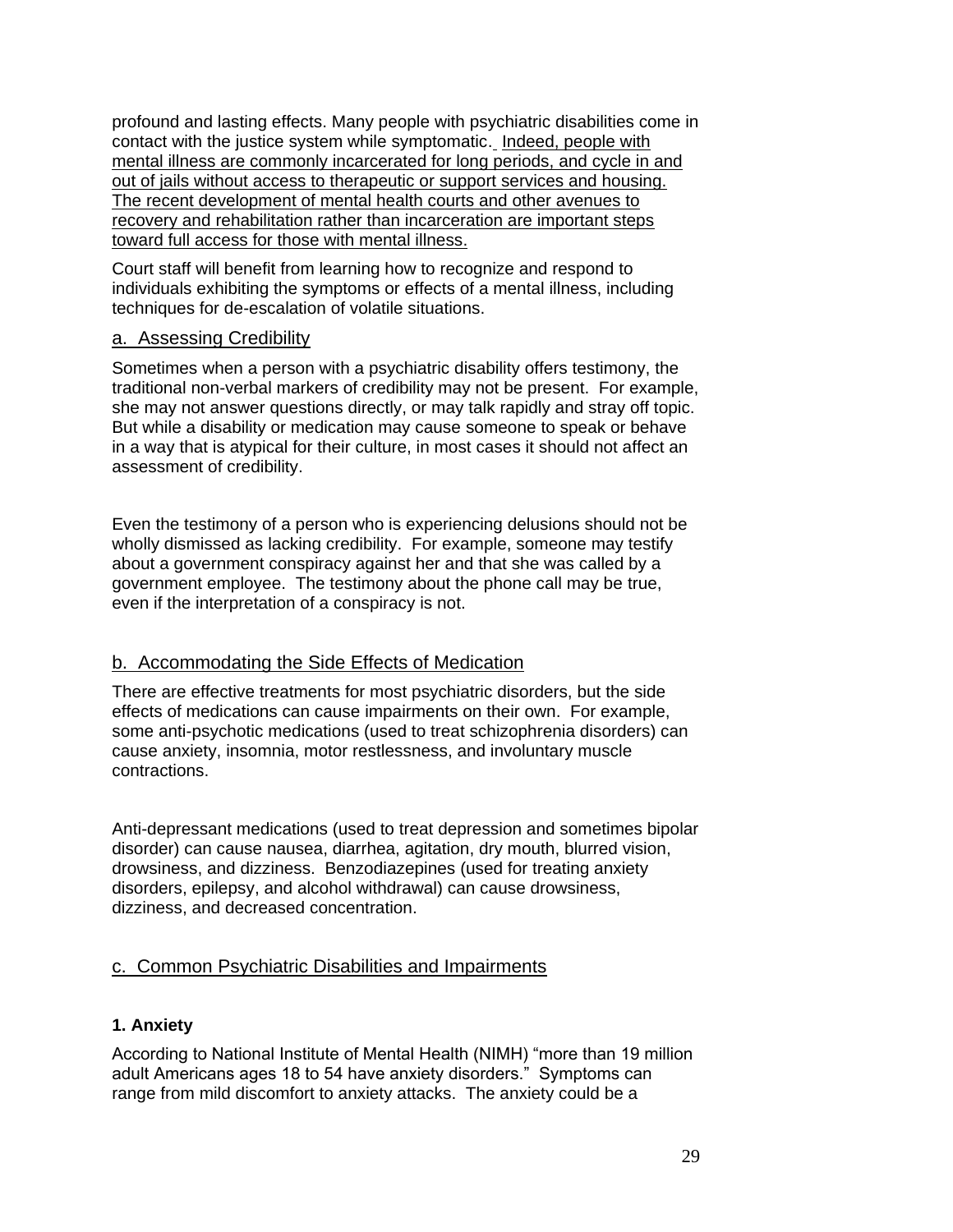reaction to large crowds, public places, confined spaces, or situations similar to past traumatic events. In severe cases, a person may rarely leave their home.

Common impairments: coping with stress and emotions, dealing with change, disorganization, and maintaining concentration.

Special accommodation issues: If someone has an anxiety attack during the proceeding, allow for an extended break or continue the hearing and provide for accommodations that will reduce the risk of future anxiety attacks, such as an alternative hearing location.

#### **2. Post Traumatic Stress Disorder (PTSD)**

PTSD is a debilitating condition that can occur after one is exposed to a traumatic event in which she experienced harm, was threatened with harm, or witnessed someone else experiencing harm. Traumatic events most often associated with PTSD include sexual assault, combat exposure, childhood neglect or abuse, automobile accident, and physical attack.

Common impairments: coping with stress and emotions, dealing with change, diarrhea/vomiting/nausea, disorganization, maintaining concentration, and memory deficits.

#### **3. Depression**

Depression is an illness that involves feelings of sadness lasting for two weeks or longer, often accompanied by a loss of interest in life, hopelessness, and decreased energy. Such distressing feelings can affect one's ability to perform the usual tasks and activities of daily living.

Common impairments: coping with stress and emotions, maintaining concentration, maintaining stamina, and memory deficits.

#### **4. Bipolar Illness**

Bipolar illness is characterized by alternative periods of mania and depression, each of which can last weeks or months. These extremes may or may not be separated by periods of "normal" mood.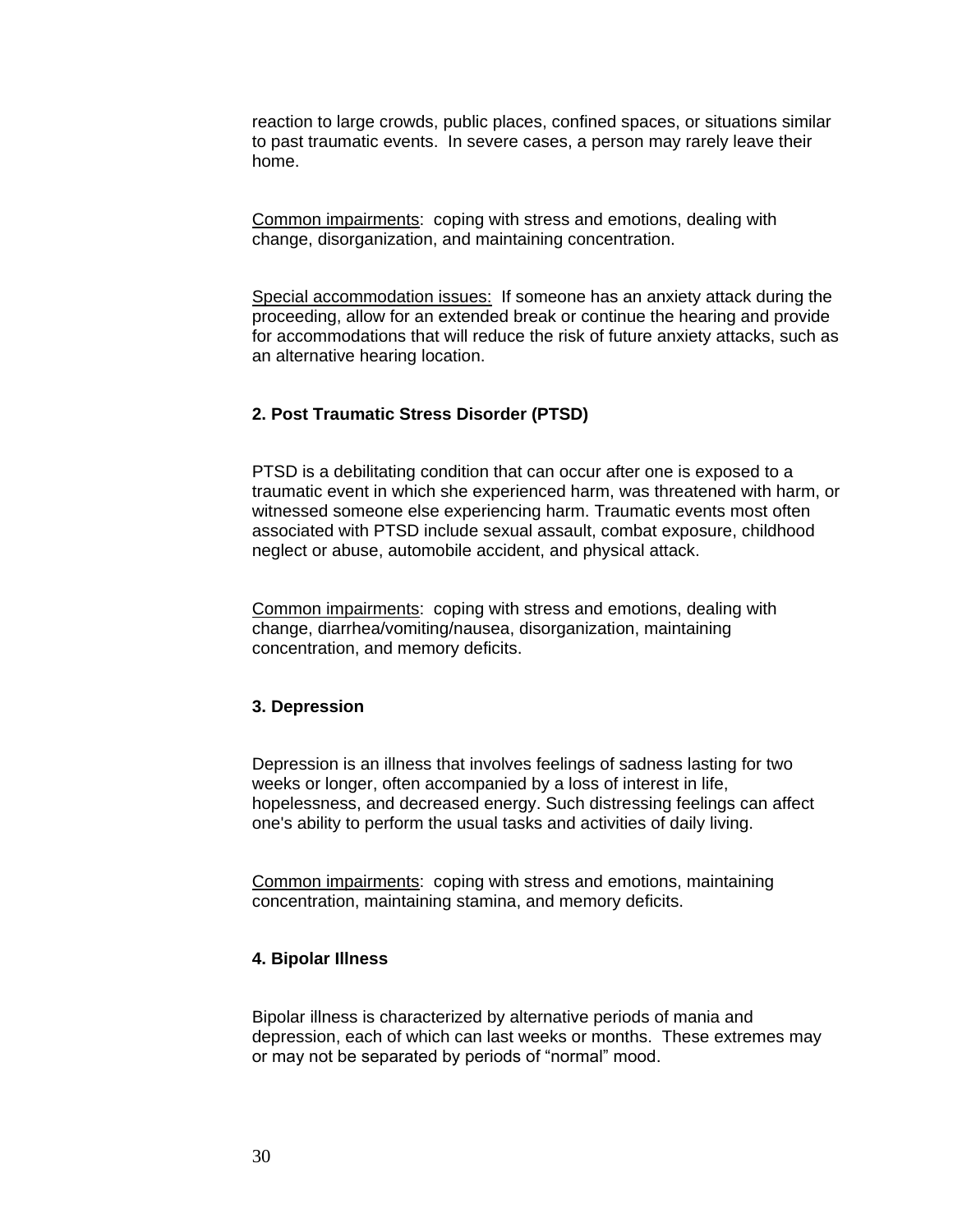Periods of mania can include increased energy, restlessness, racing thoughts, euphoric feelings, extreme irritability, unrealistic belief in one's abilities, poor judgment, abnormal behavior, and denying anything is wrong. Periods of depression can include feelings of sadness, loss of interest in life, hopelessness, chronic pain, and decreased energy.

#### Common impairments:

Mania: coping with stress and emotions, hyperactivity/impulsivity, and maintaining concentration.

Depression: coping with stress and emotions, maintaining concentration, maintaining stamina, and memory deficits.

Special accommodation issues: If the person with bipolar disorder generally has periods of "normal" mood between manic and depressed periods, but is in a manic or depressed state during the hearing, it may be worth rescheduling the hearing until after the manic or depressed episode has ended.

#### **5. Schizophrenia**

Schizophrenia is characterized by abnormalities in the perception or expression of reality. It can manifest as distortions in perception, delusions, or disorganized speech or thinking. Antipsychotic medication is often effective, but side effects can include anxiety, insomnia, motor restlessness, sedation, or involuntary muscle contractions.

Common impairments: completing paperwork, coping with stress and emotions, disorganization, maintaining concentration, maintaining stamina.

### **d. Other considerations**

Court customs. Like our courthouses, our complex rules are mysterious to all laypersons, and the vocabulary, etiquette, dress, and schedule of courts have no parallel anywhere else in life. People with cognitive disabilities who are represented by a lawyer will have a personal guide to the etiquette of the courtroom, but others will depend on the judge and court staff for guidance. Support persons can provide an effective adjunct to the lawyer. (See Specialized Accommodation Issues, below.)

Courtroom communication. Judges, lawyers, and court staff should ensure that communication is effective by requiring parties and witnesses to speak clearly and use straightforward vocabulary, by giving additional time for responses, and by allowing additional recesses if needed.

*The vocabulary, etiquette, dress, and schedule of courts have no parallel anywhere else in life.*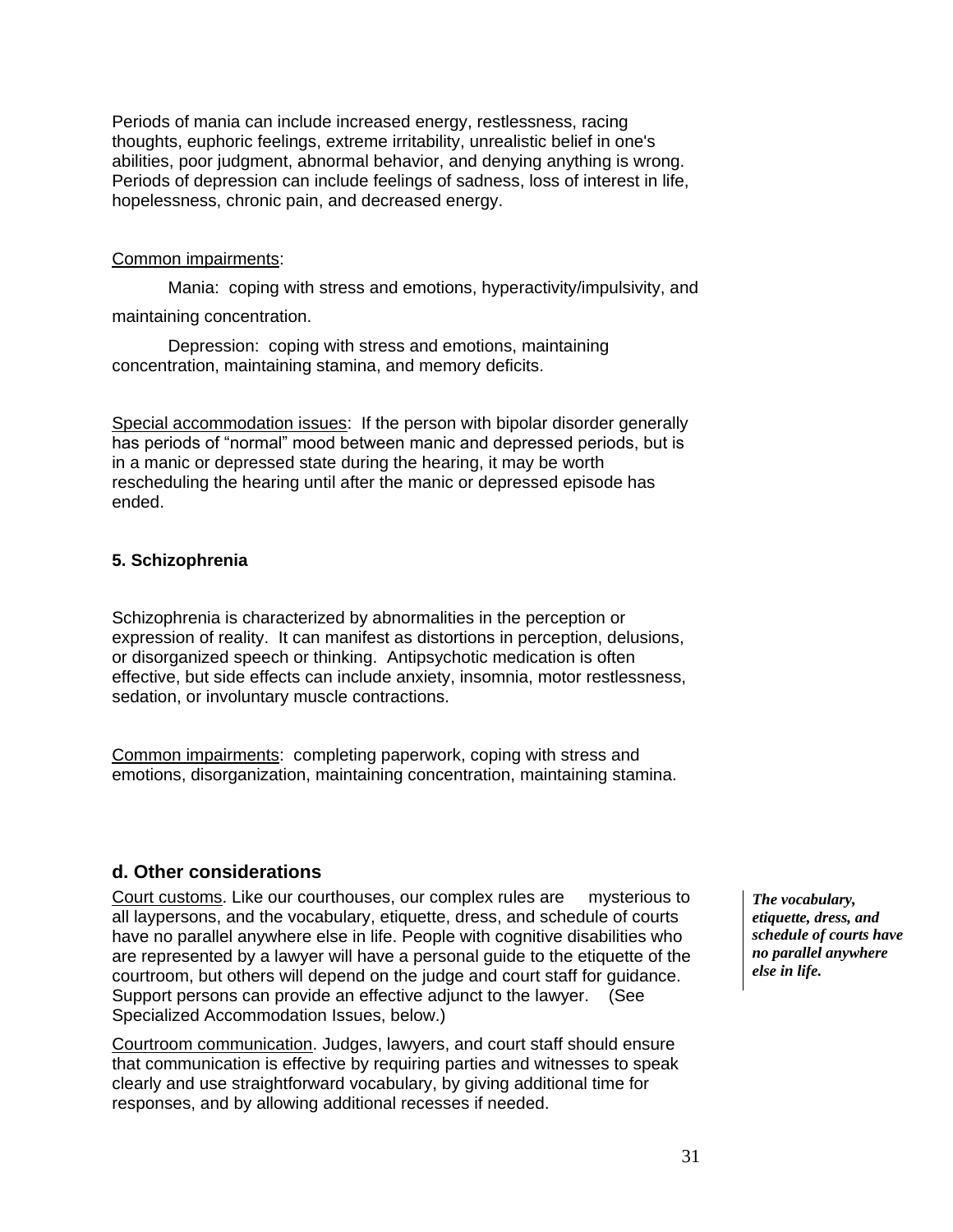Guardian *ad litem*. Where the disabled person is a party and is unable to comprehend the proceedings, appointment of a guardian *ad litem* is required.<sup>41</sup> On such occasions, however, court staff should continue to treat the person involved with dignity and respect, and address him or her directly on matters other than those at issue in the proceeding.

Appointment of counsel. Some lawyers are especially skilled, experienced and motivated in representing people with cognitive limitations, especially in criminal cases, and where possible those attorneys should be appointed for indigent defendants. It is at least arguable that in cases where an indigent pro se civil litigant is unable to participate effectively in the proceedings because of a cognitive disability, the reasonable accommodation is appointment of counsel at public expense.<sup>42</sup> As noted earlier in this Guide, GR 33 permits appointment of counsel where necessary to ensure that a disability does not prevent access to the court process.

### **F. Special Accommodation Issues**

### **1. Guide Dogs and Service Animals**

Guide dogs are the most widely recognized kind of service animal, but people with many types of disabilities use animals for assistance. A service animal must be allowed in any area open to the public, including courtrooms.<sup>43</sup>

A service animal is "an animal that is trained for the purpose of assisting or accommodating a disabled person's sensory, mental or physical disability." RCW 49.60.040(23). Service animals may alert a person to sound, pull a wheelchair, carry or fetch things, alert its owner to a seizure or other health issue before the owner is aware of symptoms, or alleviate anxiety by engaging in specific behaviors.<sup>44</sup>

A service animal is not required to wear a cape, special harness, or other equipment, and there is no requirement that a service animal be licensed or

<sup>42</sup> This point is argued by the authors of a recent law review article. *See* Brodoff, L., McClellan, S. and Anderson, E., The ADA: One Avenue to Appointed Counsel Before a Full Civil Gideon, 2 Seattle Journal for Social Justice 609 (Spring/Summer, 2004).

 $43$  The Seattle Office for Civil Rights recently awarded a \$21,222 judgment to a woman who was required to leave her dog outside while patronizing a convenience store. Seattle Times, May 3, 2005 "Woman wins bias case over service dog," Jennifer Sullivan.

<sup>44</sup> See *Storms v. Fred Meyer Stores*, 129 Wn. App. 820, 120 P.3d 126 (2005) (dog trained to alleviate anxiety disorder met definition of service animal).

*Both the ADA and the WLAD forbid discrimination based on use of a guide dog or service animal.*

 $\overline{a}$ 

<sup>41</sup> See *Graham v. Graham*, 40 Wn.2d 64, 66-67, 240 P.2d 564 (1952) (court should appoint GAL "when reasonably convinced that a party litigant is not competent, understandingly and intelligently, to comprehend the significance of legal proceedings and the effect and relationship of such proceedings in terms of the best interests of such party litigant"); *Vo v. Pham*, 81 Wn. App. 781, 784-785 (Wash. Ct. App. 1996)(same).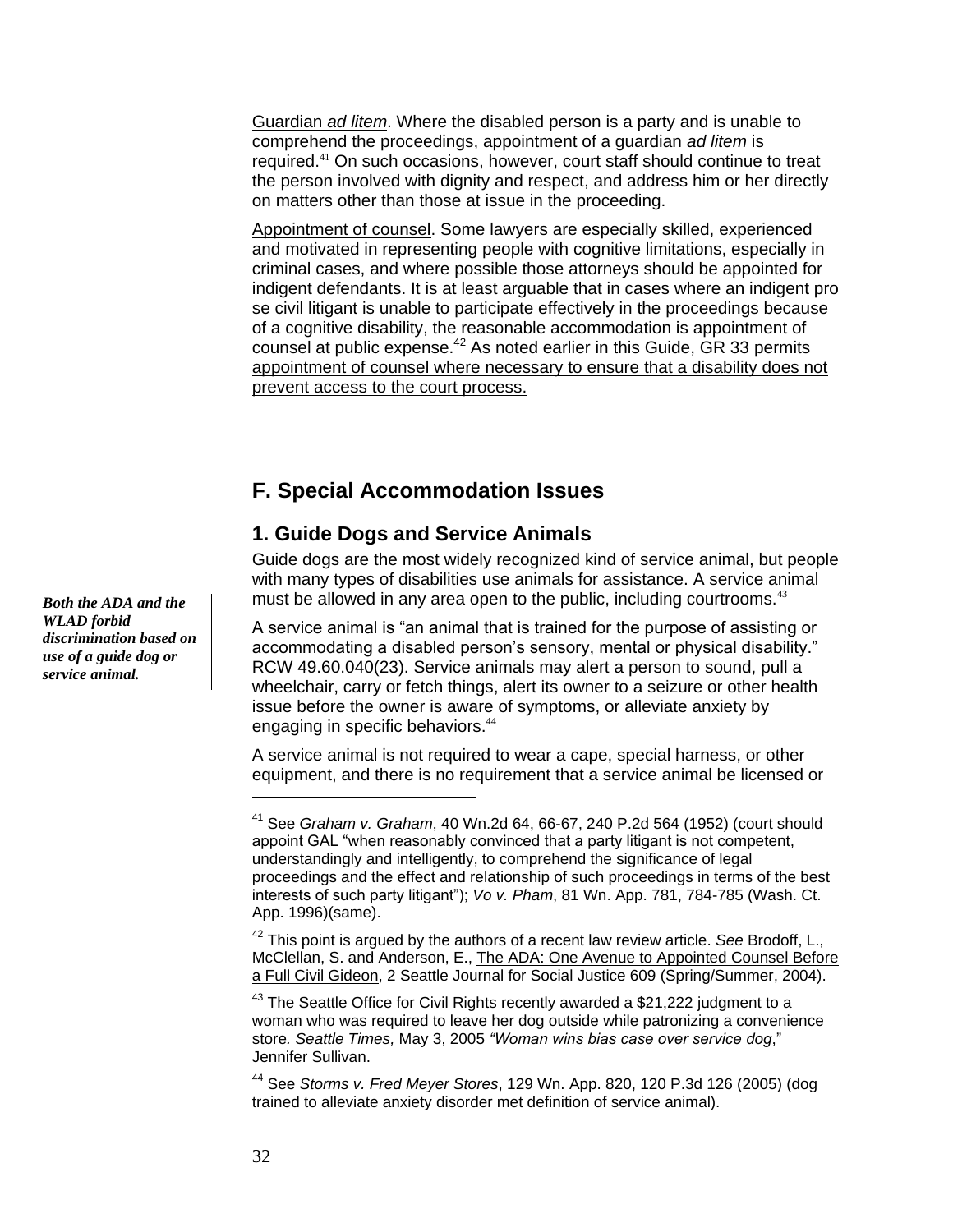certified as such by any government agency. Where the purpose of the animal is unclear, it is permissible to ask whether the animal is needed because of a disability, and what tasks the animal has been trained to perform. In most cases, court personnel should accept a person's statement that the animal is a service animal. The person using the animal is responsible for supervising the animal, and a service animal can be excluded if it poses a threat to property or to other people. Valuable guidance may be found in the Department of Justice publication *Commonly Asked Questions About Service Animals in Places of Business*. 45

Only trained dogs and miniature horses fall within the definition of service animal under the Department of Justice regulations adopted in 2010. Consistent with the ADA regulations, Washington law requires that service animals in places of public accommodation must be trained to perform a task that accommodates the individual's disability, but Washington does not restrict the species of animal that can serve as a service animal.

### **2. Companion Animals**

Individuals with disabilities are sometimes accompanied by a pet that has no specialized training but may provide relief from anxiety. For example, a companion animal may help persons with extreme fear of crowds avoid panic attacks in public places. Although untrained animals are not entitled to the protection mandated by ADA regulations or the Washington Law Against Discrimination, treating untrained animals as service animals may constitute a reasonable accommodation in some circumstances. <sup>46</sup>

### **3. Support persons**

Many people with disabilities, especially those with cognitive disabilities, are intimidated or confused by court proceedings. When such individuals are involved in court proceedings without representation, the assistance of someone they know well, or who is skilled at explaining court proceedings in simple terms, may constitute a very effective accommodation. Support persons may explain paperwork or follow-up obligations, or identify signs of confusion or misunderstanding, or may simply reduce the anxiety of court proceedings.

*Cautions*: It is the prerogative of the individual to accept or refuse such assistance. Further, the presence of a support person during attorney-client communications may have an impact on privilege in certain circumstances. See 14 A.L.R. 4<sup>th</sup> 594. Applicability of Attorney-Client Privilege to Communications Made In Presence Of Or Solely To Or By Third Person.

<sup>&</sup>lt;sup>45</sup> Available on the Department of Justice website at [www.usdoj.gov/crt/ada/qasrvc.htm](http://www.usdoj.gov/crt/ada/qasrvc.htm) (accessed July 8, 2010).

<sup>&</sup>lt;sup>46</sup> Another category is therapy animals, which are specially trained to go into healthcare facilities to provide therapeutic contact with patients. Information about therapy animals is available from the Delta Society, *[www.deltasociety.org.](http://www.deltasociety.org/) See also, Service Dog Tasks for Psychiatric Disabilities*, Joan Froling*, [www.iaadp.org/psd\\_tasks.html.](http://www.iaadp.org/psd_tasks.html)*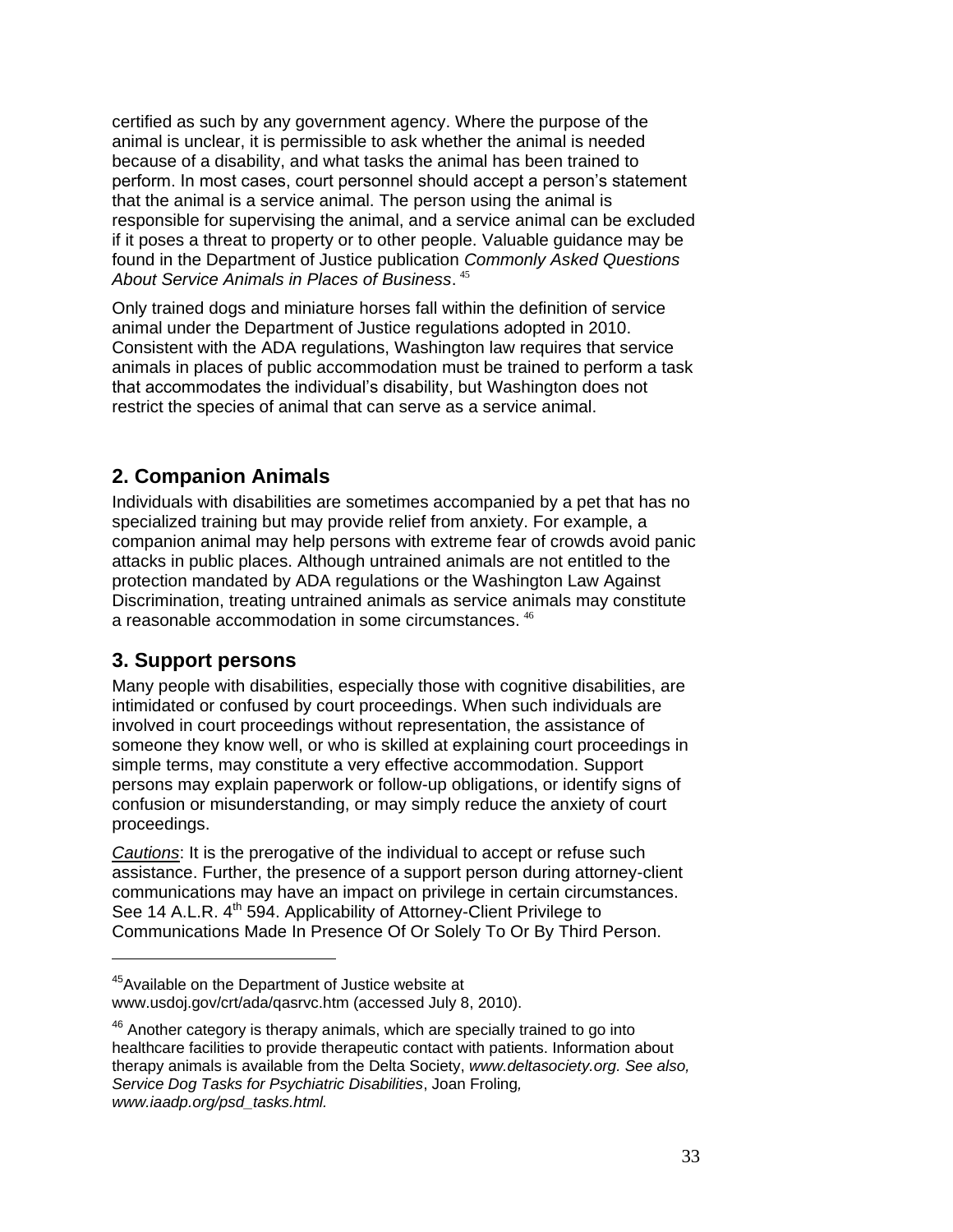NOTE: In 2005 the Washington legislature passed HB 2126 (RCW 7.69B) $^{47}$ 

which formally recognizes the role of support persons in criminal proceedings where "dependent persons" are involved as victims or witnesses. A "dependent person" is any "person who, because of physical or mental disability, or because of extreme advanced age, is dependent upon another person to provide the basic necessities of life[.]"<sup>48</sup> For those dependent persons, the new statutes establish certain rights in criminal and juvenile court proceedings, including :explanation of all legal proceedings and police investigations in which the person may be involved, in language easily understood by the dependent person; the presence of an advocate during court testimony, to provide emotional support; and for victims of sex or violent crimes, assistance of an advocate during interviews and to provide information to the prosecutor and court concerning the ability of the person to cooperate with the prosecution, the effect of the prosecution on the person, and the person's ability to understand the nature of the proceedings.

### **4. Remember: Multiple Challenges Compound Exponentially**

Many who are entitled to ADA accommodation also face other barriers and obstacles to the justice system, so that their difficulties compound. Such barriers or disparate treatment may result from age, religion, ethnicity or race, social class, sexual orientation, nationality, gender or language. The findings of the *Washington State Civil Legal Needs Study* tell us that people who have disabilities experience discrimination more than other groups, and that many will be without financial resources as well. When disability is compounded by other factors the situation will be more complex and difficult, and the accommodations needed may be affected. How we respond in such complex situations will likely have lasting consequences.

<sup>&</sup>lt;sup>47</sup> CH 381, 2005 Laws, Effective July 24, 2005, codified at RCW 7.69B.

<sup>48</sup> *See* HB 2126 § 1, 2(2) and RCW 9A.42.010(4).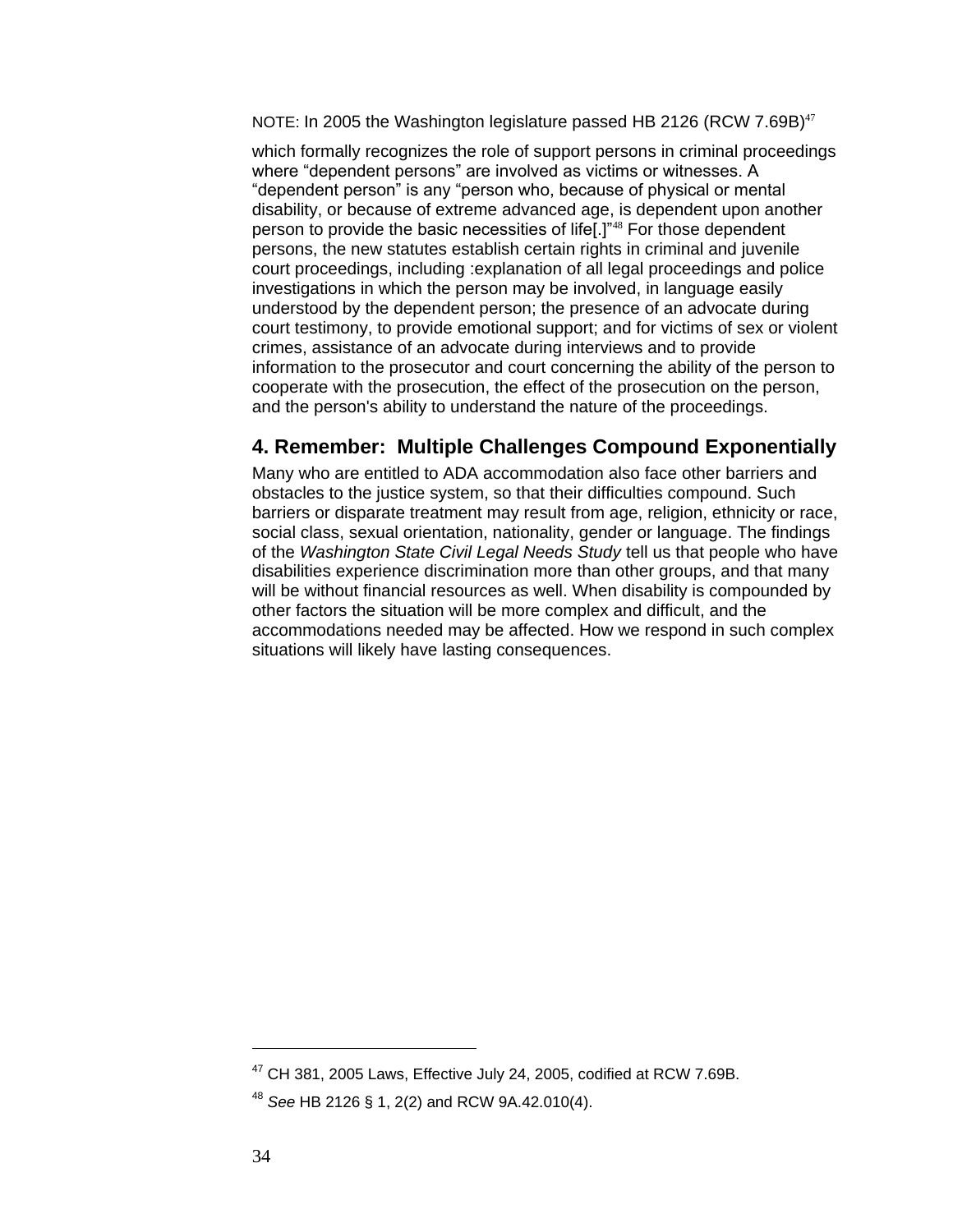

# **ACCOMMODATION PLANS FOR WASHINGTON COURTS**

There is much courts can do to ensure they provide the necessary access for people with disabilities. We recommend the following steps:

**First**, read this Guide. Even the brief treatment of disabilities contained in this Guide may help alert court staff to the problems that may arise, and to the allimportant fact that ignoring an access impediment is illegal.

#### **Second,** read GR 33 (See Appendix)

**Third**, review current practices throughout the courthouse and courtrooms in an objective, self-aware and critical manner.

**Fourth,** training is critical: provide education about understanding and accommodating disabilities, and train everyone working in the court system to be ready to help all people achieve effective access to the court.

**Finally**, adopt an Accommodation Plan, which should include the following steps:

- Ensure that persons with disabilities and/or the organizations representing them have the opportunity to participate in formulating the plan;
- Identify an ADA coordinator;
- Identify physical barriers, and identify solutions, and provide for emergencies;

Educate judicial officers and staff, as described above;

Identify assistive technology aids, acquire and install them and train staff in their use;

Disseminate information about available accommodations;

Establish and publicize a procedure by which accommodation may be requested and swiftly investigated;

Identify accommodations frequently requested, and ensure they are ready at hand;

Identify someone to be the assistive technology expert;

Identify someone to be the link to outside disability organizations;

Prepare and maintain a directory of current local services available to assist the court in providing accommodations;

Review court forms and procedures, and amend as needed;

Establish a procedure for receiving and acting upon complaints;

*What steps should courts take?*

*Adopt an Accommodation Plan!*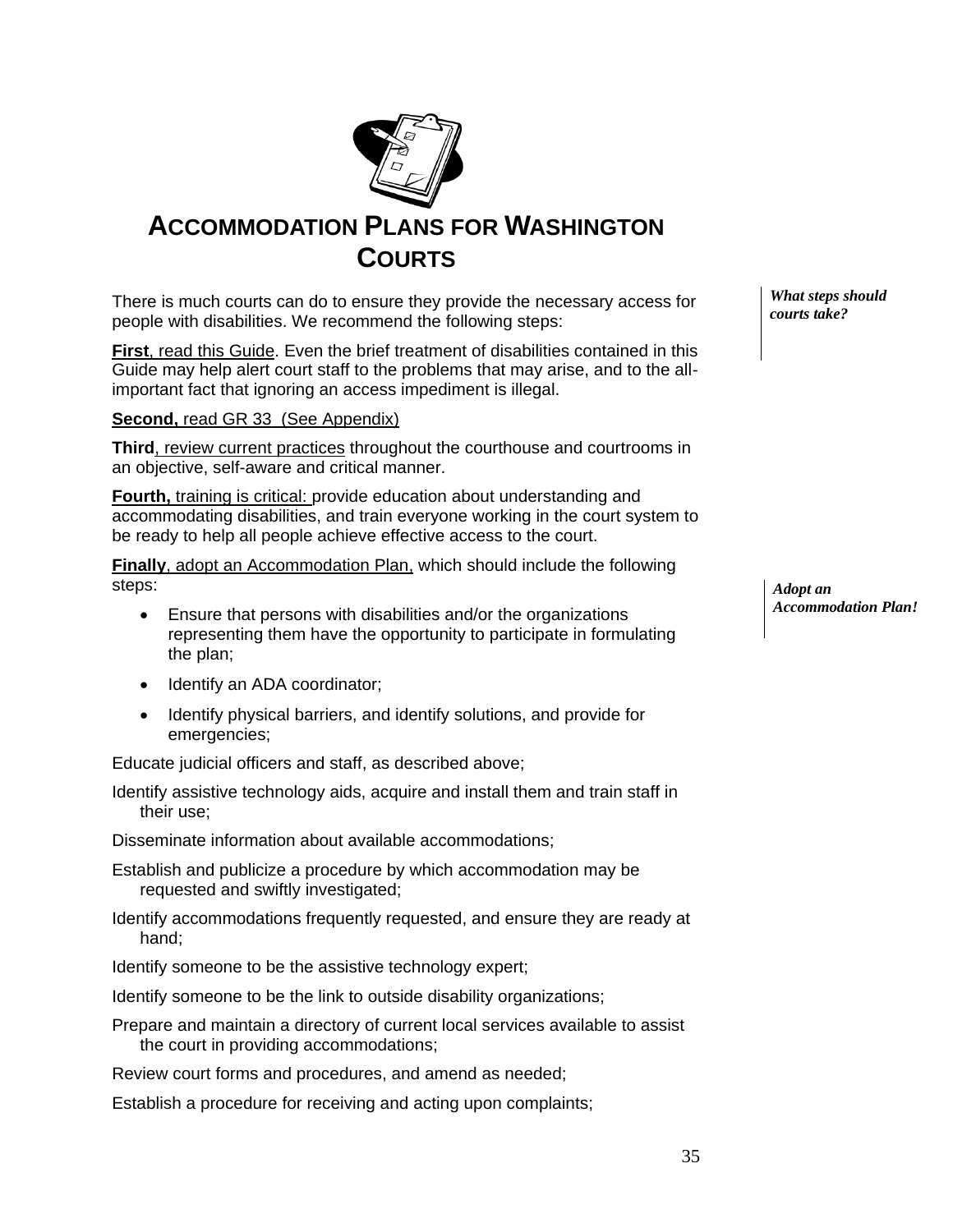Regularly review and update the plan; and

Assign one individual with overall responsibility for the plan.

The details of your accommodation plan will depend on the specific barriers of your courthouse and programs, but it may help to think about providing access in different stages:

**Short-Term Goals:** Consider how to provide immediate access by relocating services and informally consulting with disability groups on how to meet needs on a case-by-case basis. Review policies and procedures to identify easily made changes to enhance access. Consult with community experts to develop "fast fixes."

**Medium- and Long-Term Goals:** Perform a full architectural survey of barriers and make a careful assessment of barriers posed for different disabilities. Develop a budget and schedule for implementing changes. Ensure that future structural changes incorporate the needs of people with disabilities. Evaluate technology and assistive devices, and maintain relationships with the local community for regular advice and feedback.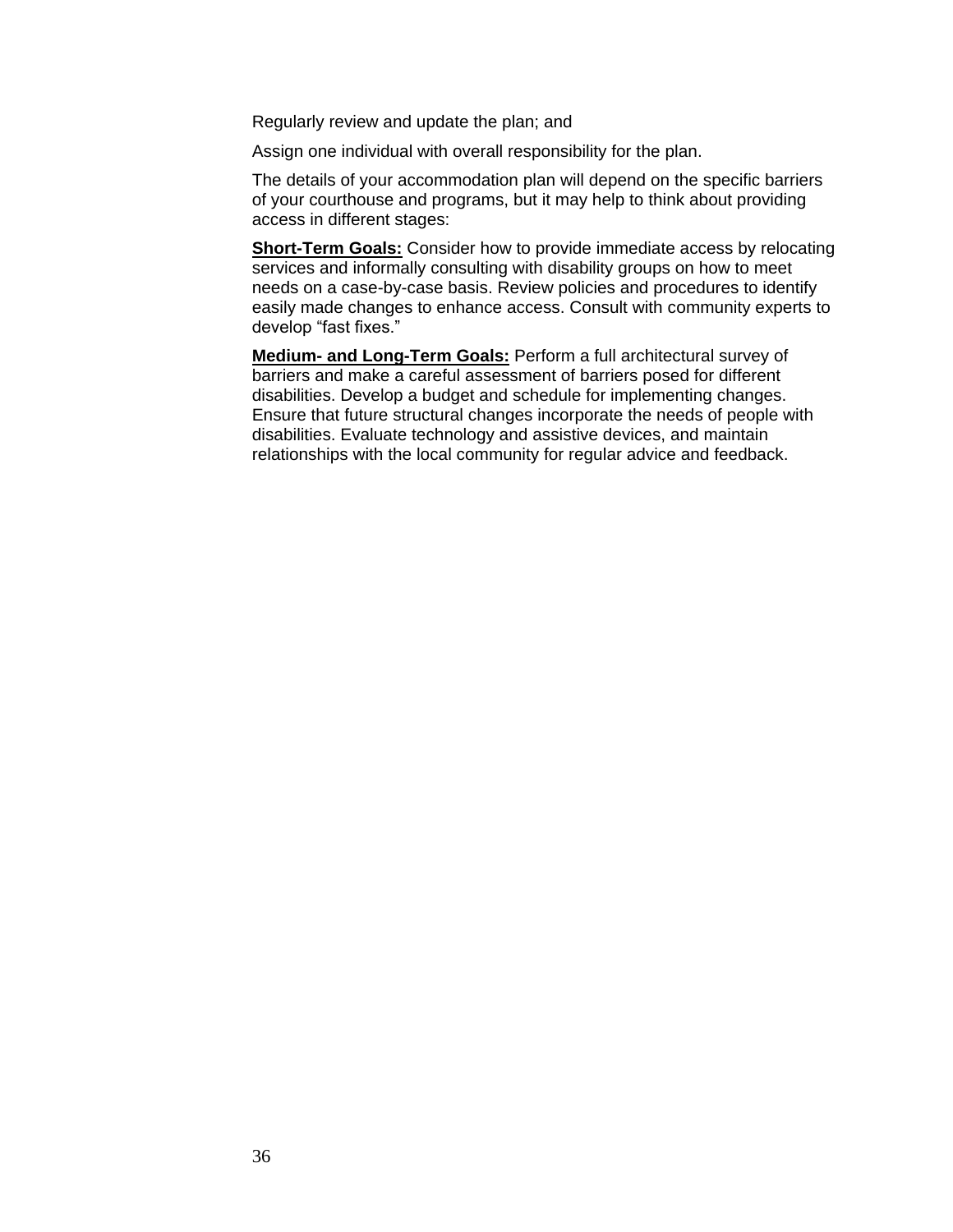

First, a reminder: This Guide has addressed only the most common disabilities. Many other disabilities — some of them invisible — affect persons in our courts. These may include seizure disorders, AIDS or other serious illness, multiple sclerosis, and so on and on. Be alert.

All of us in the justice system are in this together. We must and we can make our courts accessible to those with disabilities. If we share our ideas and experiences, and if we are creative — perhaps by starting "banks" of assistive devices to be shared among courts, or publishing bibliographies, or building websites for exchanging suggestions and successes — we will get it done.

*Help is at hand* — in 2008, the legislature created and funded a statewide coordinator at AOC to help courts provide access to persons with disabilities. The coordinator can be reached at 360.753.3365. And please see the resources, scripts and other materials in the Appendix.

Finally, remember to consult those of us living with disabilities as you work to ensure our access!

*We will succeed if we work together. Share your ideas and experiences!*

*The vibrancy of our Democracy depends upon our willingness to ensure that the fullest range of voices and interests is represented and heard. This is what the fight for equal justice is all about.*

*— Justice Robert F. Utter, Washington State Supreme Court (retired)*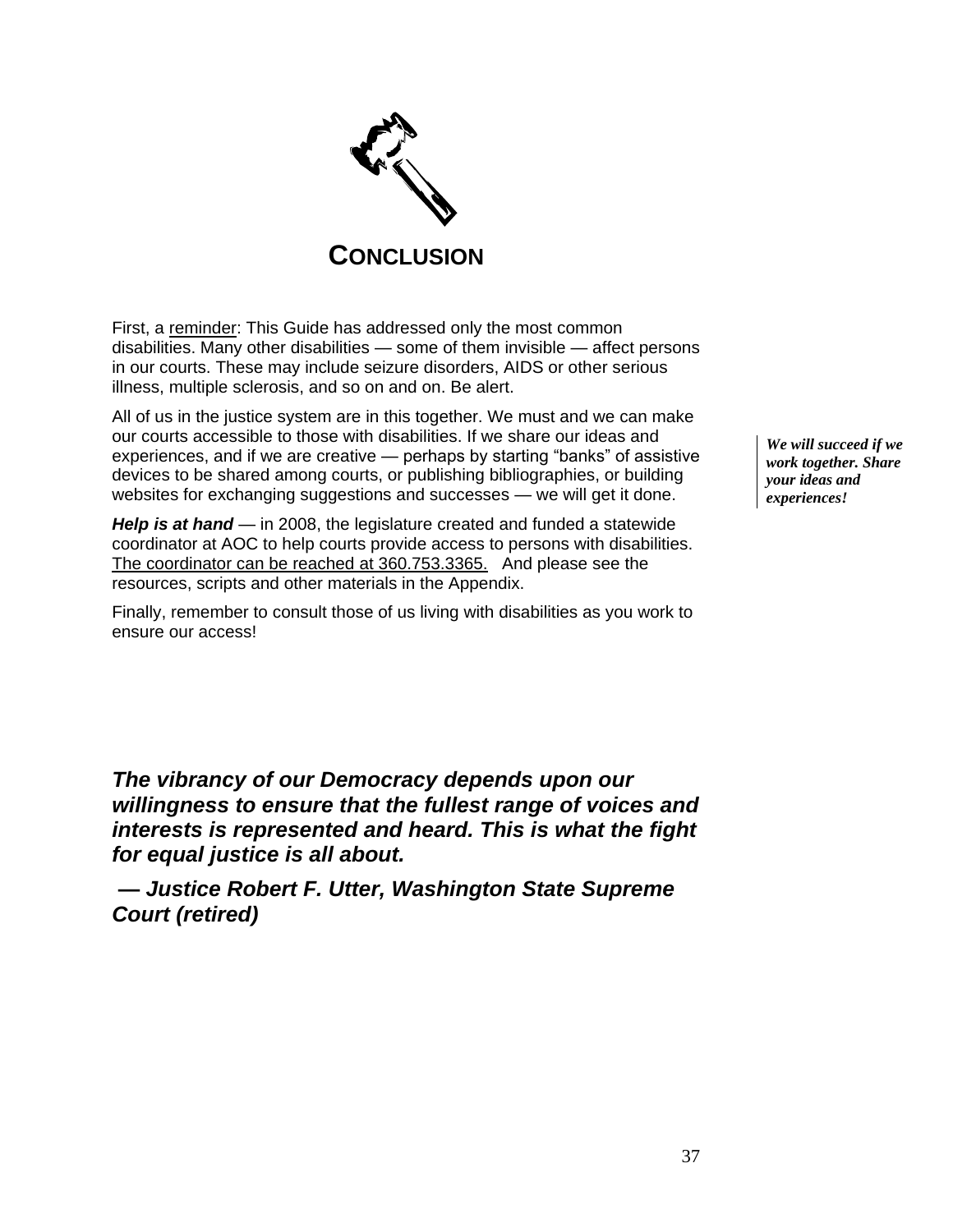# **APPENDIX**

|      |     | <b>What is an Accommodation? Examples</b> | 39                                                               |
|------|-----|-------------------------------------------|------------------------------------------------------------------|
|      |     | <b>Language and Behavior Guidelines</b>   | 40                                                               |
| III. |     |                                           | <b>Interpreter Statutes and Rules</b><br>433                     |
|      | IV. |                                           |                                                                  |
| V.   |     |                                           | <b>Sample Scripts &amp; Instructions for the Courtroom</b><br>50 |
| VI.  |     |                                           | <b>Resources</b><br>57                                           |
| VII. |     |                                           | <b>Suggested Reading/Video Materials</b><br>72                   |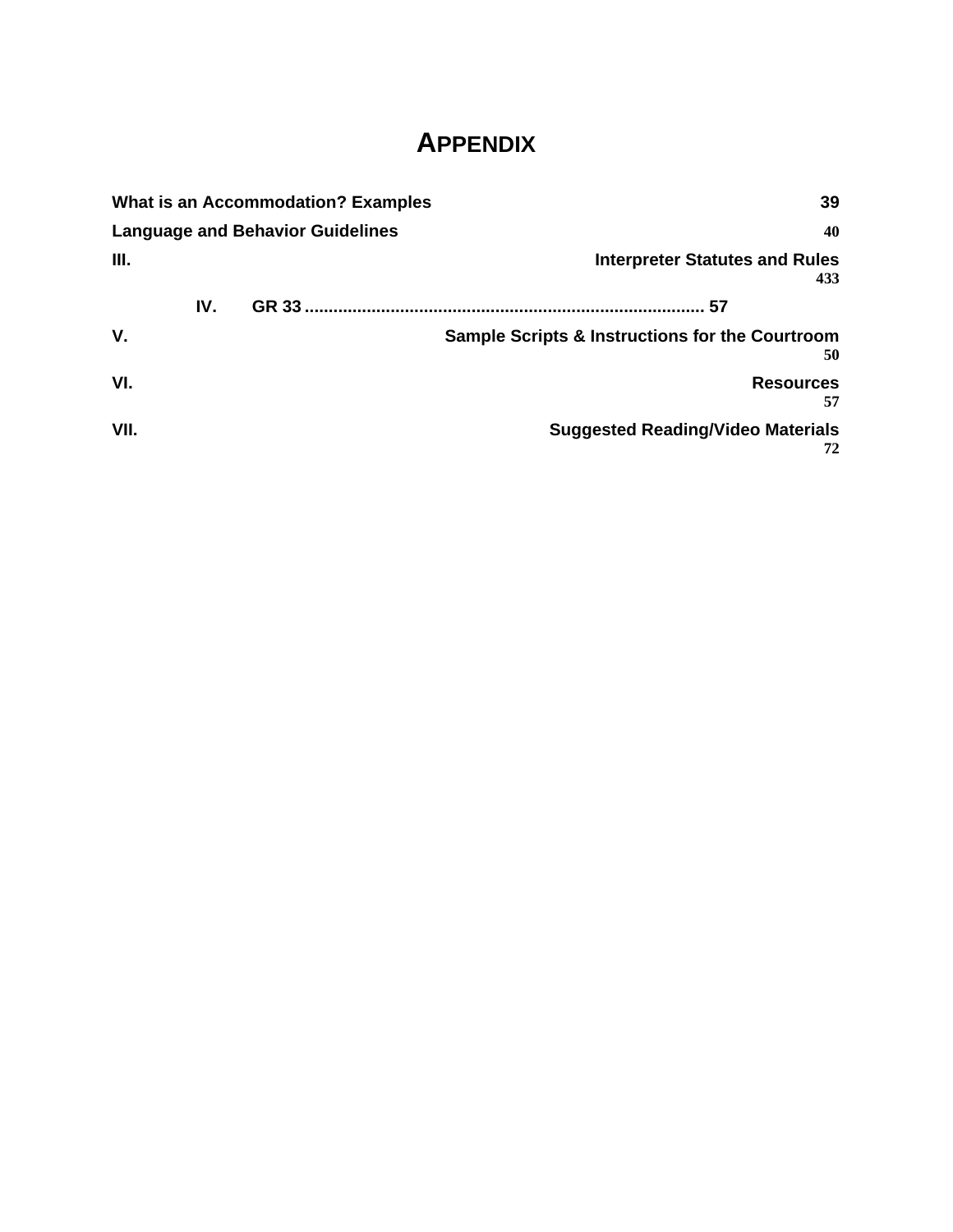### **I. What is an Accommodation? Examples**

The table below provides examples of disabilities and possible accommodations to illustrate the diversity of impairments that must be accommodated. The list is far from exhaustive and the accommodations listed may not be applicable to everyone with the associated disability. *Always* ask the individual with the disability about his or her accommodation needs. Effective accommodations depend upon an individual's unique circumstances.

#### **Disability Possible Accommodation**

| <b>Urinary Tract Infection</b>                           | Frequent restroom breaks                                                                                                    |
|----------------------------------------------------------|-----------------------------------------------------------------------------------------------------------------------------|
| <b>Anxiety Disorder</b>                                  | Allow presence of a companion animal                                                                                        |
| Sight Impairment                                         | Send court notices in large print                                                                                           |
| <b>Intellectual Disability</b>                           | Allow use of a "cognitive interpreter"                                                                                      |
| <b>Attention Deficit Hyperactive Disorder</b>            | Reduce visual and auditory distractions                                                                                     |
| <b>Chronic Fatigue</b>                                   | Appoint a legal advocate, allow frequent<br>breaks                                                                          |
| Back Injury                                              | Provide a reclining chair; consider telephone<br>or video conference hearings when<br>appropriate                           |
| Unable to leave home due to Multiple<br><b>Sclerosis</b> | Conduct hearing in litigant's home or by phone                                                                              |
| Deaf                                                     | Provide a sign language interpreter                                                                                         |
| <b>Mobility Impairment</b>                               | Remove architectural barriers, conduct<br>hearing in accessible hearing room; consider<br>telephone or video as appropriate |
| Manic Episode during hearing (Bipolar<br>Disorder)       | Continue proceeding to different date                                                                                       |
| Learning Disability                                      | Read written information orally                                                                                             |
| <b>Obsessive-Compulsive Disorder</b>                     | Allow for a different seating arrangement                                                                                   |
| <b>Traumatic Brain Injury</b>                            | Divide longer questions into a series of shorter<br>ones                                                                    |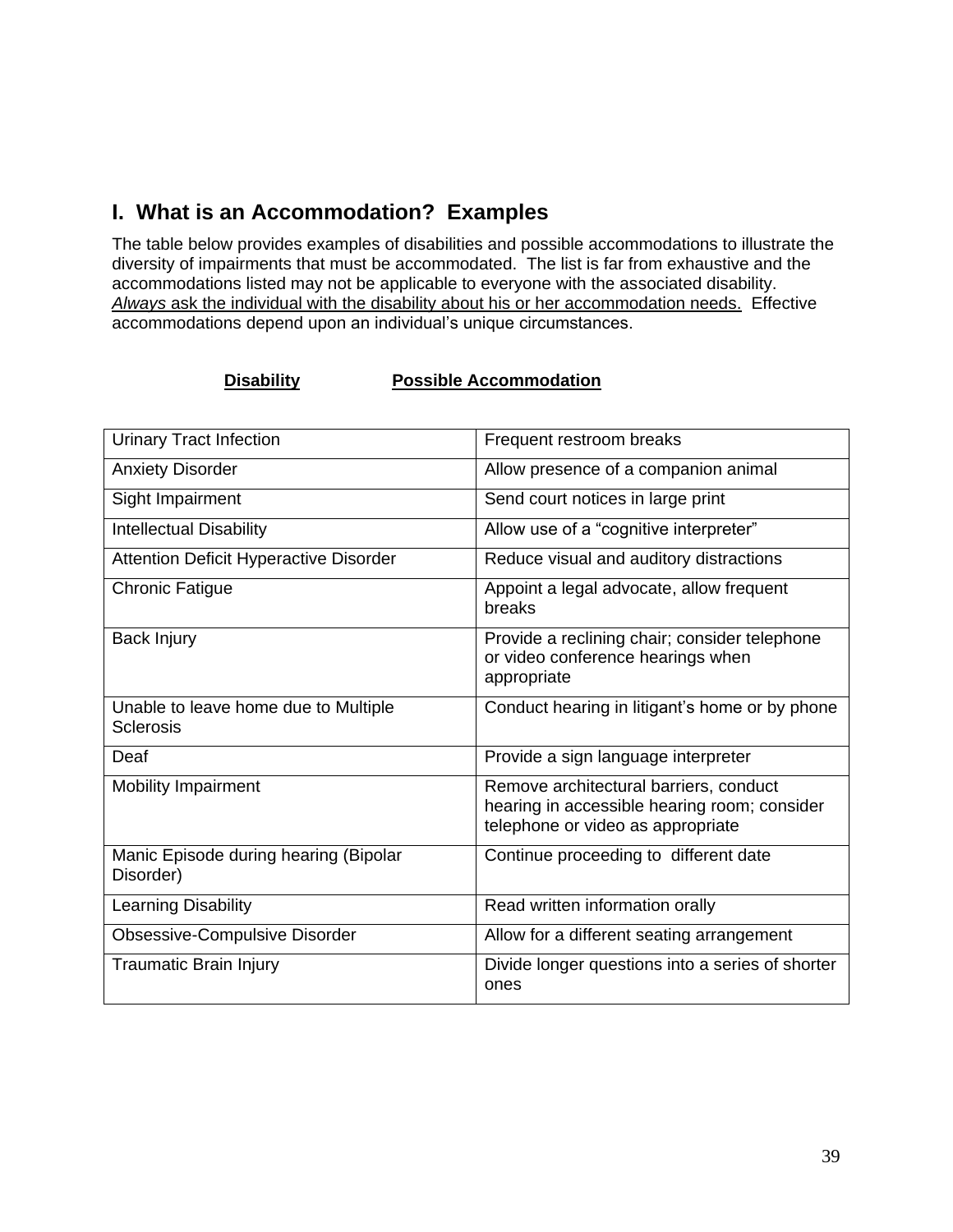# <span id="page-45-0"></span>**II. LANGUAGE AND BEHAVIOR GUIDELINES**

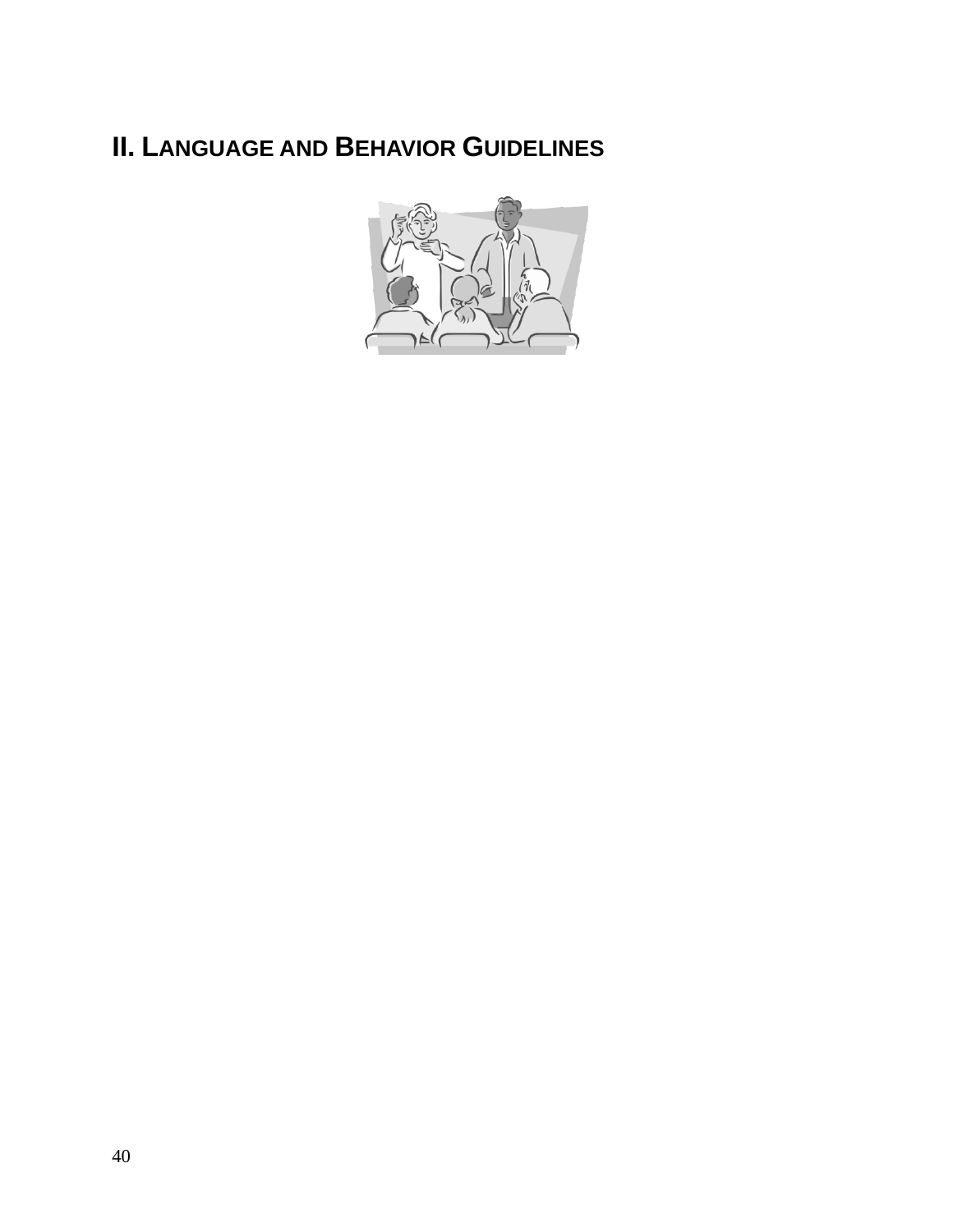### **Guide to Etiquette and Behavior for Working with People with Disabilities**

It is important to remember that you are not working with disabilities; you are working with *people* who have disabilities. Please consider the following general guidelines as a starting point when working with people with disabilities.

- **Use common sense.** People with disabilities want to be treated with respect, as does everyone. Remember, a person is a person first, the disability comes second.
- **Don't be patronizing**. Show the person the same respect that you expect to receive from others. Treat adults as adults.
- **Be considerate and patient.** Be patient if the person requires more time to communicate, to walk, or to accomplish various tasks.
- **Don't be afraid to offer assistance.** If the person looks as if he or she needs assistance, ask if there is something you can do. Wait until the offer is accepted, then listen or ask for instructions.
- **Communicate directly with the person.** Do not communicate directly to the person's interpreter, companion or assistant. If the person wishes, the companion or assistant can offer suggestions to help you communicate effectively.
- **Listen.** Listen attentively and wait for the person to finish speaking. If you have difficulty understanding, ask short questions that require short answers, or nod of the head. Never pretend to understand; instead repeat what you understood and allow the person to respond.
- **Simplify**. Use plain language in explanations and questions. Avoid jargon, terms of art and acronyms. If you must use these terms, provide explanation each time you use them.
- **Relax.** Be patient with yourself in learning the specific needs of each person. Don't be embarrassed if you find yourself doing or saying the wrong thing. Just apologize and continue with good intentions to learn what to do in the situation.
- **Don't make assumptions based on appearance.** An individual's abilities and disabilities aren't always obvious. Many disabilities are hidden, such as epilepsy.
- **Respect the person's adaptive aids and equipment**. A wheelchair is part of an individual's personal space – don't lean on it! A service animal is doing a job — don't treat it as a pet!
- **Individualize.** Use these guidelines unless someone with a disability tells you they want something done a different way.

*Information compiled by Disability Rights Washington*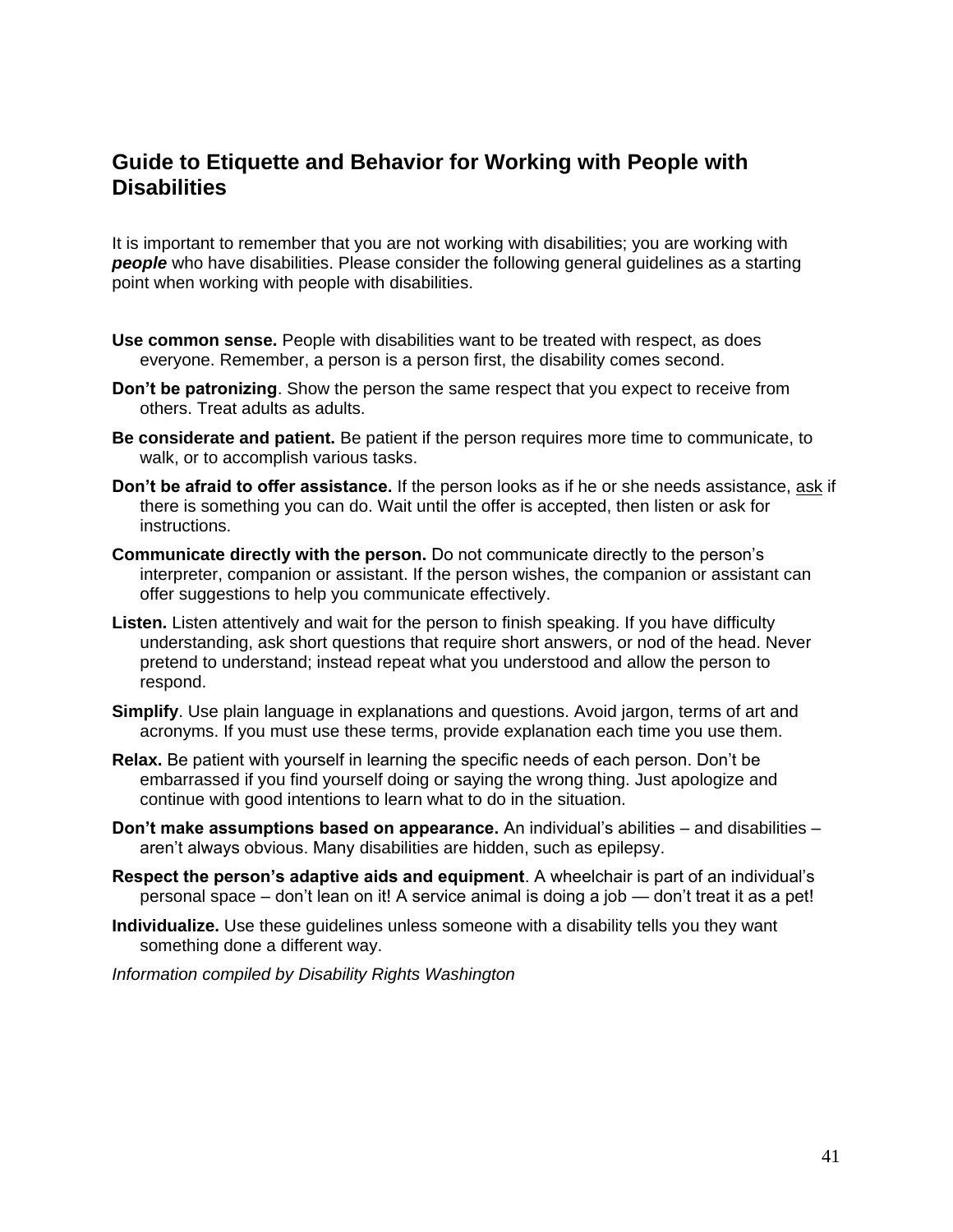#### People First Language Guidelines When referring to a person's disability, use People First language.

| PEOPLE FIRST LANGUAGE                                      | <b>LABELS NOT TO USE</b>                                                               |
|------------------------------------------------------------|----------------------------------------------------------------------------------------|
| People with disabilities                                   | The handicapped; the disabled                                                          |
| A person with a cognitive disability                       | The mentally retarded; retarded; Mental<br>Retardation                                 |
| He has autism                                              | Autistic                                                                               |
| She has Down Syndrome                                      | Down's kid; mongoloid                                                                  |
| He has a learning disability                               | Learning disabled; slow learner                                                        |
| I am Deaf, hard of hearing                                 | Hearing impairment                                                                     |
| She has a physical disability                              | Crippled; invalid; victim of; stricken with; suffers<br>from; afflicted with; impaired |
| She has a mobility disability                              |                                                                                        |
| He has low vision; he is blind                             | Visual impairment                                                                      |
| She has an emotional disability; psychiatric<br>disability | Emotionally disturbed; crazy; psychotic                                                |
| He uses a wheelchair                                       | Wheelchair bound; confined to a wheelchair                                             |
| A person without a disability                              | Normal person; whole person                                                            |
| He receives special education services                     | Special education kid                                                                  |
| Congenital disability                                      | <b>Birth defect</b>                                                                    |
| Accessible parking, bathrooms, etc.                        | Handicapped parking, bathrooms, etc.                                                   |
| She needs support for                                      | She has a problem with                                                                 |

Do not refer to a person's disability unless it is relevant.

Use **disability** rather than handicap or impairment to refer to a person's disability.

Avoid negative or sensational descriptions of a person's disability.

Don't use "normal" to describe people without disabilities; instead say people without disabilities, if comparisons are necessary.

People with disabilities have very diverse abilities and characteristics. Avoid making assumptions or generalizations about their level of functioning.

Don't describe people with disabilities who excel as overly courageous, brave, special, or super human.

Specific disability-related information may be confidential.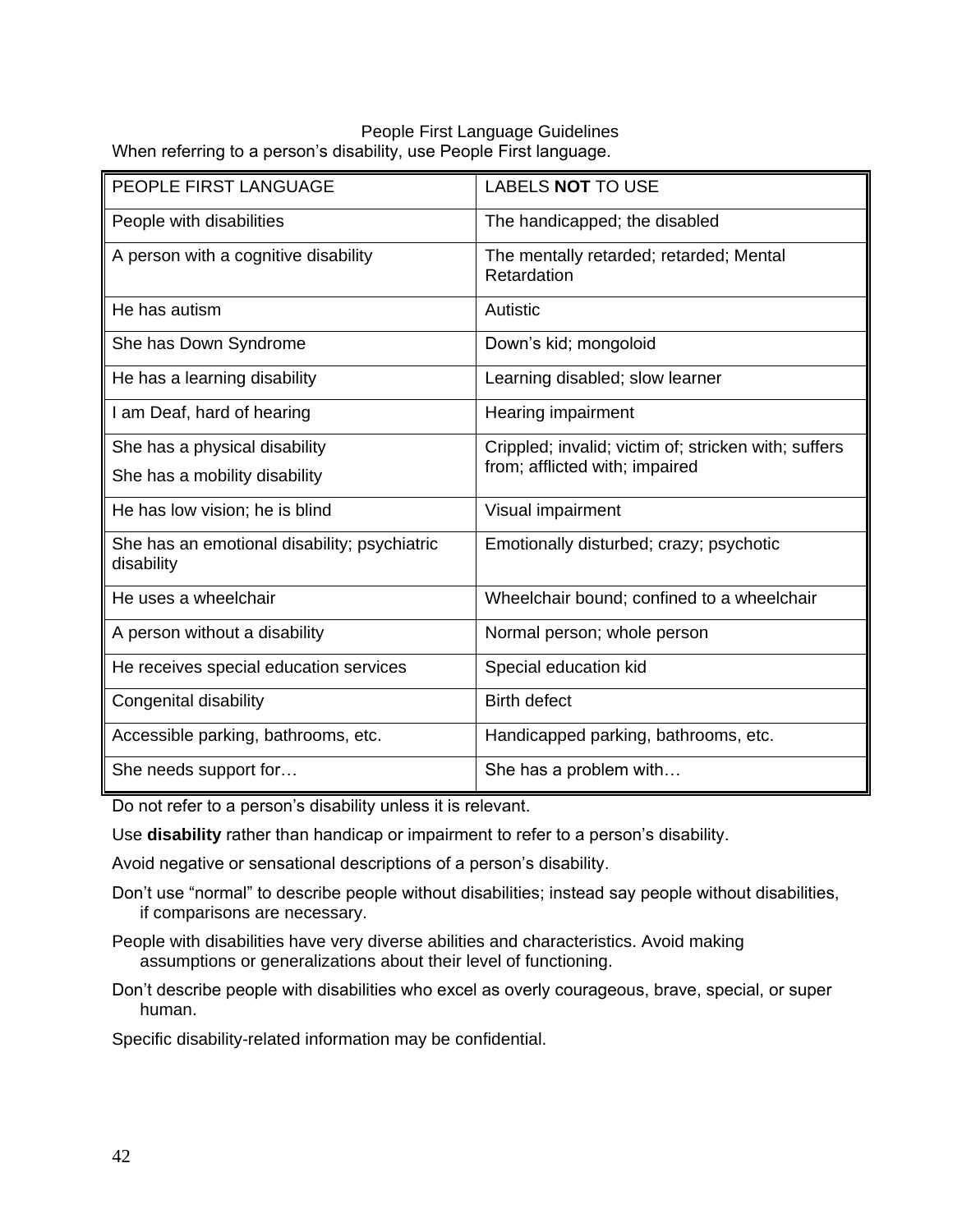# <span id="page-48-0"></span>**III. INTERPRETER STATUTES AND RULES**

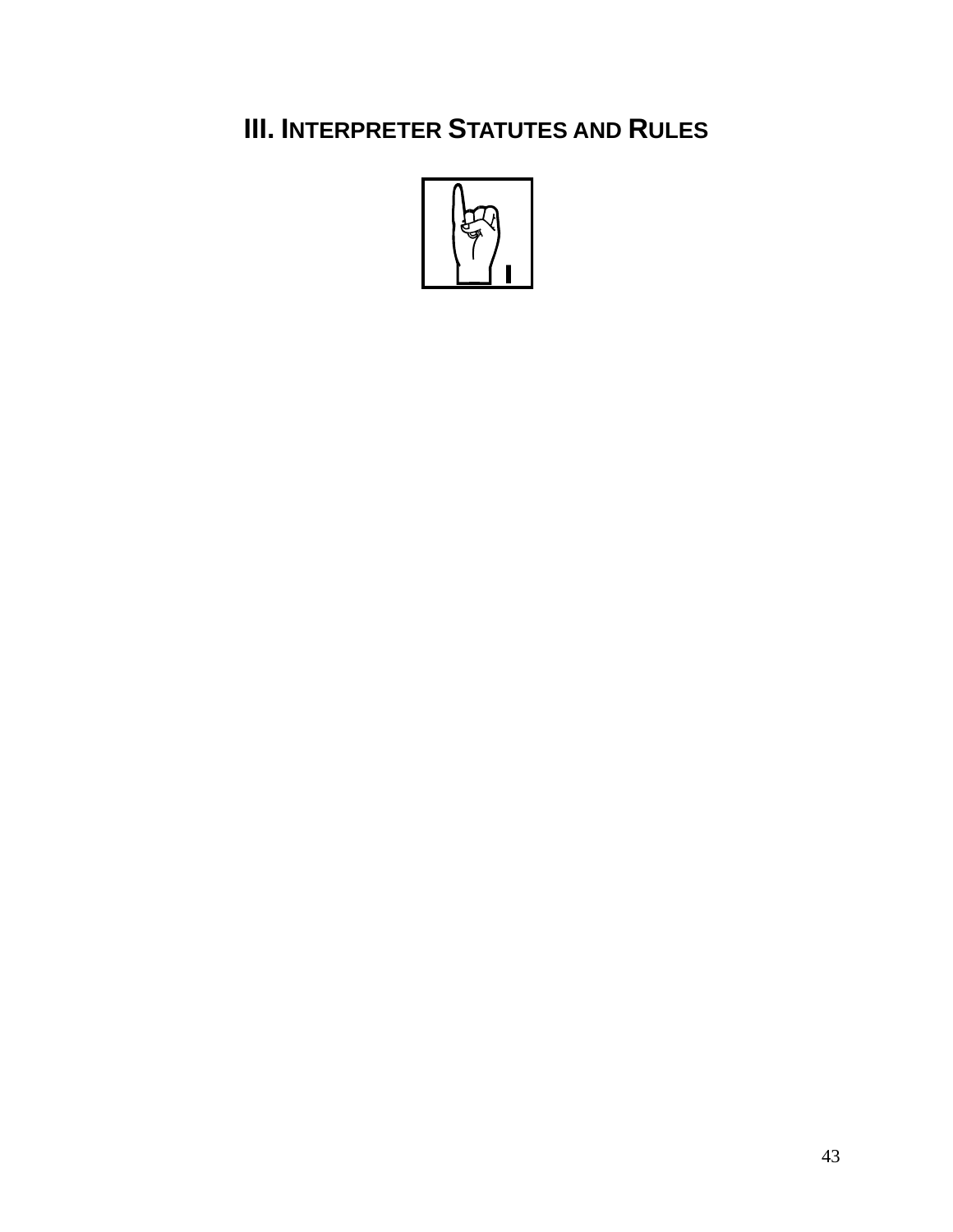### **RCW 2.42: Interpreters in legal proceedings**

2.42.010 Legislative declaration — Intent. 2.42.050 Oath. 2.42.110 Definitions. 2.42.120 Appointment, pay. 2.42.130 Source of interpreters, qualifications. 2.42.140 Intermediary interpreter, when. 2.42.150 Waiver of right to interpreter. 2.42.160 Privileged communication. 2.42.170 Fee. 2.42.180 Visual recording of testimony.

#### **2.42.010: Legislative declaration — Intent.**

It is hereby declared to be the policy of this state to secure the constitutional rights of deaf persons and of other persons who, because of impairment of hearing or speech, are unable to readily understand or communicate the spoken English language, and who consequently cannot be fully protected in legal proceedings unless qualified interpreters are available to assist them.

It is the intent of the legislature in the passage of this chapter to provide for the appointment of such interpreters.

#### **2.42.050: Oath.**

Every qualified interpreter appointed under this chapter in a judicial or administrative proceeding shall, before beginning to interpret, take an oath that a true interpretation will be made to the person being examined of all the proceedings in a manner which the person understands, and that the interpreter will repeat the statements of the person being examined to the court or other agency conducting the proceedings, to the best of the interpreter's skill and judgment.

#### **2.42.110: Definitions.**

As used in this chapter, the following terms have the meanings indicated unless the context clearly requires otherwise.

(1) "Impaired person" means a person who, because of a hearing or speech impairment, cannot readily understand or communicate in spoken language; and includes persons who are deaf, deaf and blind, speech impaired, or hard of hearing.

(2) "Qualified interpreter" means a visual language interpreter who is certified by the state or is certified by the registry of interpreters for the deaf to hold the comprehensive skills certificate or both certificates of interpretation and transliteration, or an interpreter who can readily translate statements of speech impaired persons into spoken language.

(3) "Intermediary interpreter" means a hearing impaired interpreter who holds a reverse skills certificate by the state or is certified by the registry of interpreters for the deaf with a reverse skills certificate, who meets the requirements of RCW 2.42.130, and who is able to assist in providing an accurate interpretation between spoken and sign language or between variants of sign language by acting as an intermediary between a hearing impaired person and a qualified hearing interpreter.

(4) "Appointing authority" means the presiding officer or similar official of any court, department, board, commission, agency, licensing authority, or legislative body of the state or of any political subdivision.

#### **2.42.120: Appointment, pay.**

(1) If a hearing impaired person is a party or witness at any stage of a judicial or quasi-judicial proceeding in the state or in a political subdivision, including but not limited to civil and criminal court proceedings, grand jury proceedings, proceedings before a magistrate, juvenile proceedings, adoption proceedings, mental health commitment proceedings, and any proceeding in which a hearing impaired person may be subject to confinement or criminal sanction, the appointing authority shall appoint and pay for a qualified interpreter to interpret the proceedings. (2) If the parent, guardian, or custodian of a juvenile brought before a court is hearing impaired, the appointing authority shall appoint and pay for a qualified interpreter to interpret the proceedings.

(3) If a hearing impaired person participates in a program or activity ordered by a court as part of the sentence or order of disposition, required as part of a diversion agreement or deferred prosecution program, or required as a condition of probation or parole, the appointing authority shall appoint and pay for a qualified interpreter to interpret exchange of information during the program or activity.

(4) If a law enforcement agency conducts a criminal investigation involving the interviewing of a hearing impaired person, whether as a victim, witness, or suspect, the appointing authority shall appoint and pay for a qualified interpreter throughout the investigation. Whenever a law enforcement agency conducts a criminal investigation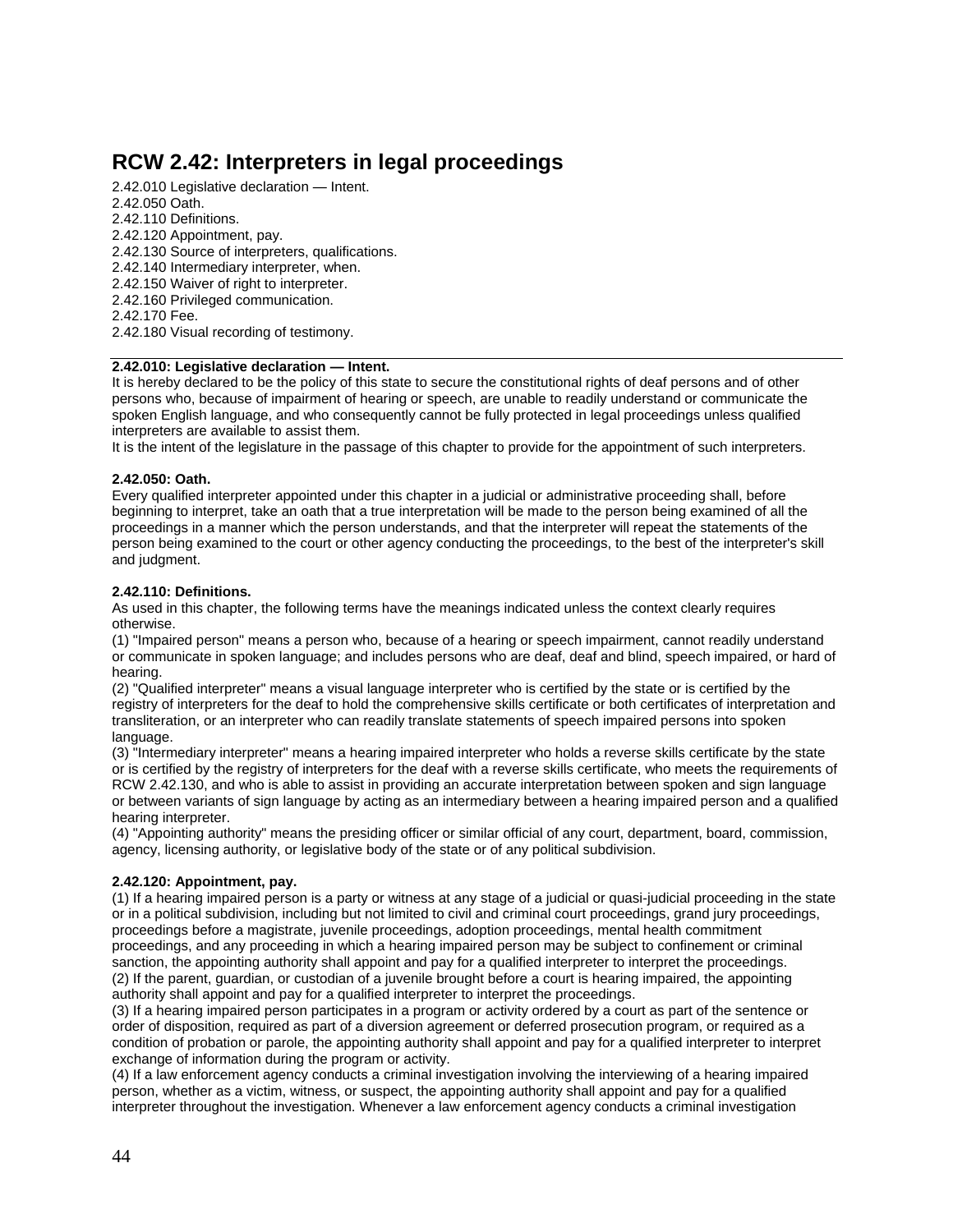involving the interviewing of a minor child whose parent, guardian, or custodian is hearing impaired, whether as a victim, witness, or suspect, the appointing authority shall appoint and pay for a qualified interpreter throughout the investigation. No employee of the law enforcement agency who has responsibilities other than interpreting may be appointed as the qualified interpreter.

(5) If a hearing impaired person is arrested for an alleged violation of a criminal law the arresting officer or the officer's supervisor shall, at the earliest possible time, procure and arrange payment for a qualified interpreter for any notification of rights, warning, interrogation, or taking of a statement. No employee of the law enforcement agency who has responsibilities other than interpreting may be appointed as the qualified interpreter.

(6) Where it is the policy and practice of a court of this state or of a political subdivision to appoint and pay counsel for persons who are indigent, the appointing authority shall appoint and pay for a qualified interpreter for hearing impaired persons to facilitate communication with counsel in all phases of the preparation and presentation of the case.

#### **2.42.130: Source of interpreters, qualifications.**

(1) If a qualified interpreter for a hearing impaired person is required, the appointing authority shall request a qualified interpreter and/or an intermediary interpreter through the department of social and health services, office of deaf services, or through any community center for hearing impaired persons which operates an interpreter referral service. The office of deaf services and these community centers shall maintain an up-to-date list or lists of interpreters that are certified by the state and/or by the registry of interpreters for the deaf.

(2) The appointing authority shall make a preliminary determination, on the basis of testimony or stated needs of the hearing impaired person, that the interpreter is able in that particular proceeding, program, or activity to interpret accurately all communication to and from the hearing impaired person. If at any time during the proceeding, program, or activity, in the opinion of the hearing impaired person or a qualified observer, the interpreter does not provide accurate, impartial, and effective communication with the hearing impaired person the appointing authority shall appoint another qualified interpreter. No otherwise qualified interpreter who is a relative of any participant in the proceeding may be appointed.

#### **2.42.140: Intermediary interpreter, when.**

If the communication mode or language of the hearing impaired person is not readily interpretable, the interpreter or hearing impaired person shall notify the appointing authority who shall appoint and pay an intermediary interpreter to assist the qualified interpreter.

#### **2.42.150: Waiver of right to interpreter.**

(1) The right to a qualified interpreter may not be waived except when:

(a) A hearing impaired person requests a waiver through the use of a qualified interpreter;

(b) The counsel, if any, of the hearing impaired person consents; and

(c) The appointing authority determines that the waiver has been made knowingly, voluntarily, and intelligently.

(2) Waiver of a qualified interpreter shall not preclude the hearing impaired person from claiming his or her right to a qualified interpreter at a later time during the proceeding, program, or activity.

#### **2.42.160: Privileged communication.**

(1) A qualified and/or intermediary interpreter shall not, without the written consent of the parties to the communication, be examined as to any communication the interpreter interprets under circumstances where the communication is privileged by law.

(2) A qualified and/or intermediary interpreter shall not, without the written consent of the parties to the communication, be examined as to any information the interpreter obtains while interpreting pertaining to any proceeding then pending.

#### **2.42.170: Fee.**

A qualified and/or intermediary interpreter appointed under this chapter is entitled to a reasonable fee for services, including waiting time and reimbursement for actual necessary travel expenses. The fee for services for interpreters for hearing impaired persons shall be in accordance with standards established by the department of social and health services, office of deaf services.

#### **2.42.180: Visual recording of testimony.**

At the request of any party to the proceeding or on the appointing authority's initiative, the appointing authority may order that the testimony of the hearing impaired person and the interpretation of the proceeding by the qualified interpreter be visually recorded for use in verification of the official transcript of the proceeding. In any judicial proceeding involving a capital offense, the appointing authority shall order that the testimony of the

hearing impaired person and the interpretation of the proceeding by the qualified interpreter be visually recorded for use in verification of the official transcript of the proceeding.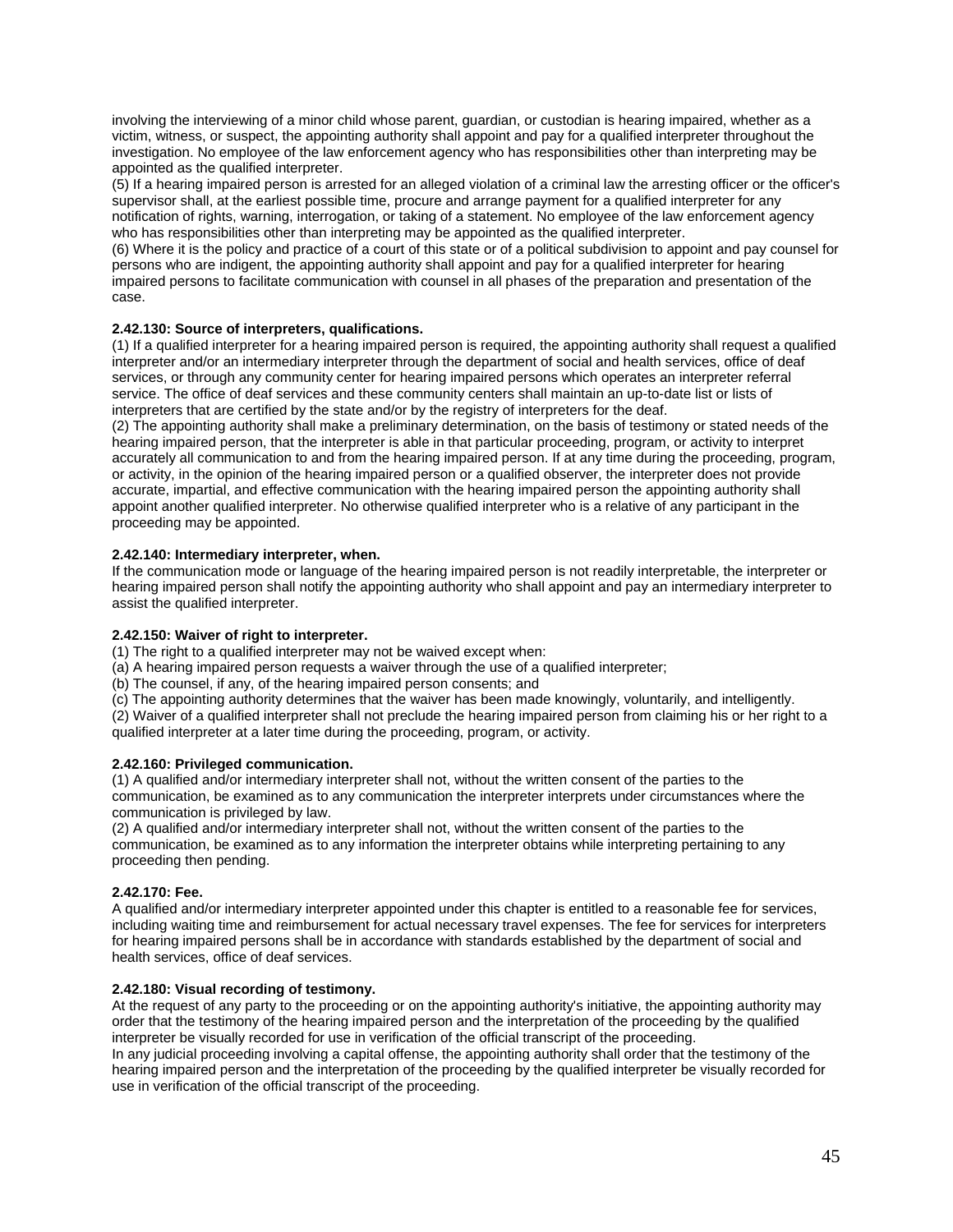### **GR 11: Court Interpreters**

GR 11.1 — The use of qualified interpreters is authorized in judicial proceedings involving hearing impaired or non-English speaking individuals.

#### GR 11.2 — CODE OF CONDUCT FOR COURT INTERPRETERS

PREAMBLE. All language interpreters serving in a legal proceeding, whether certified or uncertified, shall abide by the following Code of Conduct:

A language interpreter who violates any of the provisions of this code is subject to a citation for contempt, disciplinary action or any other sanction that may be imposed by law. The purpose of this Code of Conduct is to establish and maintain high standards of conduct to preserve the integrity and independence of the adjudicative system.

(a) A language interpreter, like an officer of the court, shall maintain high standards of personal and professional conduct that promote public confidence in the administration of justice.

(b) A language interpreter shall interpret or translate the material thoroughly and precisely, adding or omitting nothing, and stating as nearly as possible what has been stated in the language of the speaker, giving consideration to variations in grammar and syntax for both languages involved. A language interpreter shall use the level of communication that best conveys the meaning of the source, and shall not interject the interpreters personal moods or attitudes.

(c) When a language interpreter has any reservation about ability to satisfy an assignment competently, the interpreter shall immediately convey that reservation to the parties and to the court. If the communication mode or language of the non-English speaking person cannot be readily interpreted, the interpreter shall notify the appointing authority or the court.

(d) No language interpreter shall render services in any matter in which the interpreter is a potential witness, associate, friend, or relative of a contending party, unless a specific exception is allowed by the appointing authority for good cause noted on the record. Neither shall the interpreter serve in any matter in which the interpreter has an interest, financial or otherwise, in the outcome. Nor shall any language interpreter serve in a matter where the interpreter has participated in the choice of counsel.

(e) Except in the interpreters official capacity, no language interpreter shall discuss, report, or comment upon a matter in which the person serves as interpreter. Interpreters shall not disclose any

communication that is privileged by law without the written consent of the parties to the communication, or pursuant to court order.

(f) A language interpreter shall report immediately to the appointing authority in the proceeding any solicitation or effort by another to induce or encourage the interpreter to violate any law, any provision of the rules which may be approved by the courts for the practice of language interpreting, or any provisions of this Code of Conduct.

(g) Language interpreters shall not give legal advice and shall refrain from the unauthorized practice of law.

#### GR 11.3 — TELEPHONIC INTERPRETATION

(a) Interpreters may be appointed to serve by telephone for brief, non-evidentiary proceedings, including initial appearances and arraignments, when interpreters are not readily available to the court. Telephone interpretation is not authorized for evidentiary hearings.

(b) RCW 2.43 and GR 11.2 must be followed regarding the interpreter's qualifications and other matters. (c) Electronic equipment used during the hearing must ensure that the non-English speaking party hears all statements made by the participants. If electronic equipment is not available for simultaneous interpreting, the hearing shall be conducted to allow consecutive interpretation of each sentence.

(d) Attorney-client consultations must be interpreted confidentially.

(e) Written documents which would normally be orally translated by the interpreter must be read aloud to allow full oral translation of the material by the interpreter.

(f) An audio recording shall be made of all statements made on the record during their interpretation, and the same shall be preserved.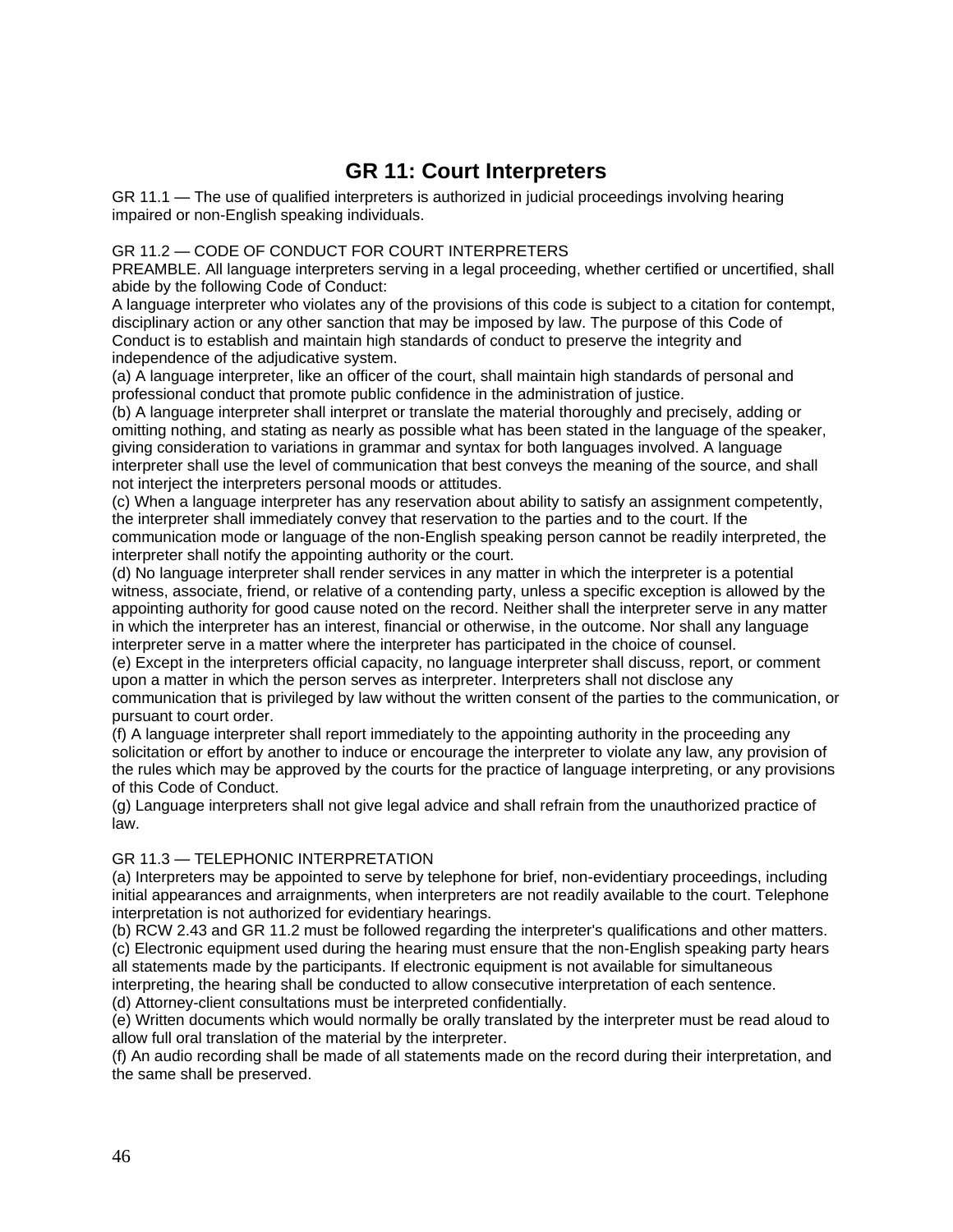### **IV. GR 33<sup>49</sup>**

### **REQUESTS FOR ACCOMMODATION BY PERSONS WITH DISABILITIES**

(effective January 2011)

(a) Definitions. The following definitions shall apply under this rule:

(1) **EXECOMMODATION** means measures to make each court service, program, or activity, when viewed in its entirety, readily accessible to and usable by an applicant who is a qualified person with a disability, and may include but is not limited to:

(A) making reasonable modifications in policies, practices, and procedures;

(B) furnishing, at no charge, auxiliary aids and services, including but not limited to equipment, devices, materials in alternative formats, qualified interpreters, or readers; and

(C) as to otherwise unrepresented parties to the proceedings, representation by counsel, as appropriate or necessary to making each service, program, or activity, when viewed in its entirety, readily accessible to and usable by a qualified person with a disability.

(2) "Applicant" means any lawyer, party, witness, juror, or any other individual who has a specific interest in or is participating in any proceeding before any court.

(3) "Court" means any court or other agency or body subject to the rulemaking authority of the Supreme Court.

(4) **The Peason with a disability** means a person covered by the Americans with Disabilities Act of 1990 (§ 42 U.S.C. 12101 et seq.), RCW 49.60 et seq., or other similar local, state, or federal laws. This term includes but is not limited to an individual who has a physical or mental impairment that limits one or more major life activities, has a documented history of such an impairment, or is regarded as having such an impairment.

(5) "Qualified person with a disability" means a person with a disability who is otherwise entitled to participate in any program, service, or activity made available by any court.

(b) Process for requesting accommodation.

(1) An application requesting accommodation may be presented ex parte in writing, or orally and reduced to writing, on a form approved by the Administrative Office of the Courts, to the presiding judge or officer of the court or his or her designee.

(2) An application for accommodation shall include a description of the accommodation sought, along with a statement of the impairment necessitating the accommodation. The court may require the applicant to provide additional information about the qualifying impairment to help assess the appropriate accommodation. Medical and other health information shall be submitted under a cover sheet created by the

<sup>&</sup>lt;sup>49</sup> Forms and instructions for the rule can be found at the Washington Courts website, http://www.courts.wa.gov/forms/index.cfm?fa=forms.contribute&formID=7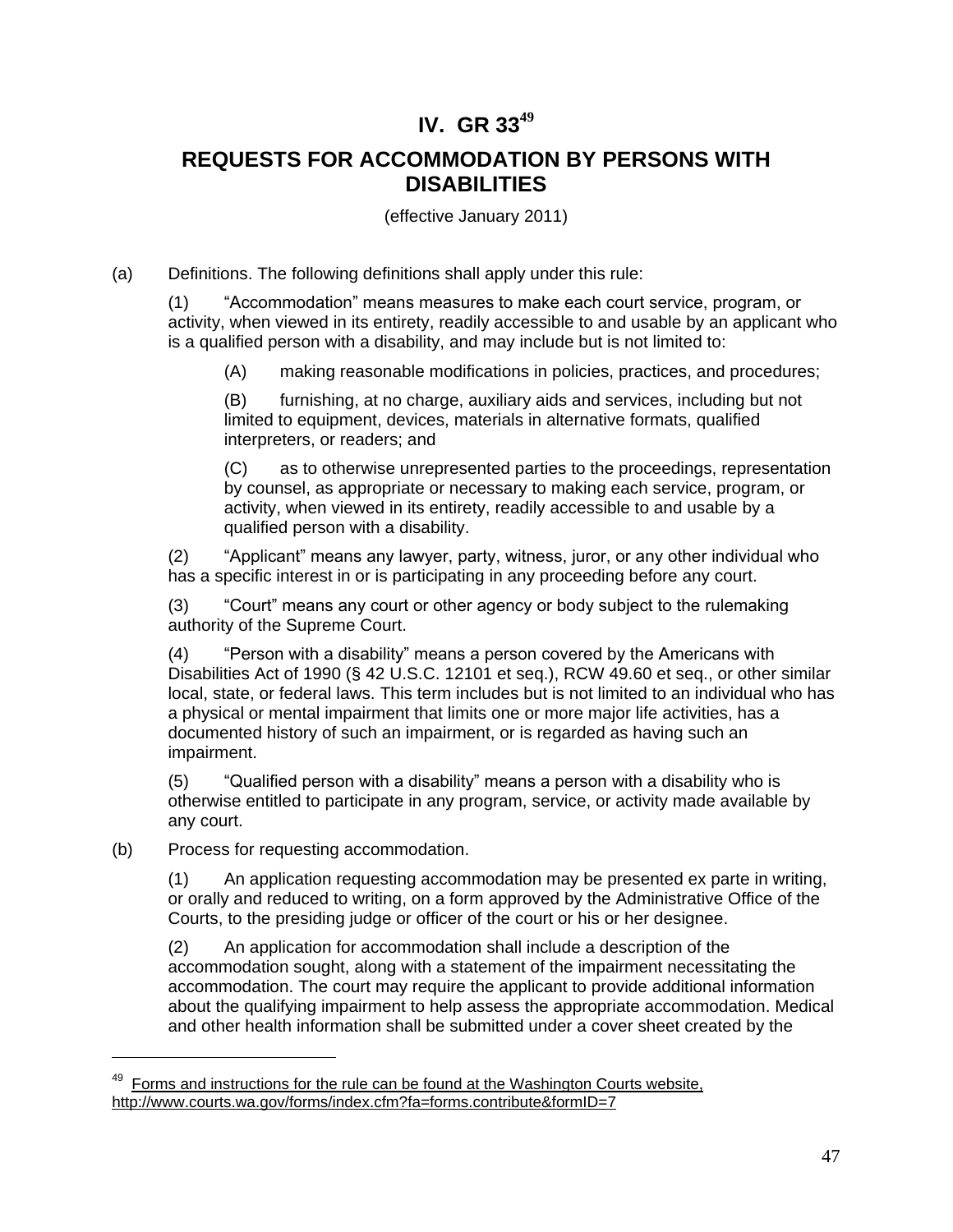Administrative Office of the Courts for use by applicants designated "SEALED MEDICAL AND HEALTH INFORMATION‖ and such information shall be sealed automatically. The court may order that such information be sealed if it has not previously automatically been sealed.

(3) An application for accommodation should be made as far in advance as practical of the proceeding for which the accommodation is sought.

(c) Consideration. A request for accommodation shall be considered and acted upon as follows:

(1) In determining whether to grant an accommodation and what accommodation to grant, the court shall:

(A) consider, but not be limited by, the provisions of the Americans with Disabilities Act of 1990 (§ 42 U.S.C. 12101 et seq.), RCW 49.60 et seq., and other similar local, state, and federal laws;

(B) give primary consideration to the accommodation requested by the applicant; and

(C) make its decision on an individual- and case-specific basis with due regard to the nature of the applicant's disability and the feasibility of the requested accommodation.

(2) If an application for accommodation is filed five (5) or more court days prior to the scheduled date of the proceeding for which the accommodation is sought, and if the applicant otherwise is entitled under this rule to the accommodation requested, the accommodation shall be provided unless:

(A) it is impossible for the court to provide the requested accommodation on the date of the proceeding; and

(B) the proceeding cannot be continued without prejudice to a party to the proceeding.

(3) If an application for accommodation is filed fewer than five (5) court days prior to the scheduled date of the proceeding for which the accommodation is requested, and if the applicant otherwise is entitled under this rule to the accommodation requested, the accommodation shall be provided unless:

(A) it is impractical for the court to provide the requested accommodation on the date of the proceeding; and

(B) the proceeding cannot be continued without prejudice to a party to the proceeding.

(4) If a requested accommodation is not provided by the court under subsection (c)(2) or (c)(3) of this rule, the court must offer the applicant an alternative accommodation.

(d) Denial. Except as otherwise set forth in subsection  $(c)(2)$  or  $(c)(3)$  of this rule, an application for accommodation may be denied only if the court finds that:

(1) the applicant has failed to satisfy the substantive requirements of this rule;

(2) the requested accommodation would create an undue financial or administrative burden;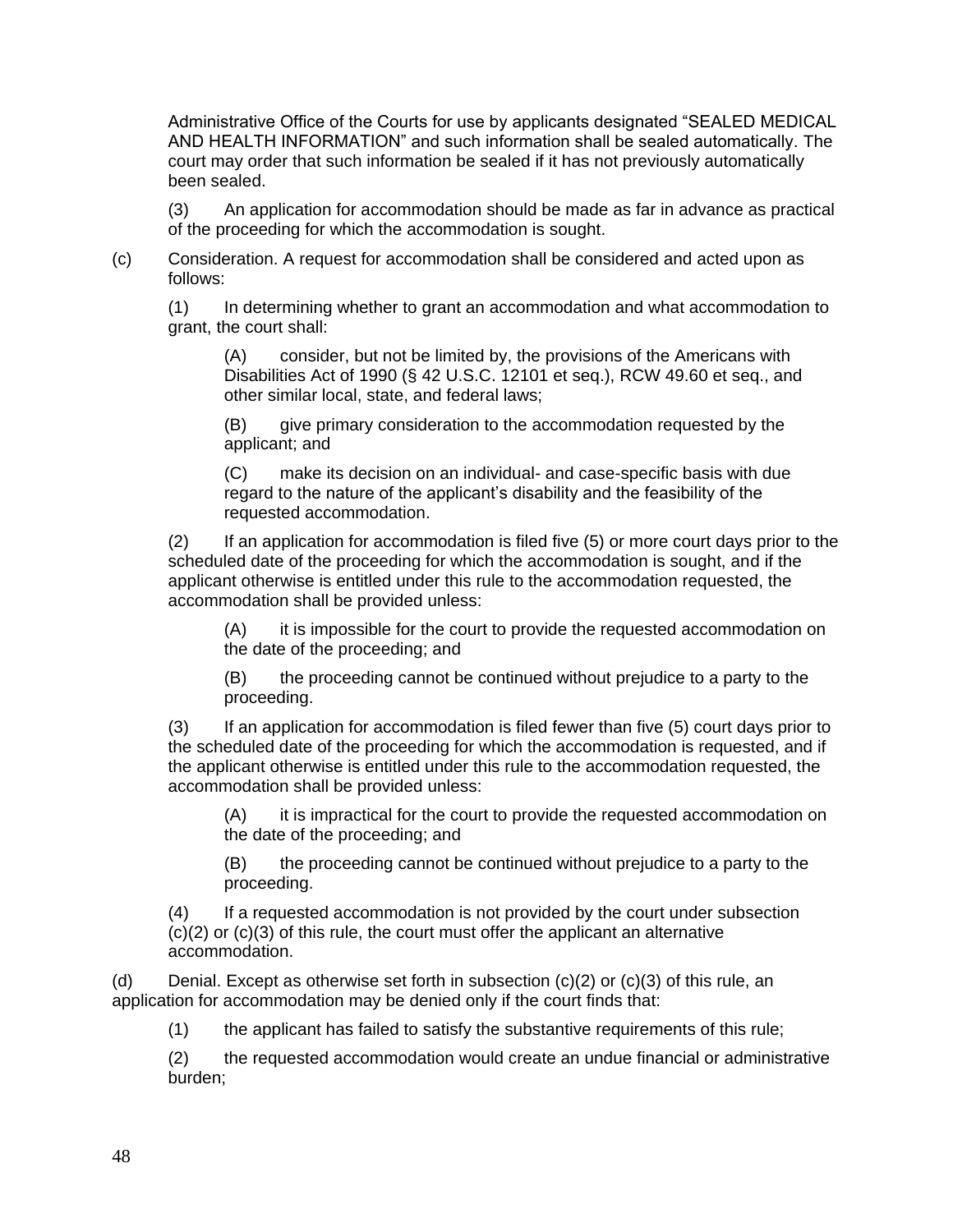(3) the requested accommodation would fundamentally alter the nature of the court service, program, or activity; or

(4) permitting the applicant to participate in the proceeding with the requested accommodation would create a direct threat to the safety or well-being of the applicant or others.

(e) Order. The court shall issue an order consistent with its decision. If the court denies a requested accommodation pursuant to section (d) of this rule, the order shall specify the reasons for the denial. If a requested accommodation is not provided by the court under subsection (c)(2) or (c)(3) of this rule, the court's order shall include a description of:

(1) the facts and/or circumstances that make the accommodation impossible under subsection (c)(2) or impractical under subsection (c)(3); and

(2) the reasons why the proceeding cannot be continued without prejudicing a party to the proceeding.

The court shall inform the applicant and the court personnel responsible for implementing accommodations that the request for accommodation has been granted or denied, in whole or in part, and the nature of the accommodation to be provided, if any.

(f) Duration of accommodation. The accommodation ordered shall commence on the date set forth in the order granting the accommodation and shall remain in effect for the period specified in the order, which may be extended as the court deems appropriate. The court may grant an accommodation for an indefinite period or for a particular proceeding or appearance.

### **COMMENT**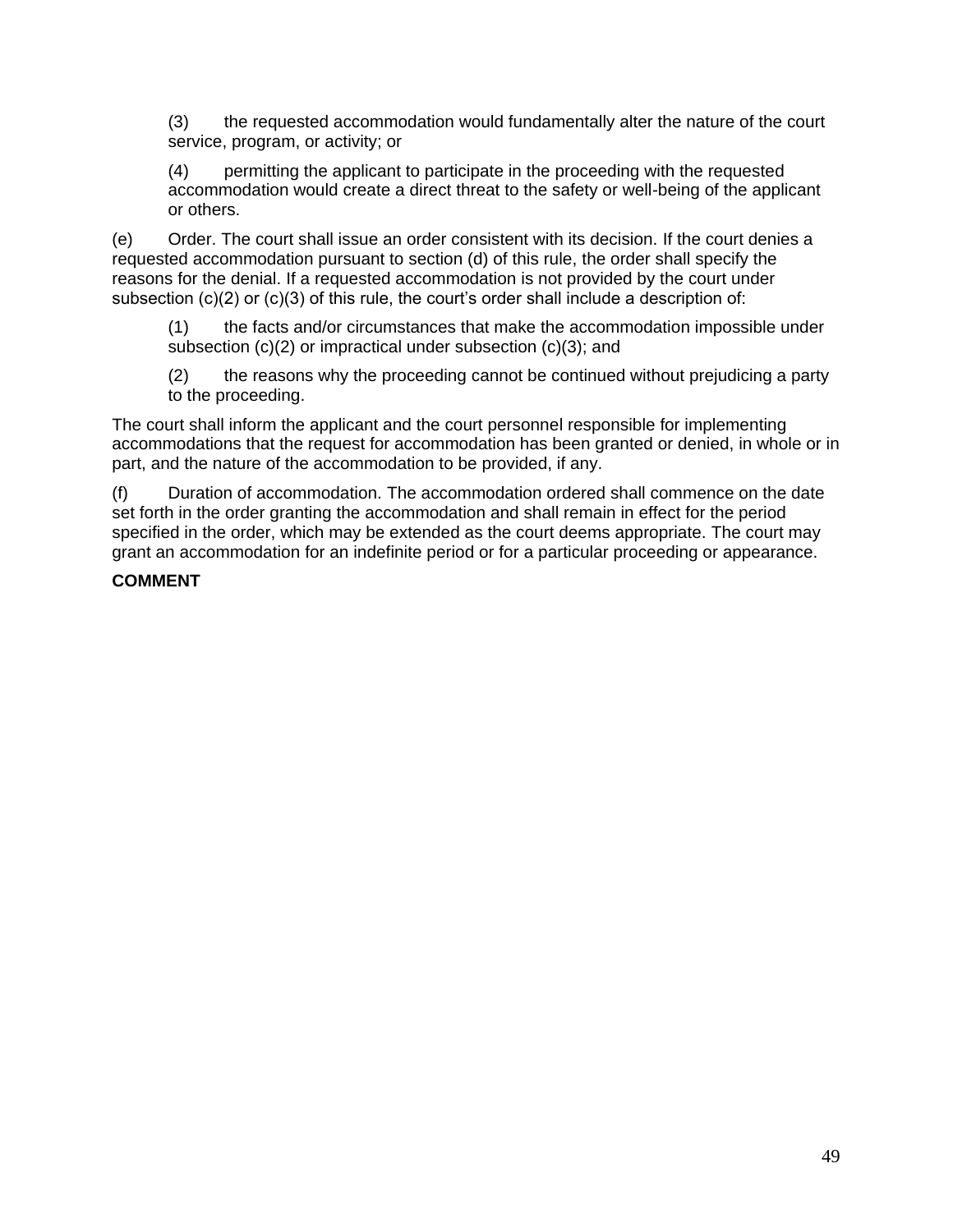# <span id="page-55-0"></span>**V. SAMPLE SCRIPTS & INSTRUCTIONS FOR THE COURTROOM\***



<sup>\*</sup> *Caveat: The sample instructions were drafted by the Impediments Committee and have not been endorsed by the Pattern Jury Instruction Committee or any other organization.*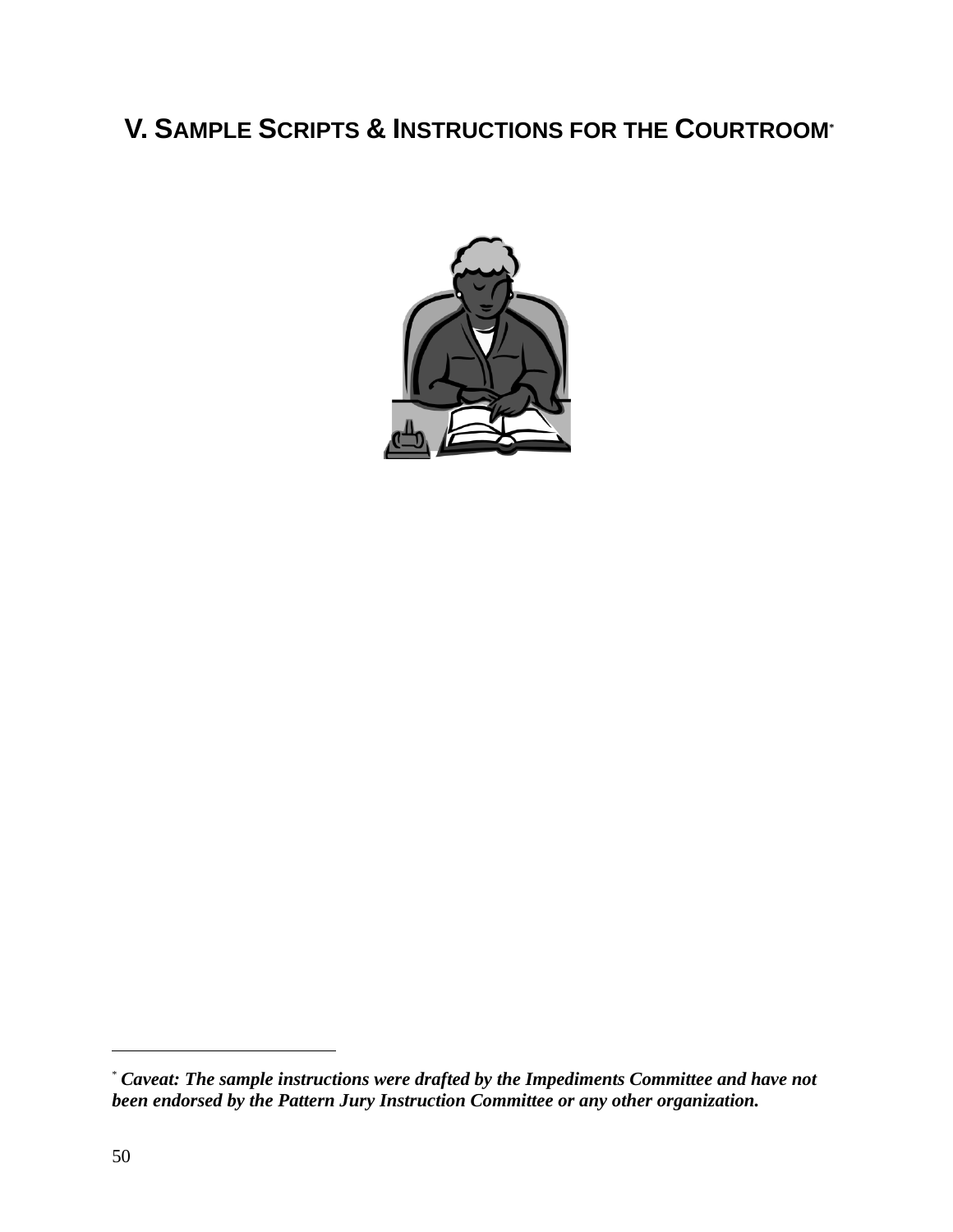### **Establishing an Interpreter's Qualifications**

### **Communication Needs (all interpreters, including sign language interpreters)**

- 1. Have you had the opportunity to speak with the person in need of your services in this matter?
- 2. What kind of language skills does this person have?
- 3. Based upon the conversation, do you feel that you can communicate clearly with one another?
- 4. How could you determine that you understood each other?
- 5. Are you familiar with any dialect or idiomatic peculiarities of the language used by the person in this case?
- 6. Are you able to communicate despite these idiosyncrasies?
- 7. Are you able to interpret simultaneously without leaving out or changing anything that is said?
- 8. Are you able to interpret consecutively?
- 9. Are you able to do sight interpretation of documents?
- 10. For Sign Language Interpreters Only
	- a. What communication mode does this person prefer (e.g.: American Sign Language, Signed English, Pidgin Sign)?
	- b. Are you fluent in that mode?
	- c. Are you certified by your professional organization (Registry of Interpreters for the Deaf)? When did you become certified? Are you certified at the level for court interpreting?
	- d. Are you assigned from an interpreter service? Name and address/phone?

### **Conflicts of Interest**

- 1. What do you know about this case or about anyone involved in this case?
- 2. Have you ever interpreted for any of the parties, counsel or witnesses in this case?
- 3. Have you interpreted in any incident related to this case?
- 4. Do you anticipate being called as a witness?
- 5. Are you aware of any potential conflict of interest you may have, such as family or marital relationship?
- 6. Do you feel that you could remain fair and impartial in relationship to the parties and witnesses in this case?
- 7. Can you remain objective regarding the subject matter of this case?

### **Ethics**

1. Have you read the Code of Professional Responsibility for Interpreters in the Washington State Court System (GR 11.1)?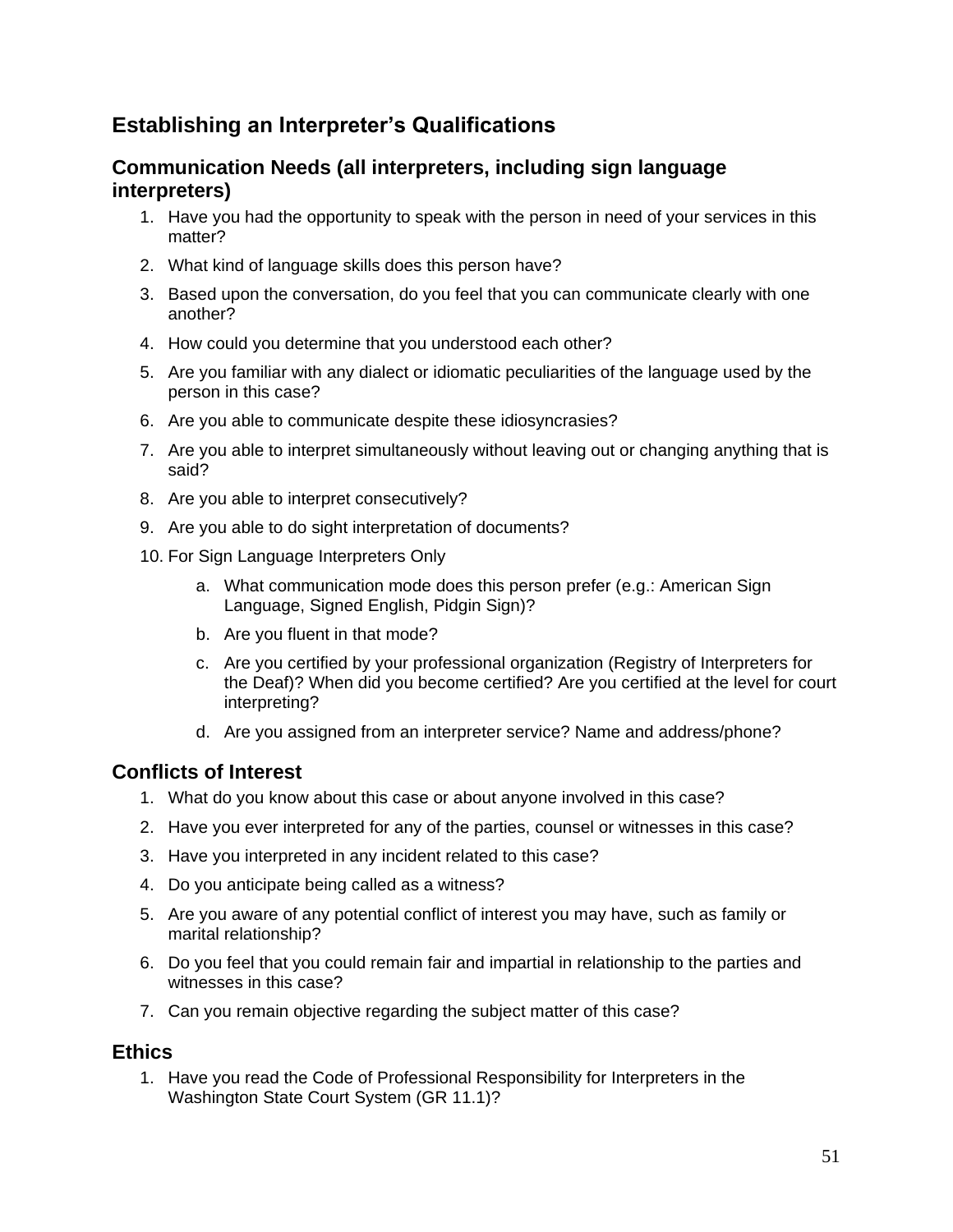- 2. Do you understand your duties with respect to the Court Code of Professional Responsibility?
- 3. Do you promise to adhere to the Code of Professional Responsibility during these proceedings?

### **Professional Training and Experience**

- 1. Are you currently registered with any interpreter services or state agencies? Please name.
- 2. Have you interpreted in any other state? What are the requirements for interpreting in those states?
- 3. What languages do you interpret?
- 4. What language do you consider your first or strongest language?
- 5. How long have you been communicating in these languages?
- 6. What formal language training have you received?
- 7. Have you taken any formal interpreter training?
	- a. When did you take the training?
	- b. How long did the training last?
	- c. What did the training entail?
- 8. Did you graduate from a college sign language interpreter training program?
- 9. In what settings have you interpreted?
	- a. What form of interpretation did you use in these settings?
		- i. simultaneous
		- ii. consecutive
		- iii. sight interpretation of documents
	- b. How many times have you interpreted in these settings?

### **Other**

- 1. Have you ever been disqualified from interpreting in any court or administrative proceeding or have you had any disciplinary actions initiated from your professional association? Please explain.
- 2. Judge to parties:

Does either party have any questions for the interpreter?

3. Judge to client/witness/defendant:

Do you understand the interpreter who has been assigned to you?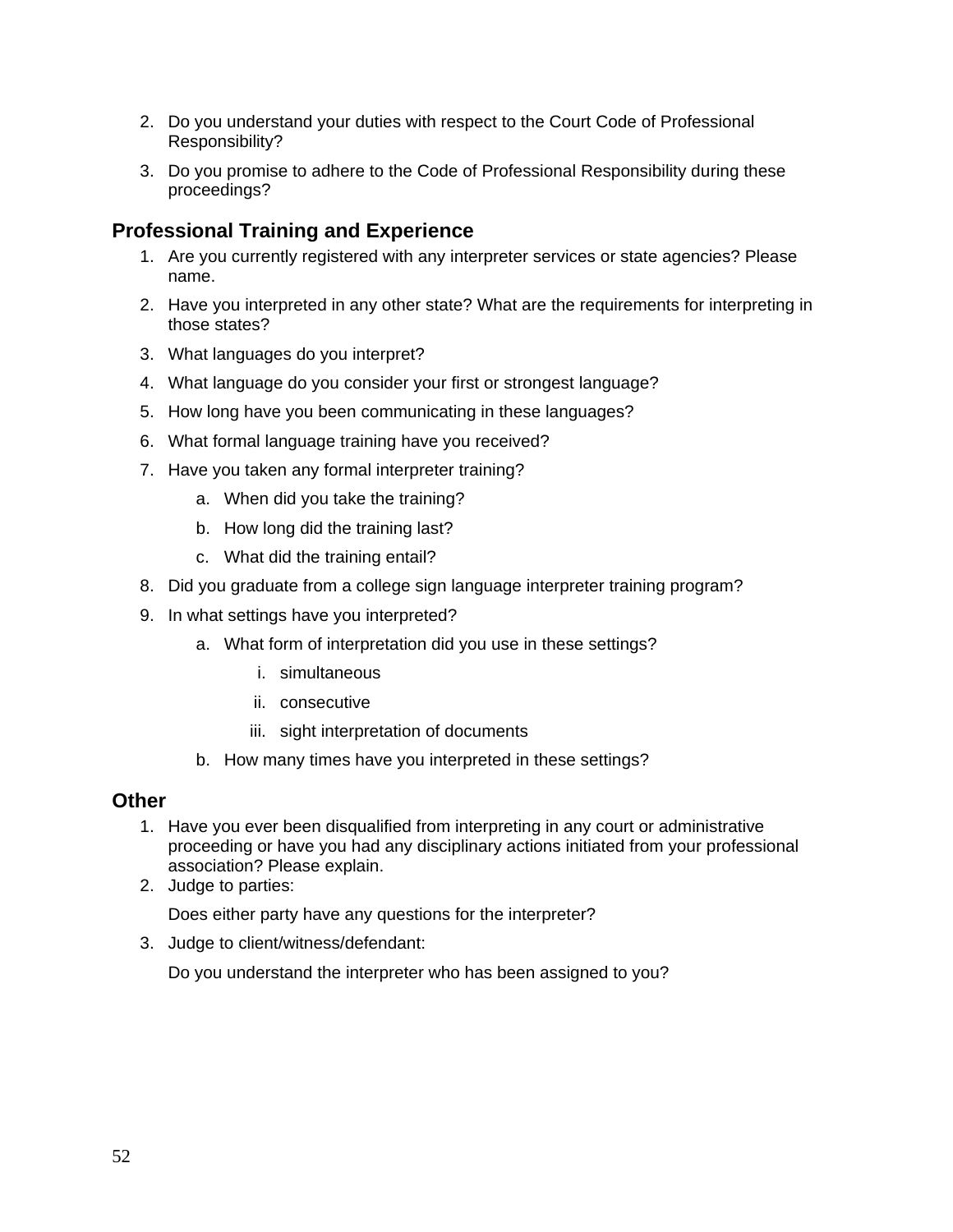### **Pretrial Jury Instruction: Accommodating Jurors with Disabilities**

Members of the jury, [*as indicated in your jury summons*], it is the court's responsibility to make sure you receive reasonable accommodation for any physical, sensory or cognitive disabilities that may affect your ability to serve as jurors.

Please communicate to the Bailiff/Judicial Assistant about any assistance or accommodation you need. You may do so privately, and we will be discreet in our responses.

If our first effort to accommodate you is not successful, please bring this to the attention of the Bailiff/Judicial Assistant. Your feedback is important to us.

Please be assured that we will do whatever is reasonably necessary to make your jury service comfortable and pleasant.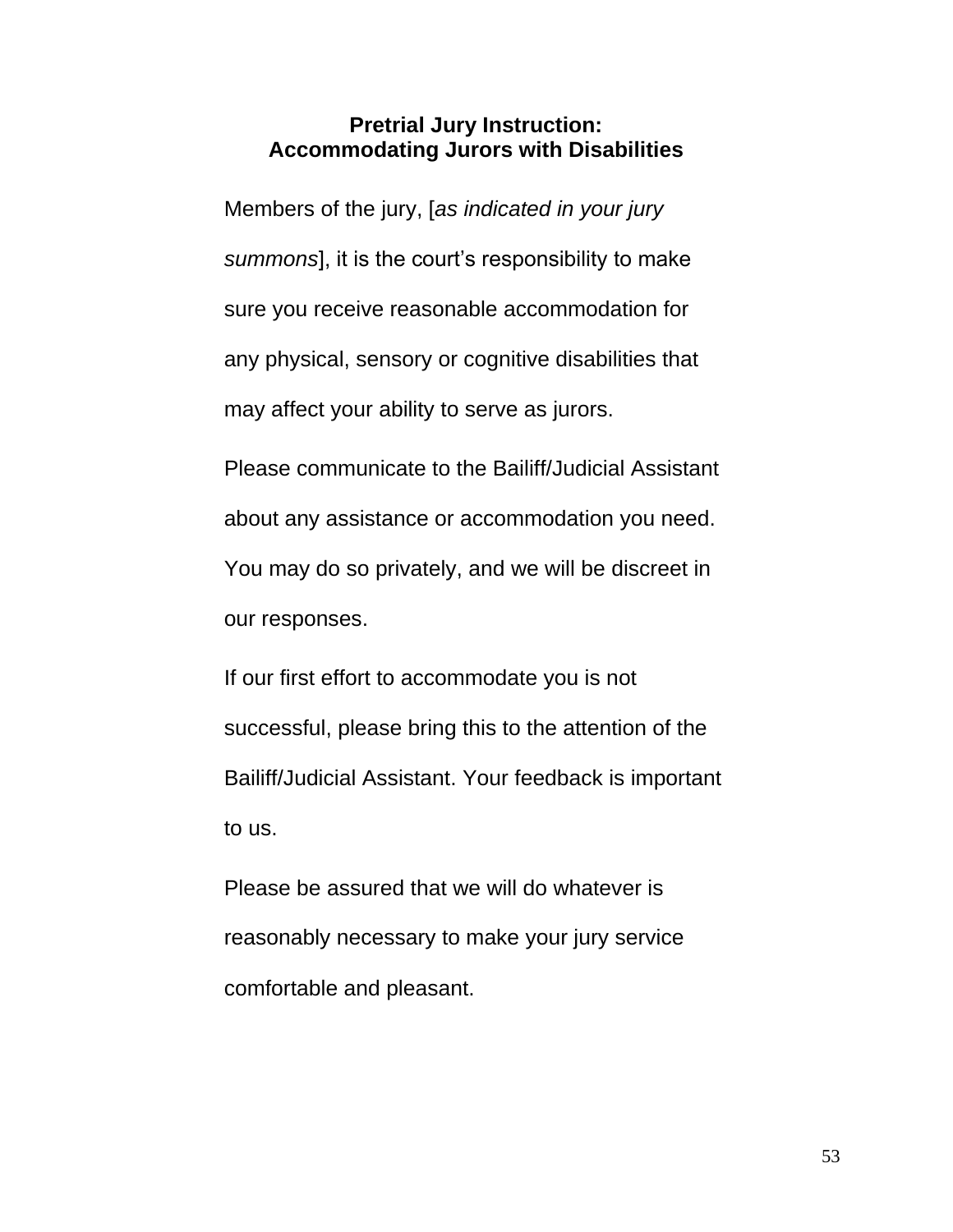### **Pretrial Jury Instruction: Role of Interpreter**

Ladies and gentlemen, I would like to advise you about the role of the interpreter in these proceedings. The interpreter is here to make sure that [*party's or witness' name*] understands the proceedings. [*more detail if appropriate*]

Interpreters are professionals, and they are governed by a code of ethics. They are required to interpret accurately and completely. This is extremely taxing, and takes absolute concentration. Interpreters must therefore not be interrupted or distracted. In addition, an interpreter is not permitted to speak to members of the public or members of the jury about the case.

In essence, the interpreter is here as a tool to ensure full understanding of the proceedings by [*name*], and for no other purpose. Do not approach, speak to, or interrupt the interpreter. You will find that after a few minutes you will not even notice there is an interpreter present. Because interpreting is a demanding task, we may change interpreters from time to time. You should not be distracted when this occurs; your entire focus must be on the evidence and on your jobs as jurors.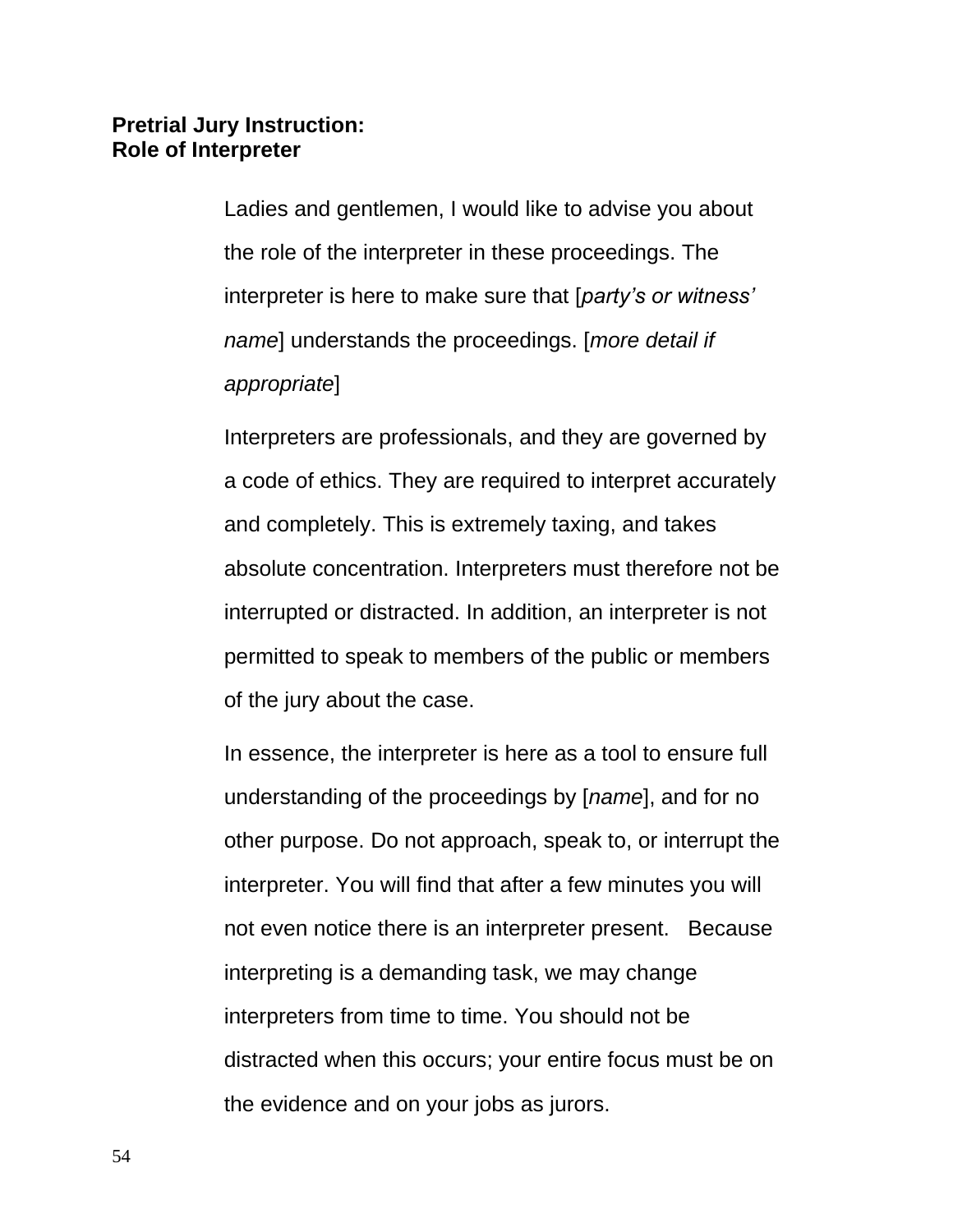## **Jury Instruction: Deliberating Jury with Interpreter**

Ladies and Gentlemen of the jury, I remind you that the interpreter for Juror X is (his/her) communication link with all of you. That is the interpreter's only role. (She/he) is involved in your decision-making process only as faithful interpreter for Juror X. (She/he) is not allowed to express views about the evidence, [*nor is (she/he) allowed to supplement your memory of the proceedings*]. Please do not expect any such involvement, and instead guard against it.

Does any juror have questions about the limitations on the interpreter's role? Are you all sure that you will be able to deliberate in the presence of the interpreter and to comply with these instructions?

(Madame/Mister) interpreter, I remind you of your oath to the court, and your limited role in the deliberations of this jury. You are prohibited from offering any expression of opinion or fact, or from participating in deliberations in any way, other than as faithful interpreter for Juror X. You are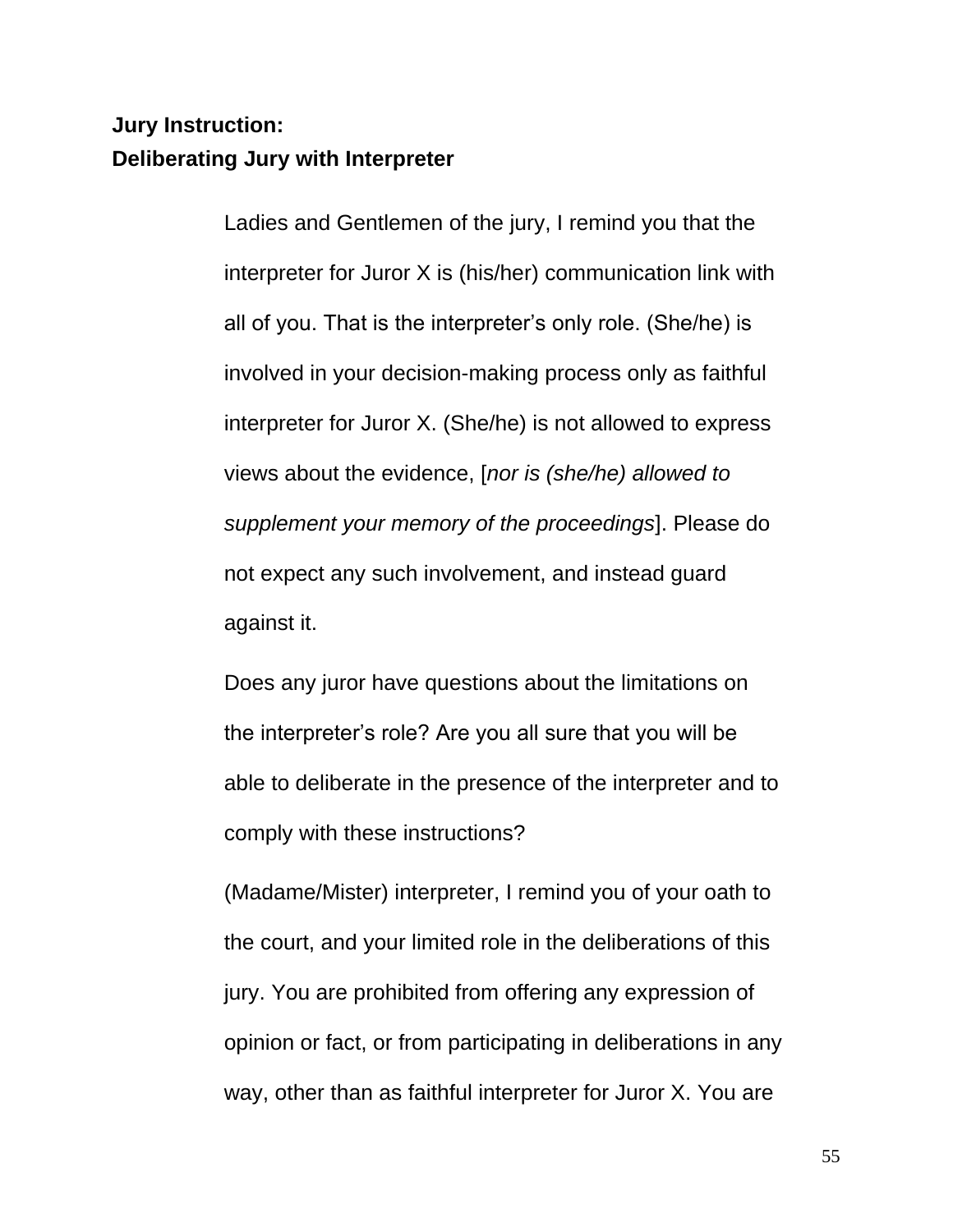subject to the same requirement of secrecy that binds the jurors — that is, you may not discuss the deliberations of the jury with anyone at all, until the jury's verdict has been accepted by the court. Failure to comply with these limitations could jeopardize the integrity of the verdict. Does the interpreter have any questions? Is the interpreter able to comply with these limitations? Thank you. I am satisfied the jurors and interpreter understand and can comply with these limitations. [*You may now begin your deliberations*.]

*Comment: Use first bracket if translator has interpreted any part of the trial. Use second bracket depending upon the order in which this instruction appears.*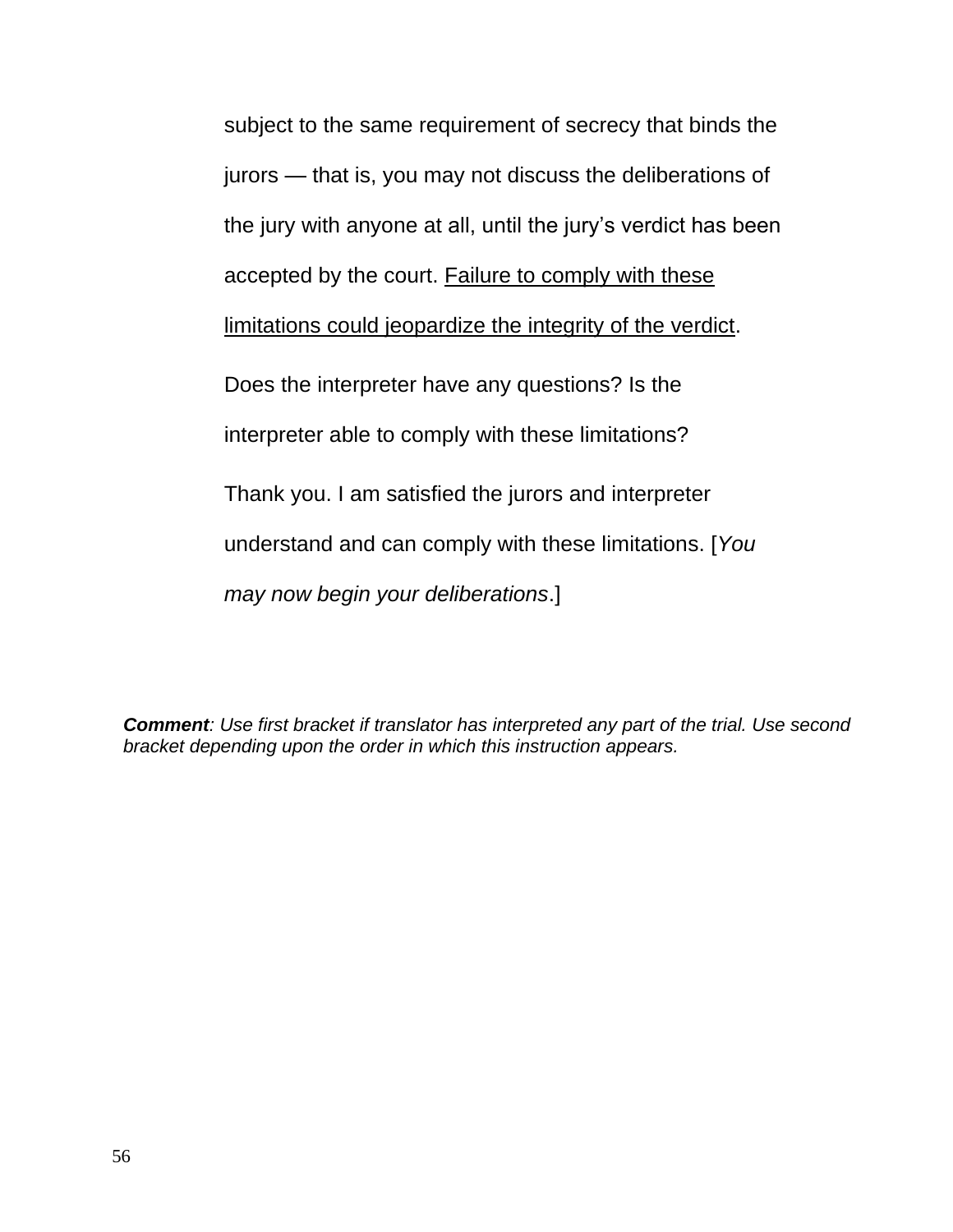# **VI. RESOURCES<sup>50</sup>**

#### <span id="page-62-0"></span>**Websites**

#### **ATJWeb.org and the Access to Justice Technology Principles**

www.ATJWeb.org is home to the ATJ Technology Principles, which were developed by the Washington Supreme Court's Access to Justice Board and adopted by the Supreme Court to ensure that the use of technology promotes and enhances, not reduces, equal and meaningful access to and the quality of justice for all persons in Washington State in all forums. The site also contains useful resources and links on how to make a website accessible at atjweb.org/resource-bank-access.

- -- Order of the Supreme Court of Washington No. 25700-B-449, December 3, 2004, "In the Matter of the Access to Justice Principles": http://atjweb.org/court-order.
- -- Access to Justice Technology Principles: [http://atjweb.org/principles.](http://atjweb.org/principles)

### **Assistive Technology and Accommodations Website:**

#### http://www.courts.wa.gov/ADA\_Assistive\_Technology

The Court Access Program of the Washington State Administrative Office of the Courts ("AOC") developed this website to help courts and those who staff the courts evaluate their access and accommodation policies, processes, procedures and practices, and take all appropriate action to become fully compliant with the requirements of the Americans With Disabilities Act ("ADA"), the Washington Law Against Discrimination, and other relevant law and court rules, including Washington Supreme Court General Rule GR 33 - Requests for Accommodation by Persons with Disabilities. The website is also intended to help all those who appear and participate in and with the courts, including but not limited to litigants, lawyers, witnesses, jurors, guardians ad litem, and CASA workers.

In conformity with the Access to Justice Technology Principles, the website is also available not only to the courts and court participants, but also to guide, inform and assist others throughout the entire Washington State justice system. Its use by other actors, segments and participants in the justice system is encouraged. This includes, among others, administrative bodies engaged in dispute resolution and rule-making, and those who represent, assist or provide information to participants in those proceedings. This website is also available for use by the general public to assure that all persons with disabilities who need accommodation to obtain equal access to justice can learn what technology and other accommodations are available to them, and how they can apply for and obtain the correct accommodation. With a goal to make the process of requesting and providing accommodations for persons with disabilities as well-known, available, simple and straightforward as possible, this website: identifies and explains the goals associated with providing equal access; gives an overview of the ADA and other legal requirements; provides model policies, procedures and forms; and provides assistive technology and training information and resources.

#### • **Local Government Website:** http://www.metrokc.gov/dias/ocre/courts.htm The King County Office of Civil Rights has developed a website to assist courts in providing access for persons with disabilities. It contains text files regarding etiquette, communication, and formats for printed materials.

<sup>50</sup> **PLEASE NOTE** that organizations change; contact information may not be current.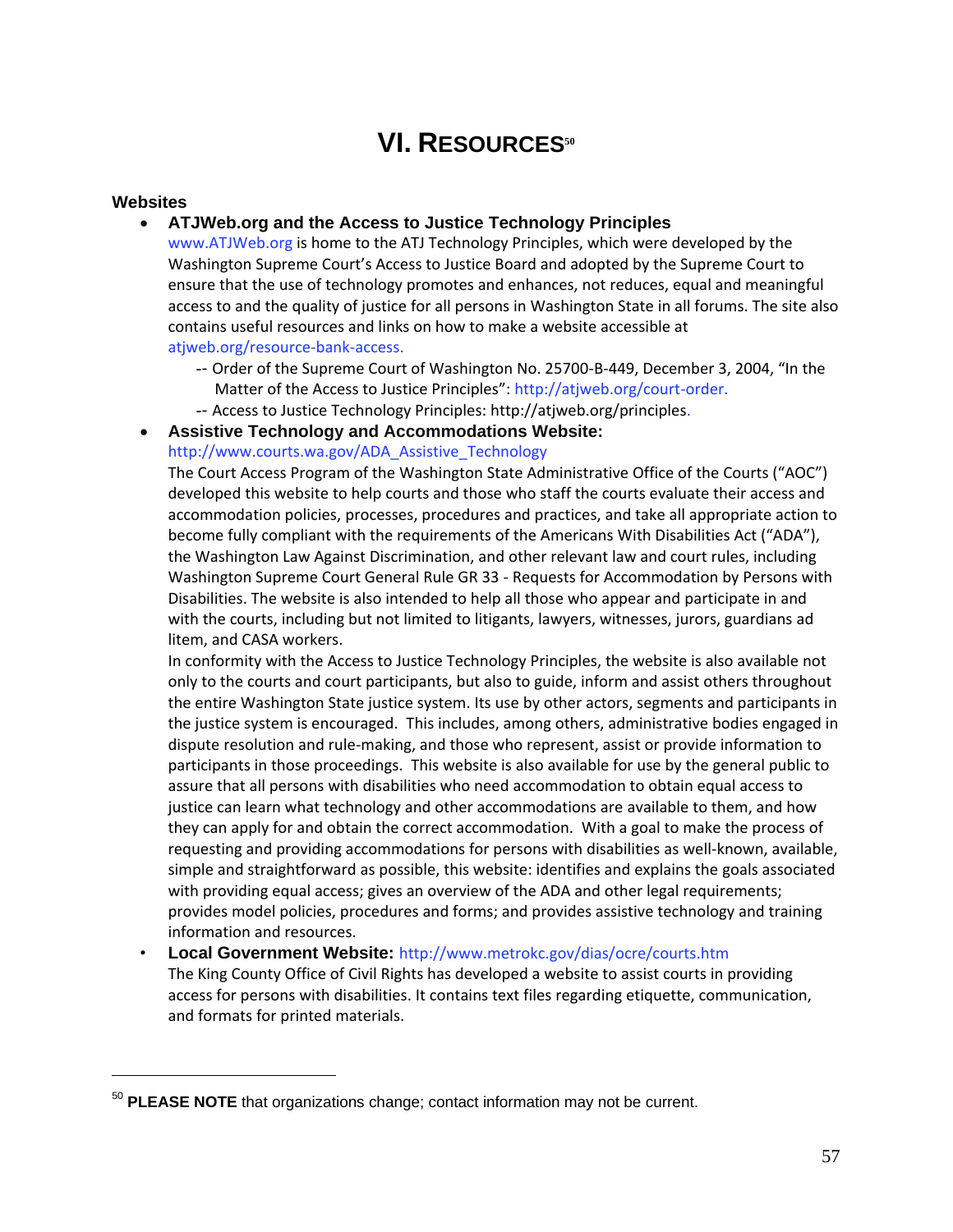#### **Guidance Materials**

#### (1) **Access to Justice (ATJ) Technology Principles:**

The ATJ Technology Principles were adopted by Order of the Washington State Supreme Court on December 3, 2004 as authoritative guidelines to ensure that technology increases rather than diminishes access to and the quality of justice for all persons in Washington State. The Principles are to be used so as to be practical and effective for both the workers in and users of the justice system. The Principles state that the use of technologies in the Washington State justice system must protect and advance the fundamental right of equal access to justice. There is a particular need to avoid creating or increasing barriers to access and to 53 reduce or remove existing barriers for those who are or may be excluded or underserved, including those not represented by counsel.

- Order of the Supreme Court of Washington No. 25700-B-449, December 3, 2004, "In the Matter of the Access to Justice Principles": http://atjweb.org/court-order
- Access to Justice Technology Principles: http://atjweb.org/principles

#### (2) **The United States Access Board**

1331 F Street, NW, Suite 1000 Washington, DC 20004-1111 Phone: (202) 272-0080 Phone: (800) 872-2253 TTY: (202) 272-0082 TTY: (800) 993-2822 Fax: (202) 272-0081 Web site: www.access-board.gov

The Access Board, a federal agency, offers a variety of useful publications that can help courts to identify and correct architectural barriers. These are available on their web site. The Board also provides training and technical assistance. Among the publications are reports, detailed explanations and diagrams of ADAAG, and technical bulletins covering the following:

- Accessible Information/Transaction Machines
- Assistive listening systems
- Automated Doors
- Detectable warnings
- Ground and floor surfaces
- Parking
- Standards for electronic and information technology
- Technical Requirements for Ramps
- Text telephones
- Using a TTY Electronic and Information Technology Accessibility
- Visual alarms

#### (3) **U.S. Department of Justice**

ADA Information and Technical Assistance Phone: (800) 514-0301 TTY: (800) 514-0383

Website: www.wsdoj.gov/crt/ada

Publications web page: www.usdoj.gov/crt/ada/publicat.htm

Many DOJ documents are available by fax through the information line.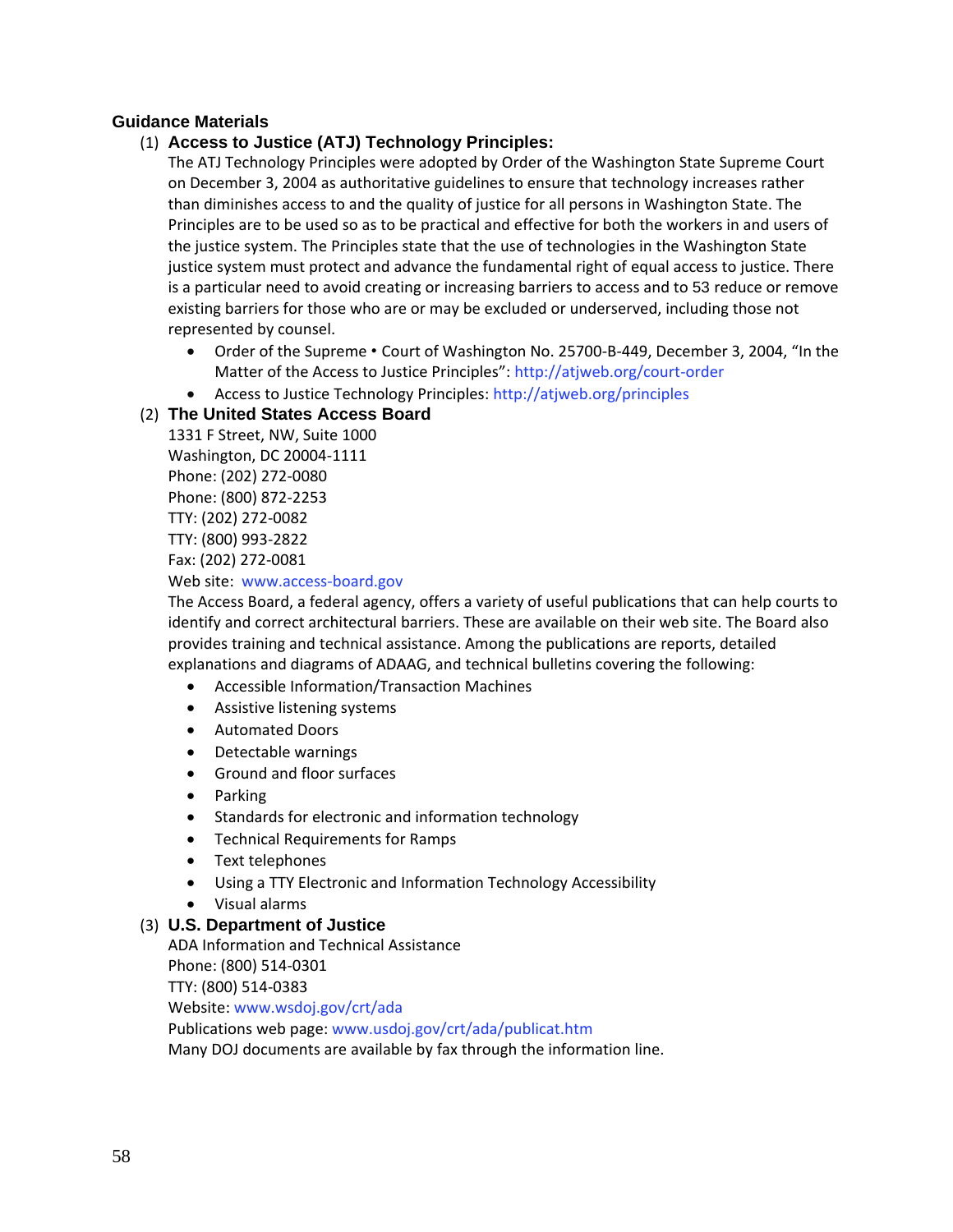- **ADA Title II regulations**
- **ADA Questions and Answers**  This booklet gives an overview of the ADA's requirements for ensuring equal opportunity for persons with disabilities in employment, State and local government services, public accommodations, commercial facilities, and transportation, and requiring the establishment of TDD/telephone relay services.
- **ADA Information Services**  This 2-page list provides telephone numbers and Internet addresses of Federal agencies and other organizations that provide information and technical assistance to the public about the ADA.
- **Myths and Facts**  This 3-page fact sheet dispels some common misconceptions about the ADA's requirements and implementation, and contains basic information for businesses and State and local governments.
- **Title II Technical Assistance Manual** This 56-page manual explains in lay terms what State and local governments must do to ensure that their services, programs, and activities are provided to the public in a nondiscriminatory manner. Many examples are provided for practical guidance.
- **ADA Guide For Small Towns**  This 21-page guide presents an informal overview of some basic ADA requirements and provides cost-effective tips on how small towns can comply with the ADA.
- **The ADA and City Governments: Common Problems —** This 9-page document contains a sampling of common problems shared by city governments of all sizes, provides examples of common deficiencies and explains how these problems affect persons with disabilities.
- **Accessibility of State and Local Government Websites to People with Disabilities —** This 5-page publication provides guidance on making state and local government websites accessible.
- **Commonly Asked Questions About Service Animals** This 3-page publication explains the requirements of the ADA regarding animals that accompany and provide services for persons with a disability.
- **Commonly Asked Questions About Title II of the ADA** This 6-page fact sheet explains the requirements of the ADA for state and local governments.
- **Common ADA Errors and Omissions in New Construction and Alterations**  This 13-page document lists a sampling of common accessibility errors or omissions that have been identified through the Department of Justice's ongoing enforcement efforts. The significance of the errors is discussed and references are provided to the requirements of the ADA Standards for Accessible Design.

#### (4) **Useful Federal Regulations:**

- Electronic and Information Technology Accessibility Standards, 36 CFR Part 1194
- Telecommunications Act Accessibility Guidelines, 36 CFR Part 1193
- Accessibility Guidelines for Buildings and Facilities State and Local Government Facilities; 36 CFR Part 1191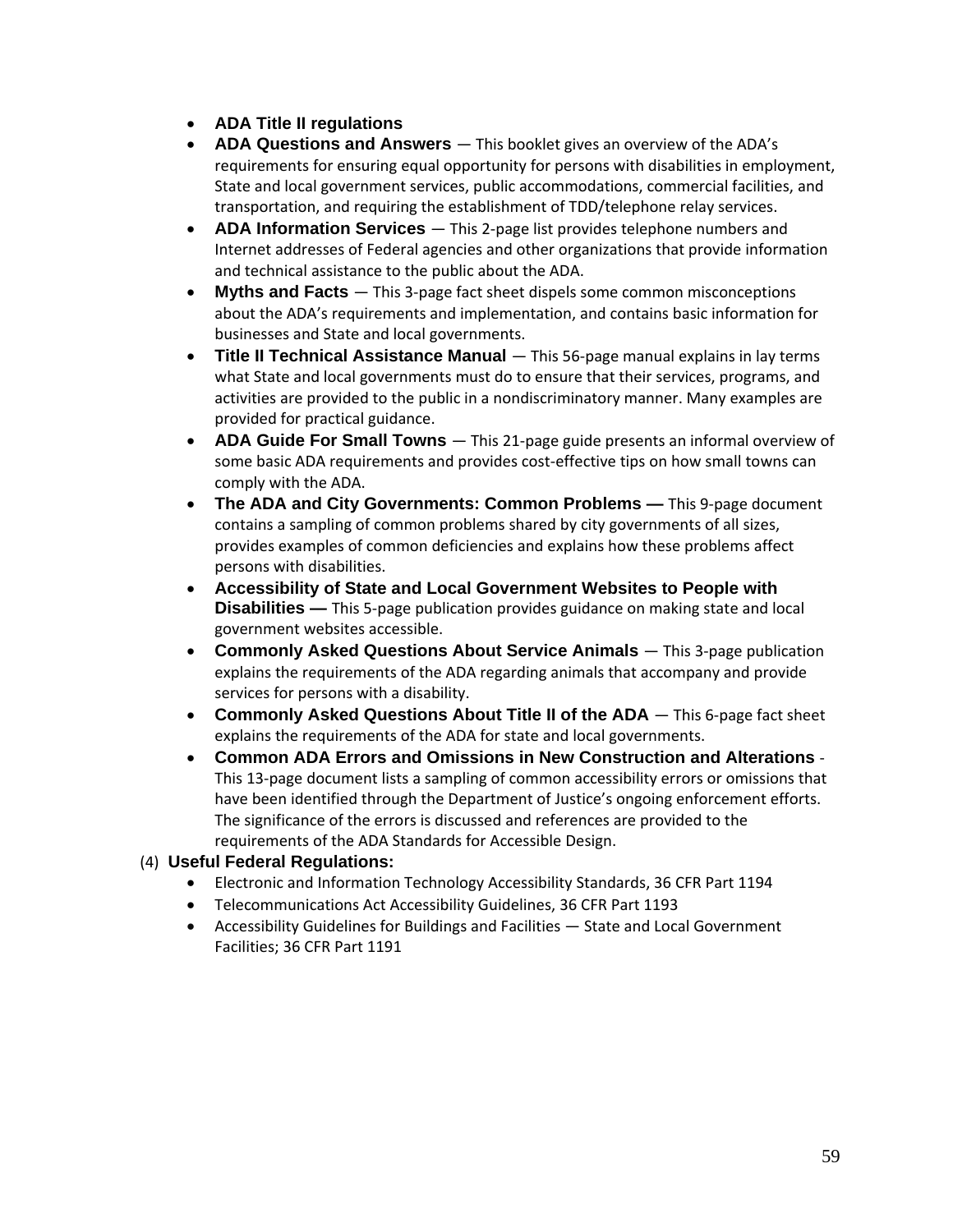#### **Agencies and Organizations**

*The following list is necessarily incomplete, and the information is subject to change. Updates will be posted periodically to the website.*

#### (1) **National Center for State Courts**

Court Services Division Provides technical assistance and consulting on ADA compliance for all levels of state courts. 707 Seventeenth Street, Suite 2900 Denver, CO 80202-3429 Phone: (800) 466-3063 Phone: (303) 293-3063 Fax: (303) 296-9007

#### (2) **The ABA Commission on Mental and Physical Disability**

Provides a number of publications on disability-related issues, including ABA Urges Equal Access to Courts for Individuals with Disabilities, Into the Jury Box: A Disability Accommodation Guide for State Courts, and Opening the Courthouse Door: An ADA Access Guide for State Courts. website: www.abanet.org

#### (3) **Washington Governor's Committee on Disability Issues and Employment**

Provides advice on disability issues and concerns, and makes recommendations to address those concerns, with emphasis on increasing opportunities for independence and employment. Olympia Office: PO Box 9046 Olympia, WA 98507-9046 Phone: (360) 438-3168 TTY: (360) 438-3167 Fax: (360) 438-3208 Spokane Office (Mailing Address Only): 6510 North Division Street, #336 Spokane, WA 99208-3993 Phone: (509) 482-3851 TTY/Fax: (509) 482-3852

#### (4) **Northwest ADA Business and Technical Assistance Center**

Provides consultation, technical assistance and training on the Americans with Disabilities Act, other disability related laws, or accessible information technology. Phone: 800-949-4232

Website: http://www.esd.wa.gov/newsandinformation/legresources/gcde/

#### (5) **Washington State Human Rights Commission**

The Commission sponsors many different free education forums, including direct training seminars, publications and brochures on the Washington State Law Against Discrimination. Information is available from the Olympia office or online. Offices are located in Olympia, Seattle, Spokane and Yakima.

Phone: (800) 233-3247 TTY: (800) 300-7525 Website: www.hum.wa.gov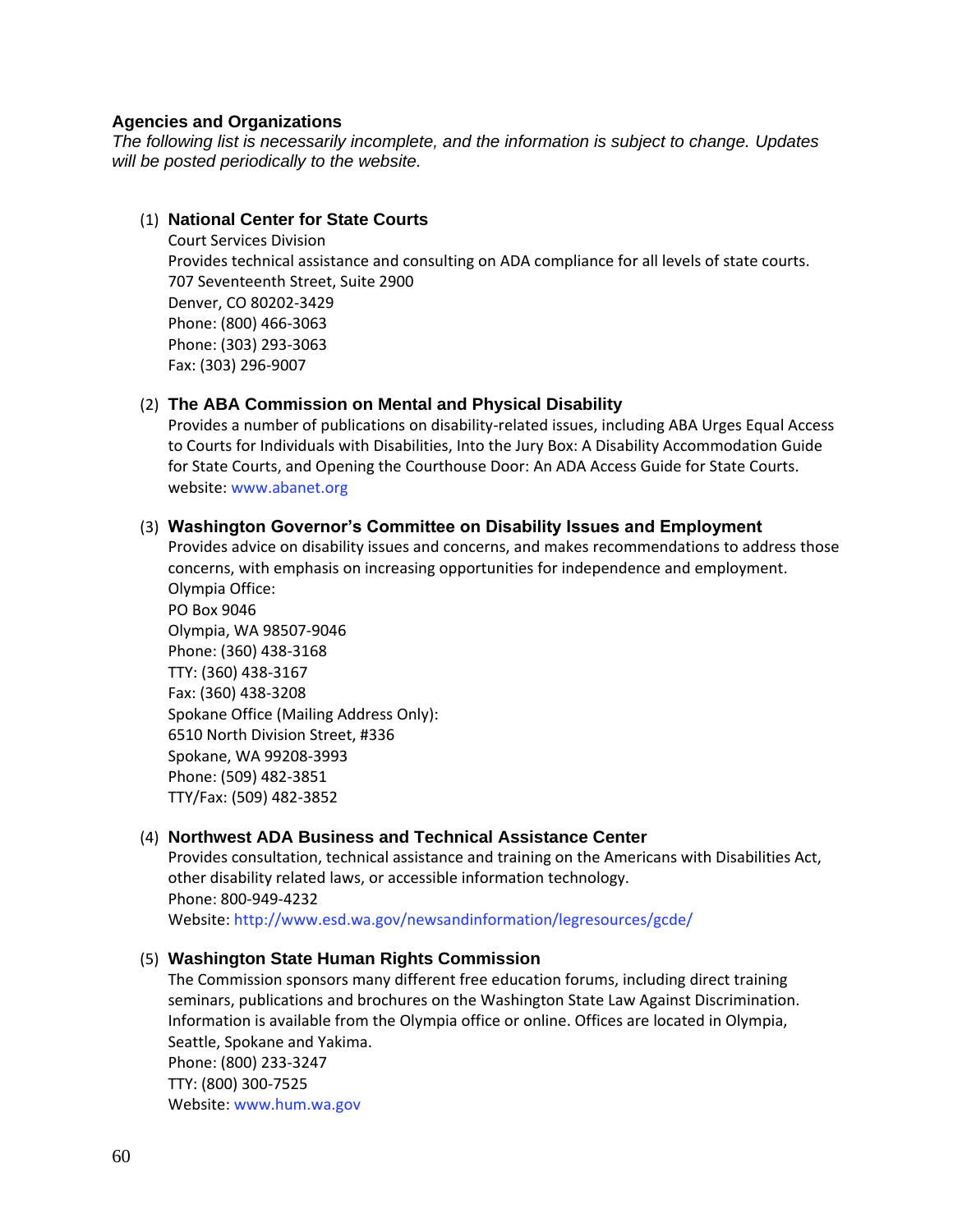#### (6) **Disability Rights Washington**

315 Fifth Ave S, Suite 850 Seattle, WA 98104 Phone: (206) 324-1521 (800) 562-2702 TTY: (206) 957-0728 (800) 905-0209 Fax (206) 957-0729 Website: www.disabilityrightswa.org/

#### (7) **Washington State Office of Administrative Hearings**

PO Box 42488 Olympia, WA 98504-2488 Phone: (360) 664-8717 Phone: (800) 558-4857 Website: www.oah.wa.gov

#### (8) **Tacoma Area Coalition of Individuals with Disabilities**

6315 S 19th St Tacoma, WA 98466 Phone: (253) 565-9000 Fax (253) 565-5578 Email: tacid@tacid.org

#### **Resources for Persons with Mental Illness**

#### (1) **National Alliance on Mental Illness**

NAMI — Washington is a statewide organization with 25 local affiliates. NAMI provides advocacy, public education, training and support for people with mental illness and their families. NAMI — Washington 4305 Lacey Blvd SE, Suite 5 Lacey, WA 98503 Phone: (360) 584-9622 Website: http://www.nami.org/MSTemplate.cfm?Site=NAMI\_Washington Email: office@namiwa.comcastbiz.net

#### (2) **Chelan-Douglas Regional Support Network**

Jill Dempsey, Jeff Howard, Erin Nelson Mental Health Ombudsman Services Aging and Adult Care of Central Washington 50 Simon St. SE East Wenatchee, WA 98802-7727 Phone: 1-800-346-4529 Email: dempsj@dshs.wa.gov, howarj@dshs.wa.gove, nelsoec@dshs.wa.gov

#### (3) **Clark County Mental Health Ombudsman**

Melanie Mairino 16420 SE McGillivray, Suite 130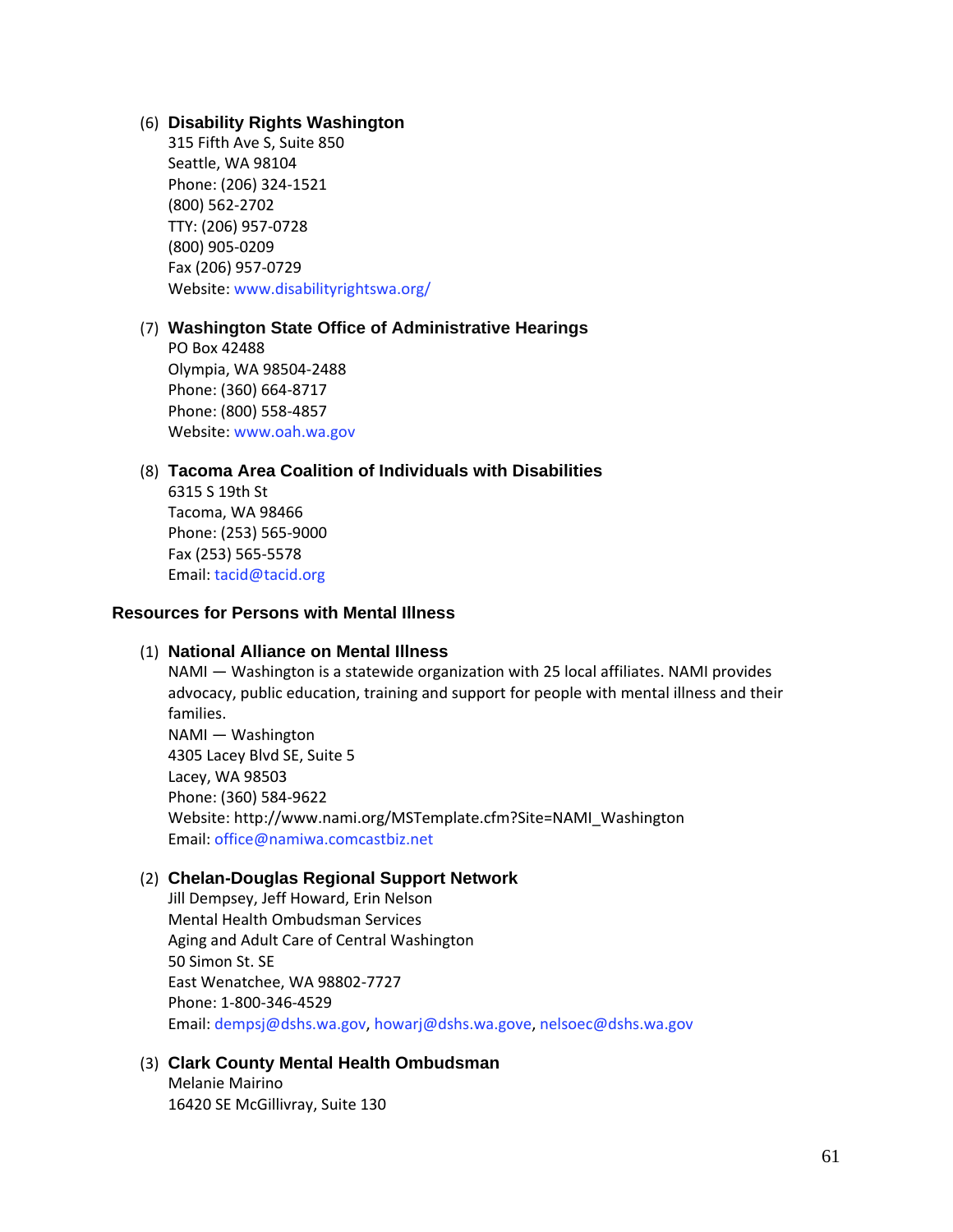Vancouver, WA 98683 Phone: 1-866-666-5070 Email: maiomel@aol.com

### (4) **Eastern State Hospital** John Murphy, Eastern State Hospital PO Box 800, Maple St.

Medical Lake, WA 99022-0800 Phone: (509) 565-4520 Email: murphyjo@dshs.wa.gov

#### (5) **Greater Columbia Behavioral Health Regional Support Network**

Ti Nelson, Benton Franklin Dispute Resolution Center 5219 W. Clearwater, Suite 11 Kennewick, WA 99336 Phone: 1-800-257-0660 Email: tinelson@bfdrc.org

#### (6) **Grays Harbor County Mental Health Ombudsman**

Theresa Mahar Grays Harbor County Ombuds Phone: 1-866-439-3064 Email: maharthe@yahoo.com

#### (7) **King County Mental Health Ombudsman**

Dave Black 400 Yesler Ave, Yesler Building Rm. 402 Seattle, WA 98104 Phone: 1-800-790-8049 Fax: 206-205-5329 Email: ombuds.mhd@kingcounty.gov

#### (8) **Division of Behavioral Health and Recovery (HRSA)**

Hank Balderrama – Fair Hearing Coordinator for Mental Health Division of Behavioral Health and Recovery PO Box 45320 Olympia, WA 98504-5320 Phone: (360) 725-1736 Email: baldech@dshs.wa.gov

#### (9) **North Central Washington Regional Support Network**

Jeff Howard, Erin Nelson Aging and Adult Care of Central Washington 1336 Pioneer Way, Suite 103 Moses Lake, WA 98837-2410 Phone: 1-800-346-4529 Email: howarj@dshs.wa.gov, [nelsoec@dshs.wa.gov](mailto:nelsoec@dshs.wa.gov)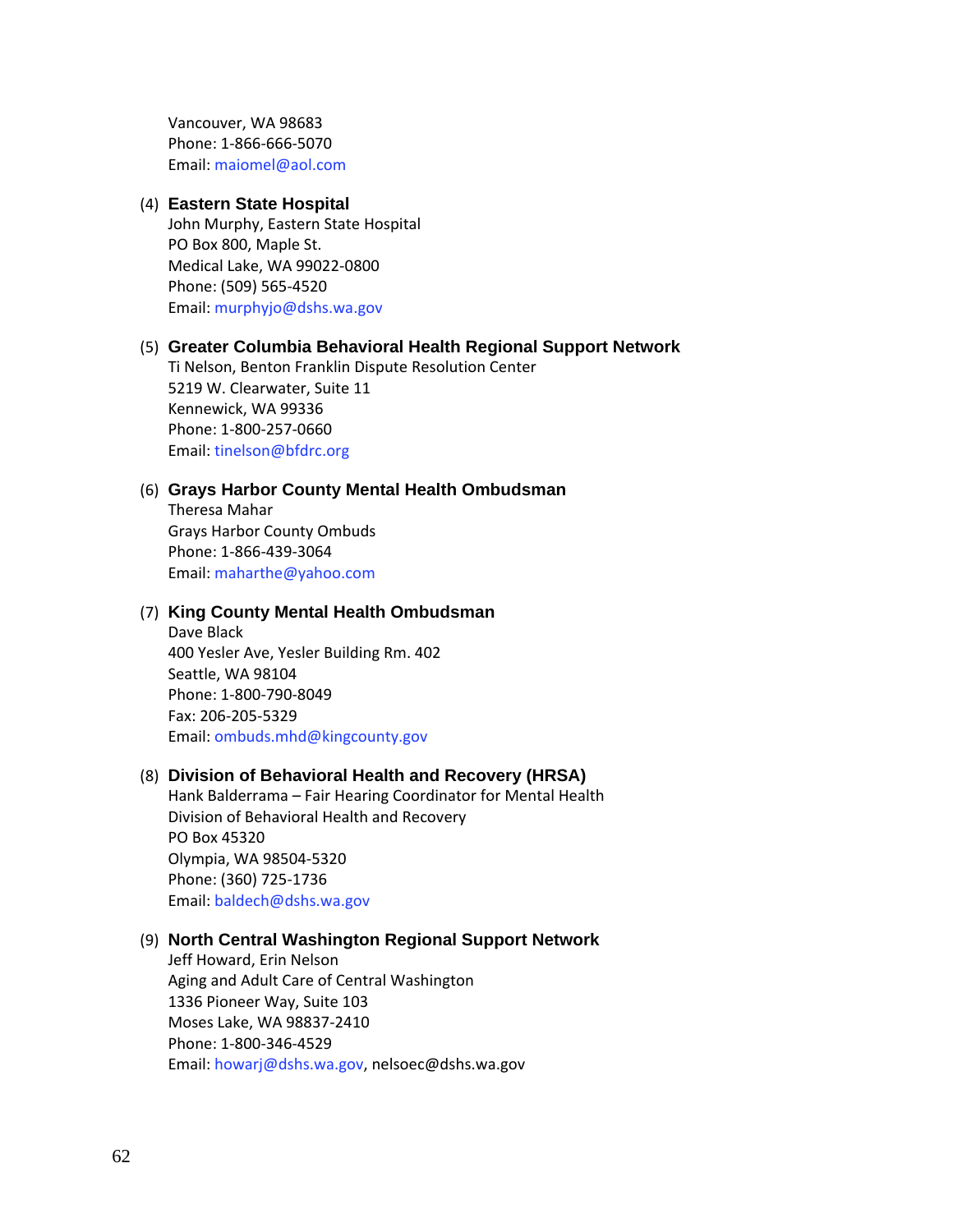#### (10)**North Sound Mental Health Administration**

Chuck Davis, Kim Olander North Sound Regional Ombuds 330 Pacific Place Mount Vernon, WA 98273 Phone: 1-888-336-6164 Email: chuckd@skagitcap.org, kimo@skagitcap.org

#### (11)**Peninsula Regional Support Network**

Diane Knight, Tricia Scott PRSN Mental Health Ombuds 9004 Washington Ave. NW Silverdale, WA 98383 Phone: 1-888-377-8174 Email: ombuds@kitsapdrc.org

#### (12)**Pierce County Mental Health Ombudsmen**

Bobbie Vann, Carolyn Glover Pierce County Ombuds 3580 Pacific Ave. Tacoma, WA 98418-7915 Phone: 1-800-531-0508 Email: bvann@co.pierce.wa.us, cglover@co.pierce.wa.us

#### (13)**Southwest Regional Support Network**

Bernie Altman Southwest RSN Ombuds 1952 9th St. Longview, WA 98632 Phone: (360) 414-0237 Email: swrsnombuds@yahoo.com

#### (14)**Thurston-Mason Regional Support Network**

Ann Edington Thurston County Public Health and Social Services Dept. 412 Lilly Rd. Olympia, WA 98506 Phone: 1-800-658-4105 Email: ombuds@co.thurston.wa.us

#### (15)**Timberlands Regional Support Network**

Theresa Mahar Timberlands Ombuds Phone: 1-866-439-3064 Email: [maharthe@yahoo.com](mailto:maharthe@yahoo.com)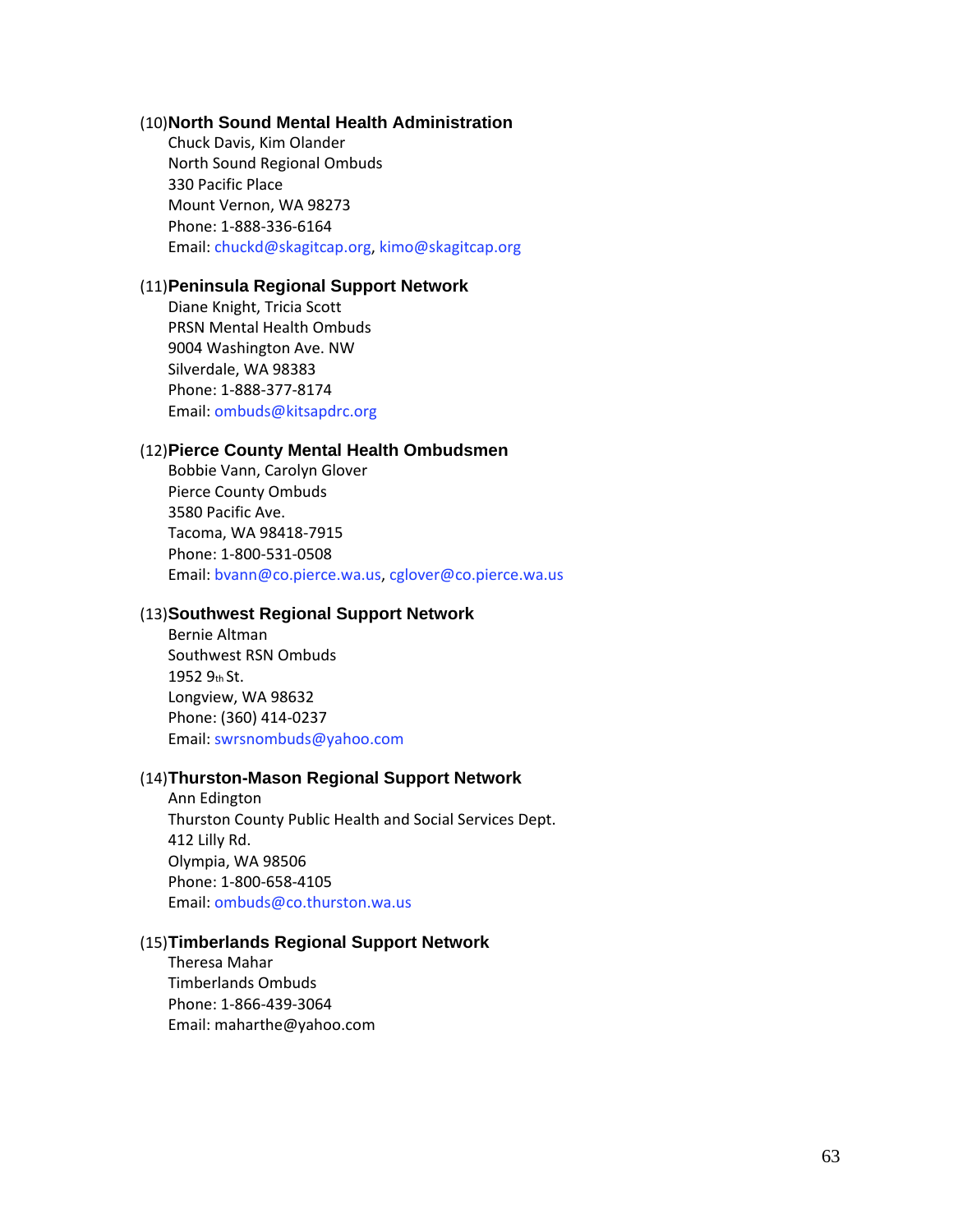#### (16)**Western State Hospital**

Ilene Le Vee 9601 Steilacoom Blvd. SW Tacoma, WA 98498-7213 Phone: (253) 879-7996 Email: leveeil@dshs.wa.gov

#### **Resources for Persons with Cognitive Disabilities**

#### (1) **Arc of Washington State**

Arc of Washington State is a statewide organization with 11 local affiliates. Arc provides advocacy and training for people with developmental disabilities and their families. The Arc of Washington State 2638 State Avenue NE Olympia, WA 98506 Phone: (360) 357-5596, (888) 754-8798 Fax: (360) 357-3279 Website: www.arcwa.org

#### (2) **People First of Washington**

People First is an organization of people with developmental disabilities, with local chapters. People First of Washington P.O. Box 648 Clarkston, WA 99403 Phone: (800) 758-1123 Fax: (509) 758-1289 Website: www.peoplefirstofwashington.org Email: pfow@clarkston.com

#### (3) **Self-Advocates of Washington**

Self-Advocates of Washington is an organization of people with developmental disabilities in the Tacoma area. Self-Advocates of Washington P.O. Box 825 Tacoma, WA 98401 Phone: (253) 565-3091

#### **Centers for Independent Living**

Provides information about accommodations for people with disabilities.

(1) **Alliance of People with disAbilities (formerly Washington Coalition of Citizens with Disabilities)**

4649 Sunnyside Ave N, Suite 100 Seattle, WA 98103 Phone: (206) 545-7055 Phone: (866) 545-7055 Phone: (800) 724-8172 TTY: (206) 632-3456 Fax: (206) 535-7059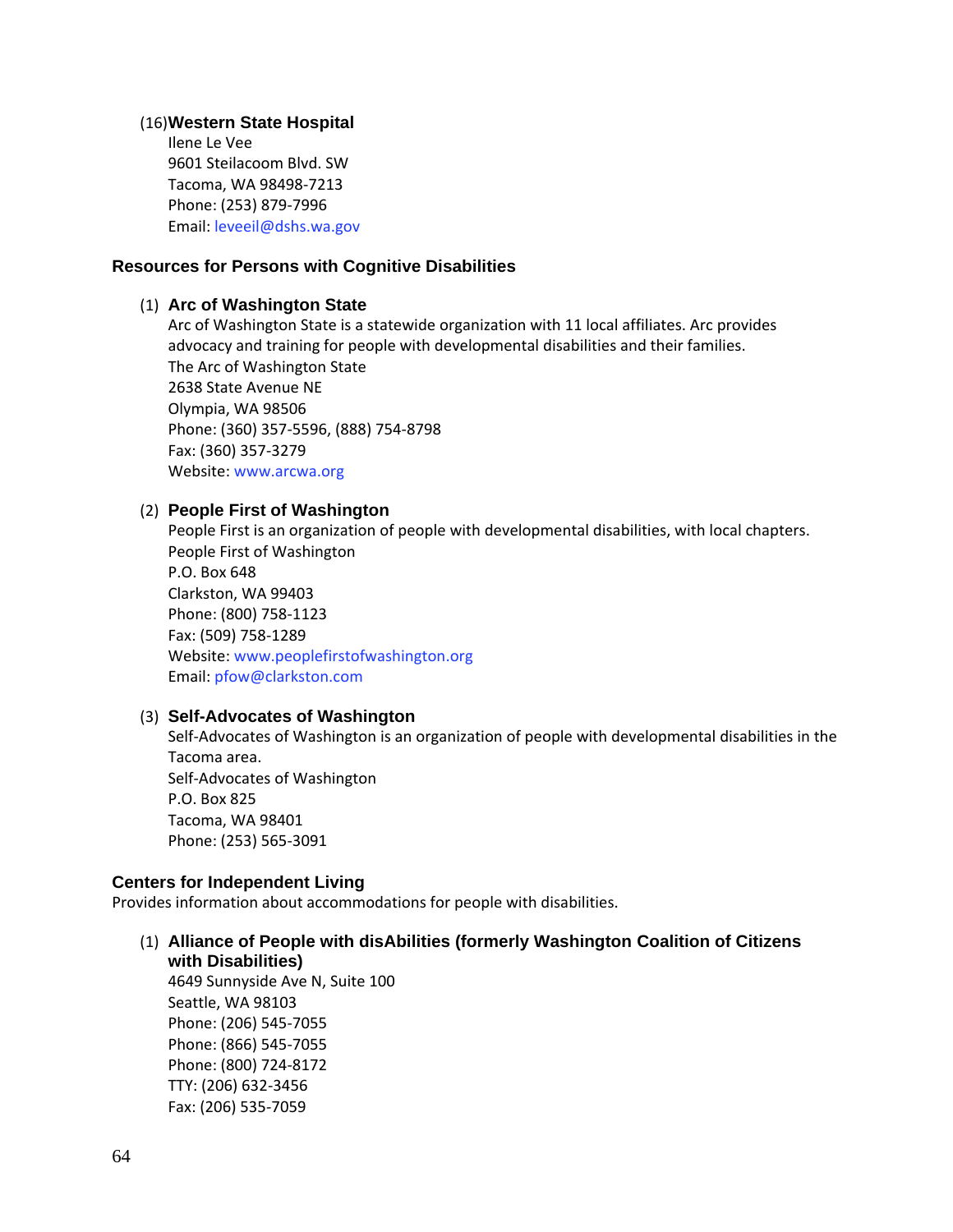13615 NE 87th St, Suite B-3 Redmond, WA 98052 Phone: (425) 558-0993 Phone (outside King County): (800) 216-3335 TTY: (425) 861-9588 Fax: (425) 558-4773 Email: info@disabilitypride.org Website: [www.disabilitypride.org](http://www.disabilitypride.org/)

#### (2) **Center for Independence**

7801 Bridgeport Way W Suite 200 Lakewood, WA 98499 Phone: 253.582.1253 Toll Free: 800.724.8172 Fax: 253.584.4374 Website: [www.centerforindependence.org](http://www.centerforindependence.org/www.centerforindependence.org) Email: [connect@centerforindependence.org](email:connect@centerforindependence.org)

#### (3) **Central Washington Disability Resources**

200 E. 4th Ave. Ellensburg, WA 98926 Phone/TTY: (509) 962-9620 Phone/TTY: (800) 240 5978 Fax: (509) 933-1571 Website: http://mycwdr.org/

#### (4) **Coalition of Responsible Disabled**

912 North Maple St Spokane, WA 99201 Phone/TTY: (509) 326-6355 Fax: (509) 327-2420 Website: http://www.cordwa.info/ e-mail: [contact@cordwa.info](mailto:contact@cordwa.info)

#### **Resources for the Blind and Visually Impaired**

#### (1) **National Federation for the Blind**

P.O. Box 2516 Seattle, WA 98111 Phone: (425) 823-6380 Website: www.nfbw.org Email: [info@nfbw.org](mailto:info@nfbw.org)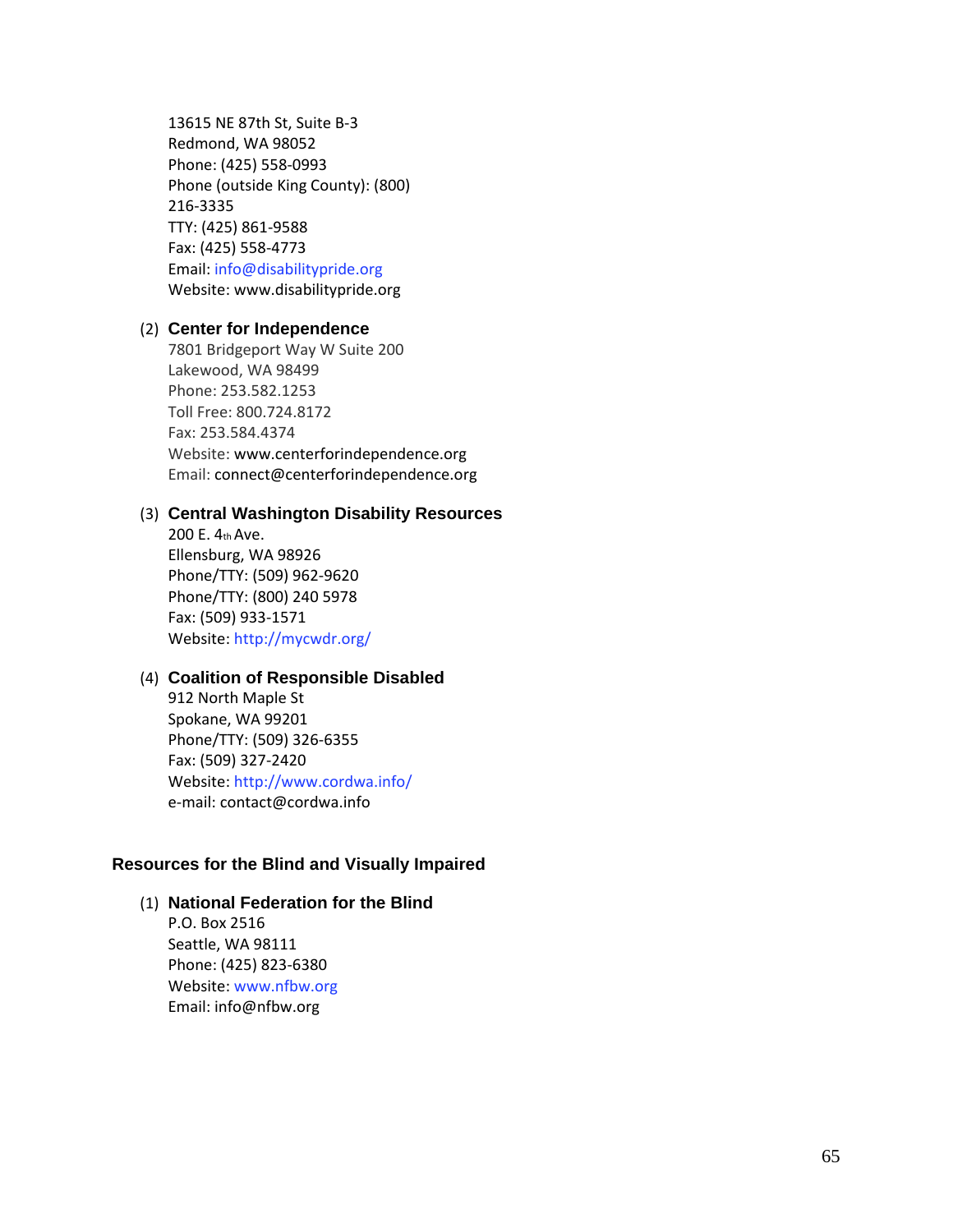#### (2) **Washington Council for the Blind**

P.O. Box 30009 Seattle, WA 98113-0009 Phone: (206) 283-4276 Phone: (800) 255-1147 Website: www.wcbinfo.org Email: info@wcbinfo.org

#### (3) **Washington State Services for the Blind**

3411 S. Alaska St. Seattle, WA 98118 Phone: (206) 721-4422 Phone: (800) 552-7103 Website: www.dsb.wa.gov Email: [info@dsb.wa.gov](mailto:info@dsb.wa.gov)

#### **Resources for the Deaf and Hard of Hearing**

#### (1) **National Association of the Deaf**

8630 Fenton Street, Suite 820 Silver Spring, MD 20910 Phone: (301) 587-1788 TTY: (301) 587-1789 Fax: (301) 587-1791 Website: www.nad.org Email: NADinfo@nad.org Provides information and answers to frequently asked questions on its website.

#### (2) **Department of Social and Health Services (DSHS) Office of the Deaf and Hard of Hearing (ODHH)**

PO Box 45301 Olympia, WA 98504-5301 Website: www.dshs.wa.gov/hrsa/odhh Phone/TTY: (800) 422-7930

Phone/TTY: (360) 902-8000 Fax: (360) 902-0855 Dlink Video Phone IP Address: 209.181.93.249 Dlink Video Phone Number: (360) 339-7382 Email: odhh@dshs.wa.gov

#### (3) **Washington Relay Service**

Dial 711 Website: www.washingtonrelay.com

(4) **Deaf and Hard of Hearing Regional Service Centers (listed alphabetically by agency):**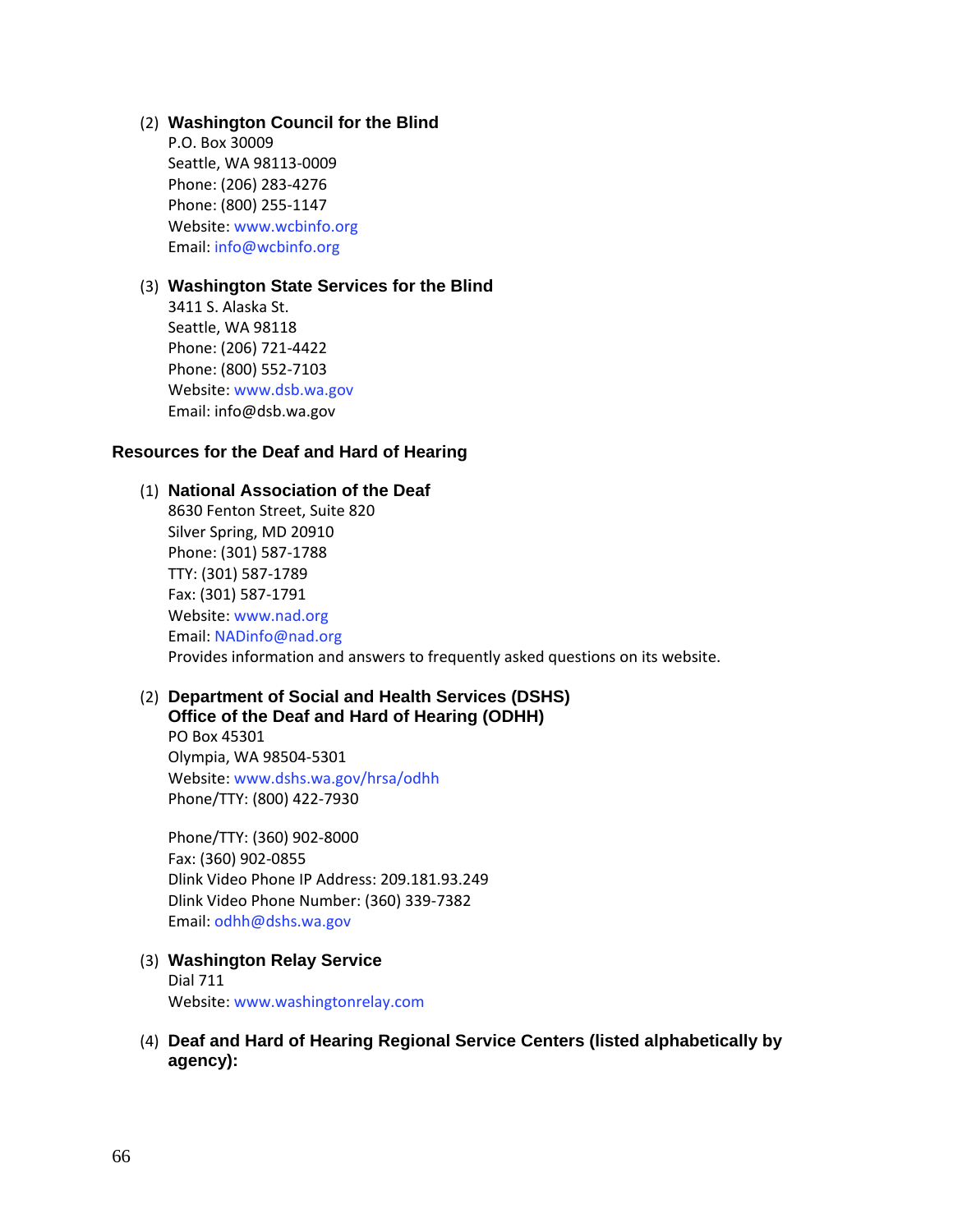#### **a. Eastern Washington Center for the Deaf and Hard of Hearing (EWCDHH)**

*Serves Okanogan, Douglas, Lincoln, Ferry, Chelan, Pend Oreille, Stevens, Spokane, Whitman and Grant Counties.* 1206 N Howard St Spokane, WA 99201 Phone/TTY: (509) 328-9220 Fax: (509) 327-4266 Website: www.ewcdhh.org Email: info@ewcdhh.org

#### **b. EWCDHH Interpreter Services:**

Phone: (509) 328-3728 Email: Info@ewcdhh.org D-Link Video Phone Number: (509) 315-2288 D-Link Video Phone IP Address: 64.3.28.96

#### **c. Hearing Speech and Deafness Center (HSDC)**

*Serves Whatcom, King, Island, San Juan, Skagit and Snohomish Counties.* 1625 19th Ave Seattle, WA 98122 Phone: (206) 323-5770 TTY: (206) 388-1275 Fax: (206) 328-6871 D-Link Video Phone IP Address: 207.218.101.226 D-Link Video Phone Number: (206) 388-1275 Website: www.hsdc.org Email: sburdick@hsdc.org

# **d. Hearing Speech and Deafness Center (HSDC) — Bellingham Satellite Office**

Crown Plaza Building 114 West Magnolia Street, Suite 316 Bellingham, WA 98225 Phone: (360) 647-0910 TTY: (360) 647-8508 Fax: (360) 647-0923 D-Link Video Phone IP Address: bellingham.hsdc.org D-Link Video Phone Number: (360) 647-8508 Website: www.hsdc.org Email: [info@bellingham.hsdc.org](mailto:info@bellingham.hsdc.org)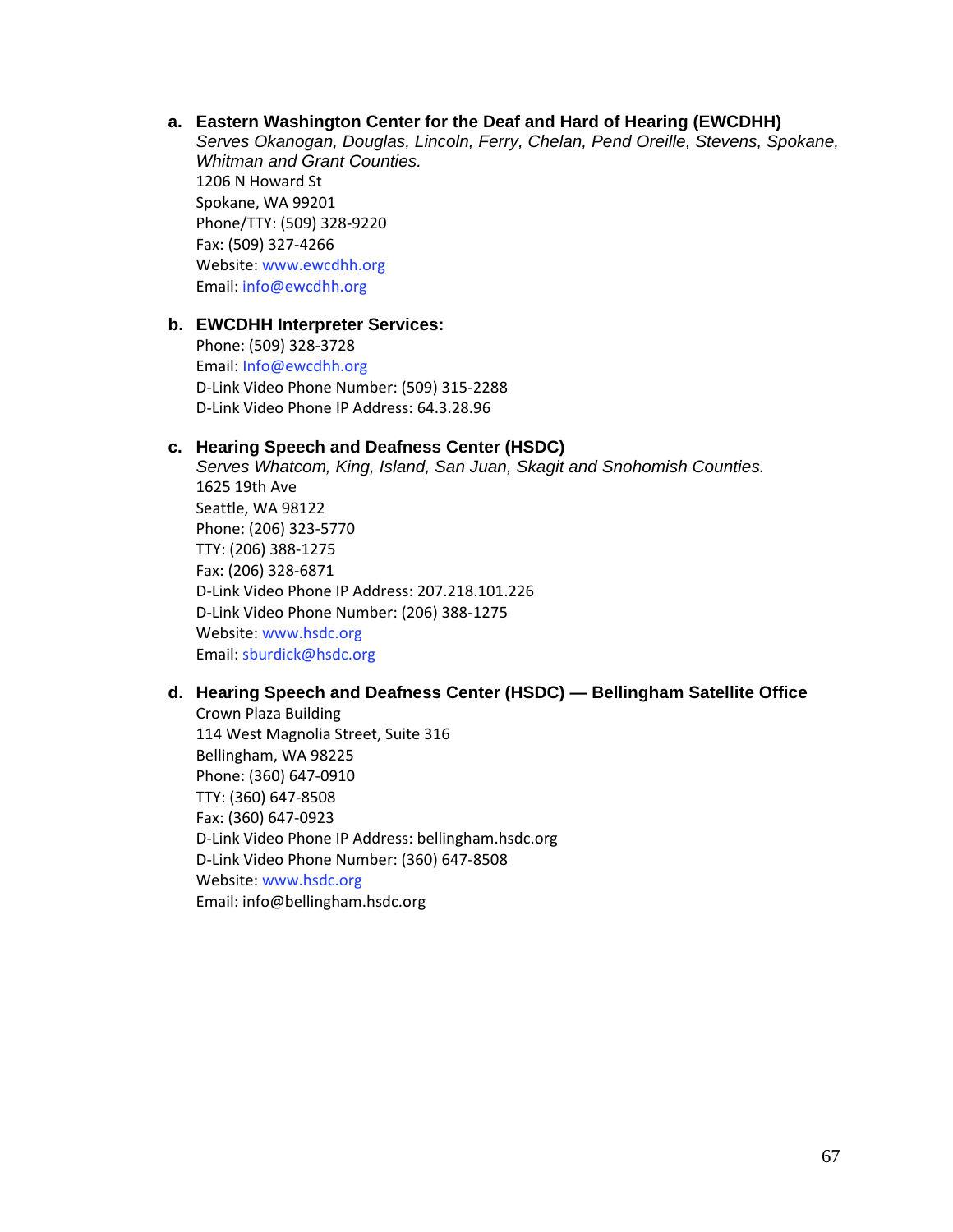#### **e. Southeastern Washington Service Center for the Deaf and Hard of Hearing (SEWSCDHH)**

*Serves Benton, Franklin, Walla Walla, Columbia, Asotin, Garfield, Yakima, Kittitas, Adams and Klickitat Counties.* 124 N 5th Ave Pasco, WA 99301 TTY: (509) 543-9649 Phone: (509) 543-9644 Phone/TTY: (888) 543-6598 Fax: (509) 543-3329 D-Link Video Phone IP Address: 65.103.154.99 D-Link Video Phone Number: (509) 416-2221 Website: www.sewscdhh.org E-mail: vizz@sewscdhh.org

#### **f. Southeastern Washington Service Center for the Deaf and Hard of Hearing (SEWSCDHH) –**

505 N 4th St, Suite 5 Yakima, WA 98901 Phone: (509) 469-1845 TTY: (509) 469-1847 Fax: (509) 469-3965 D-Link Video Phone IP Address: 63.230.133.94 D-Link Video Phone Number: (509) 594-4300 Website: www.sewscdhh.org/

#### **g. Southwest Washington Center for the Deaf and Hard of Hearing (SWCDHH)**

*Serves Clark, Skamania, Lewis, Pacific, Cowlitz and Wahkiakum Counties.* 301 SE Hearthwood Blvd Vancouver, WA 98687 TTY: (360) 695-9720 Phone: (360) 695-3364 Fax: (360) 695-2706 D-Link Video Phone IP Address: 65.100.45.27 or vp.swcdhh.org Website: www.swcdhh.org e-mail: frontdesk@swcdhh.org

#### **h. Tacoma Area Coalition of Individuals with Disabilities (TACID)**

*Serves Pierce, Thurston, Grays Harbor, Mason and Kitsap Counties.* 6315 S 19th St Tacoma, WA 98466 Phone/TTY: (253) 565-9000 Phone: (877) 538-2243 TTY: (877) 551-3323 Fax: (253) 565-5578 D-Link Video Phone Number: (253) 565-3486 D-Link Video Phone IP Address: 131.191.59.74 Website: www.tacid.org Email: tacid@tacid.org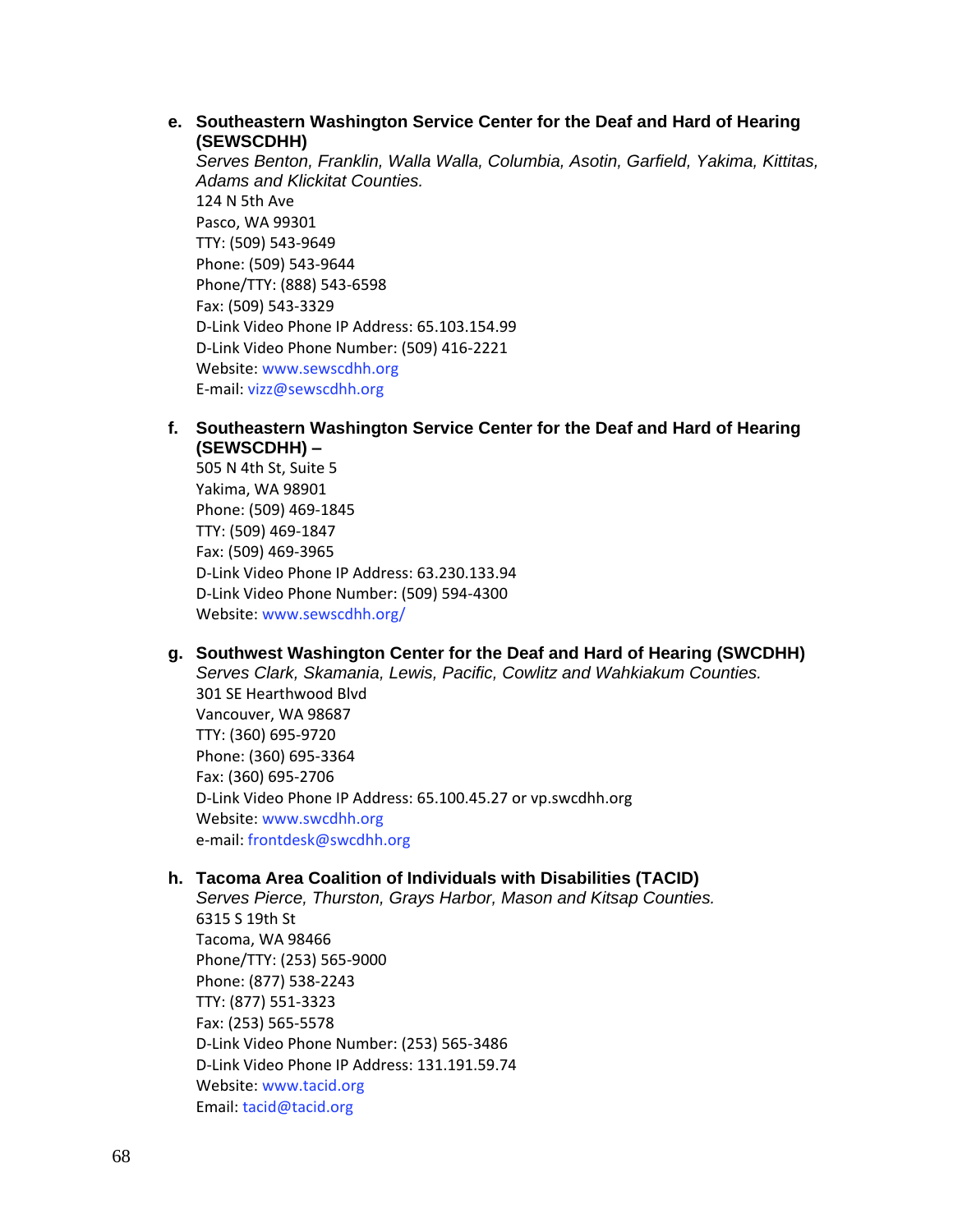#### **Sign Language Interpreter Referral Agencies**

The following agencies have contracts with the State of Washington to provide American Sign Language services as of our publication date, April. Other agencies may also exist. To schedule an interpreter contact one of the agencies listed below, or contact the State Office of Deaf and Hard of Hearing.

#### (1) **ASL Professionals**

3418 N Ferdinand St Tacoma, WA 98407 Phone: 253-759-7653 Fax: 253-761-8936 Email: aslprofessionals@harbornet.com Conner, Luanne 5512 NE 159th St Vancouver, WA 98686 Ph: 360-576-7777 Fax: 360-258-3140 Email: dljconner@comcast.com

#### (2) **Dynamic Language CTR, LTD.**

15215 52nd Ave South, Suite 100 Seattle, WA 98188 Phone: 206-244-6709 Fax: 206-243-3795 Website: www.dynamiclanguage.com Email: web@dynamiclanguage.com

#### (3) **Eastern Washington Center for the Deaf and Hard of Hearing (EWCDHH)**

1206 North Howard Street Spokane, WA 99201 Phone: 509-328-3728 D-Link Video Phone Number: (509) 315-2288 D-Link Video Phone IP Address: 64.3.28.96 Email: Info@ewcdhh.org Email: nancy@ewcdhh.org

#### (4) **Northwest Interpreters, Inc.**

P.O. Box 65024 Vancouver, WA 98665 Phone: 360-566-0492 Fax: 360-566-0453 Website: www.nwiservices.com/contact.php Email: vm@emarcus.net

#### (5) **Signing Resources & Interpreters, LLC**

8002 NE Highway 99 # B705 Vancouver, WA 98665 Phone: 877-512-2246 Emergency services: dial (877) 512-2246 and press #7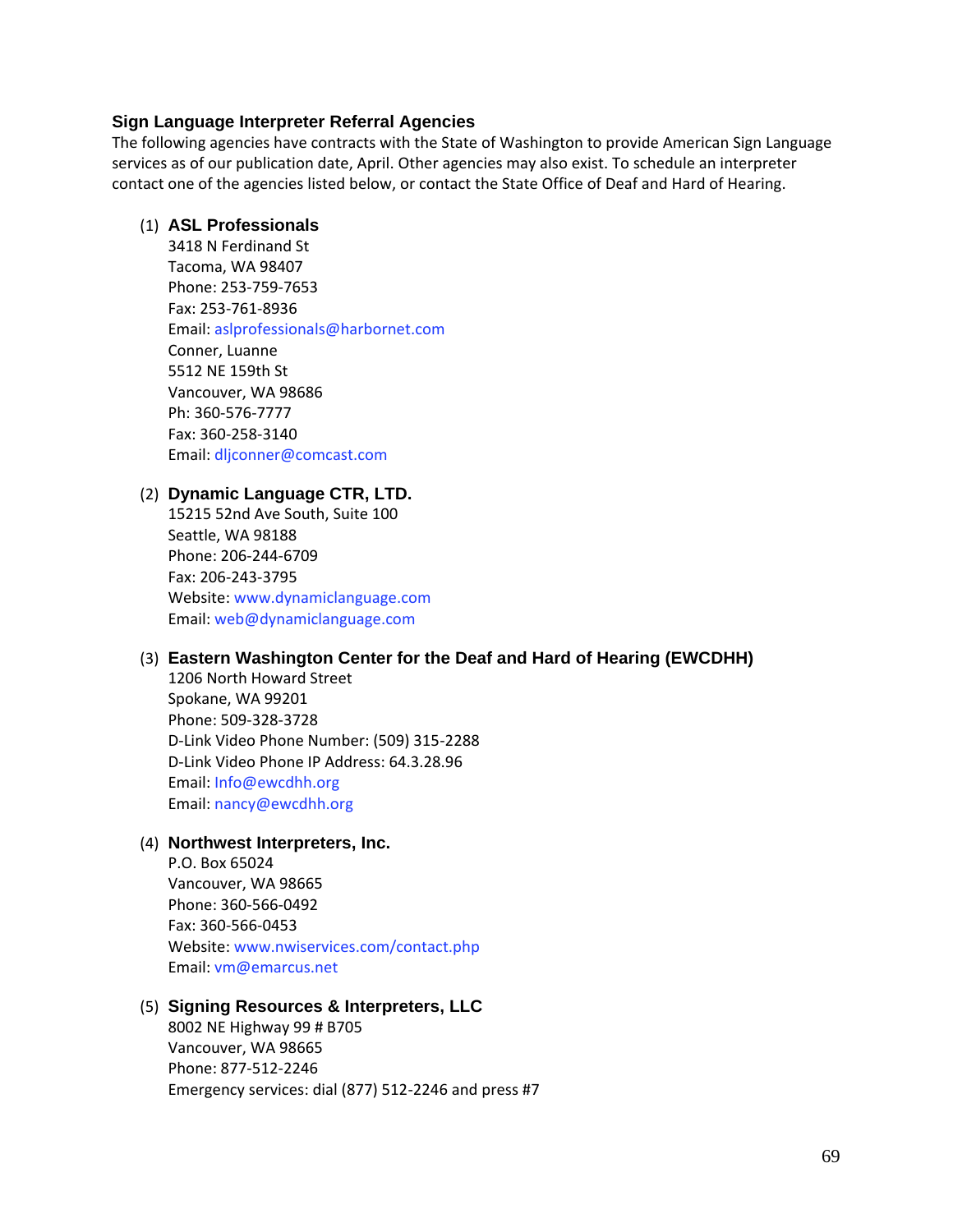Website: www.signingresources.com Email: request@signingresources.com

#### (6) **SignOn: A Sign Language**

Interpreter Resource 130 Nickerson St, Suite 107 Seattle, WA 98109 Phone: 206-632-7100 TTY: (206) 632-7200 Fax: 206-632-0405 Video Phone IP Address: terps.signonasl.com Website: www.signonasl.com Email: vm@emarcus.net

# (7) **Southeast Washington Service Center of the Deaf and Hard of Hearing**

**(SEWSCDHH)** 124 N 5th Ave Pasco, WA 99301 TTY: (509) 543-9649 Phone/TTY: (888) 543-6598 Phone: 509-543-9644 D-Link Video Phone IP Address: 65.103.154.99 D-Link Video Phone Number: (509) 416-2221 Fax: 509-543-3329 Website: www.sewscdhh.org/ E-mail: vizz@sewscdhh.org

# (8) **Universal Language Service, Inc.**

PO Box 4147, Bellevue 98009 Phone: 1-888-462-0500 Phone: (425) 454-8072 Fax: 877-516-4347 Website: http://ulsonline.net/ Email: unilang@gte.net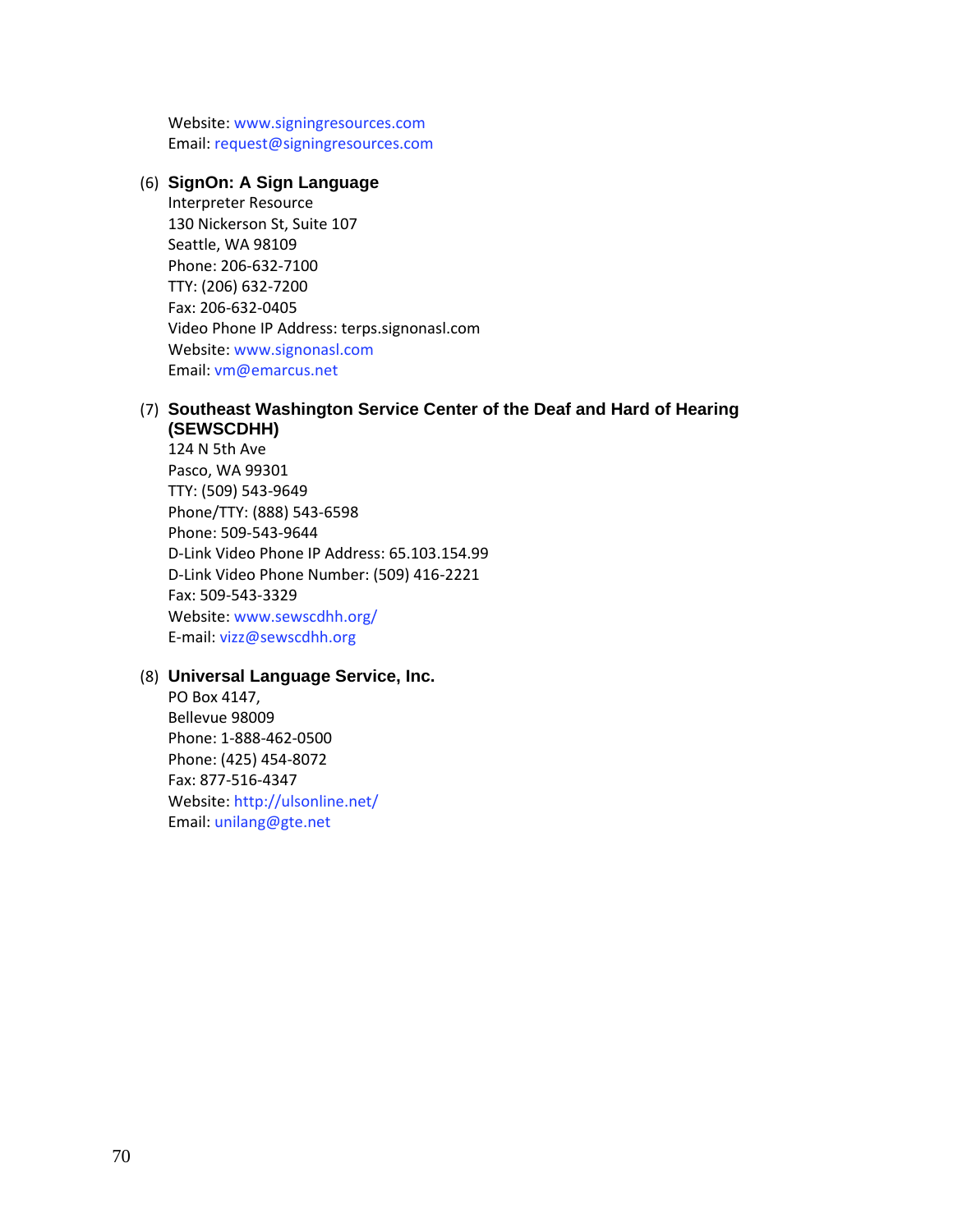### **Suggested Reading/Video Materials**

- Baynton, Douglas, *Forbidden Signs: American Culture and the Campaign Against Sign Language 1847-1920*, Chicago, IL: University of Chicago Press (1998).
- Biesold, Horst, *Crying Hands: Eugenics and Deaf People in Nazi Germany*, Washington, DC: Gallaudet University Press (1999).
- Charlton, James I., *Nothing About As Without Us: Disability Oppression and Empowerment*, Los Angeles, CA: University of California Press (1998).
- Condeluci, Al., *Interdependence: The Route to Community*, Winter Park, FL: CRC Press (2d ed. 1995).
- Gallagher, Hugh G., *By Trust Betrayed*, New York: Henry Holt and Company (1990).
- Montana Advocacy Program, *Hidden In Plain Sight: A Disability Awareness Video* (2004) (21 minutes, Videocassette).
- Hockenberry, John, *Moving Violations: War Zones, Wheelchairs and Declarations of Independence*, Madison, WI: Turtleback Books Distributed by Demco Media (1996).
- Liachowitz, Claire, *Disability as a Social Construct: Legislative Roots*, Philadelphia, PA: University of Pennsylvania Press (1988).
- Longmore, Paul K. and Umansky, Lauri, *The New Disability History*, New York: New York University Press (2001).
- Norden, Martin F., *The Cinema of Isolation: A History of Physical Disability in the Movies*, New Brunswick, NJ: Rutgers University Press (1994).
- Pernick, Martin S., *The Black Stork*, New York: Oxford Press (1996).
- Scotch, Richard, *From Good Will to Civil Rights: Transforming Federal Disability Policy*, Philadelphia, PA: Temple University Press (1984).
- Johnson, Allan G., *Power, Privilege and Difference*, Mountain View, CA: Mayfield Publishing Company (2001).
- Johnson, Mary, *Make Them Go Away: Clint Eastwood, Christopher Reeve and the Case Against Disability*
- *Rights*, Louisville, KY: The Advocado Press (2003).
- Shapiro, Joseph, *No Pity*, New York: Time Books Random House (1993).
- Harrington, Tim, *The Ten Commandments of Communication with People with Disabilities*, Irene M. Ward and Associates Productions (1994) (26 minutes, Videocassette).
- Thomson, Rosemarie Garland, *Extraordinary Bodies*, New York: Columbia University Press (1997).
- Treanor, Richard, *We Overcame: History of the Civil Rights of the Disabled*, Falls Church, VA: Regal Direct Publishing (1993).